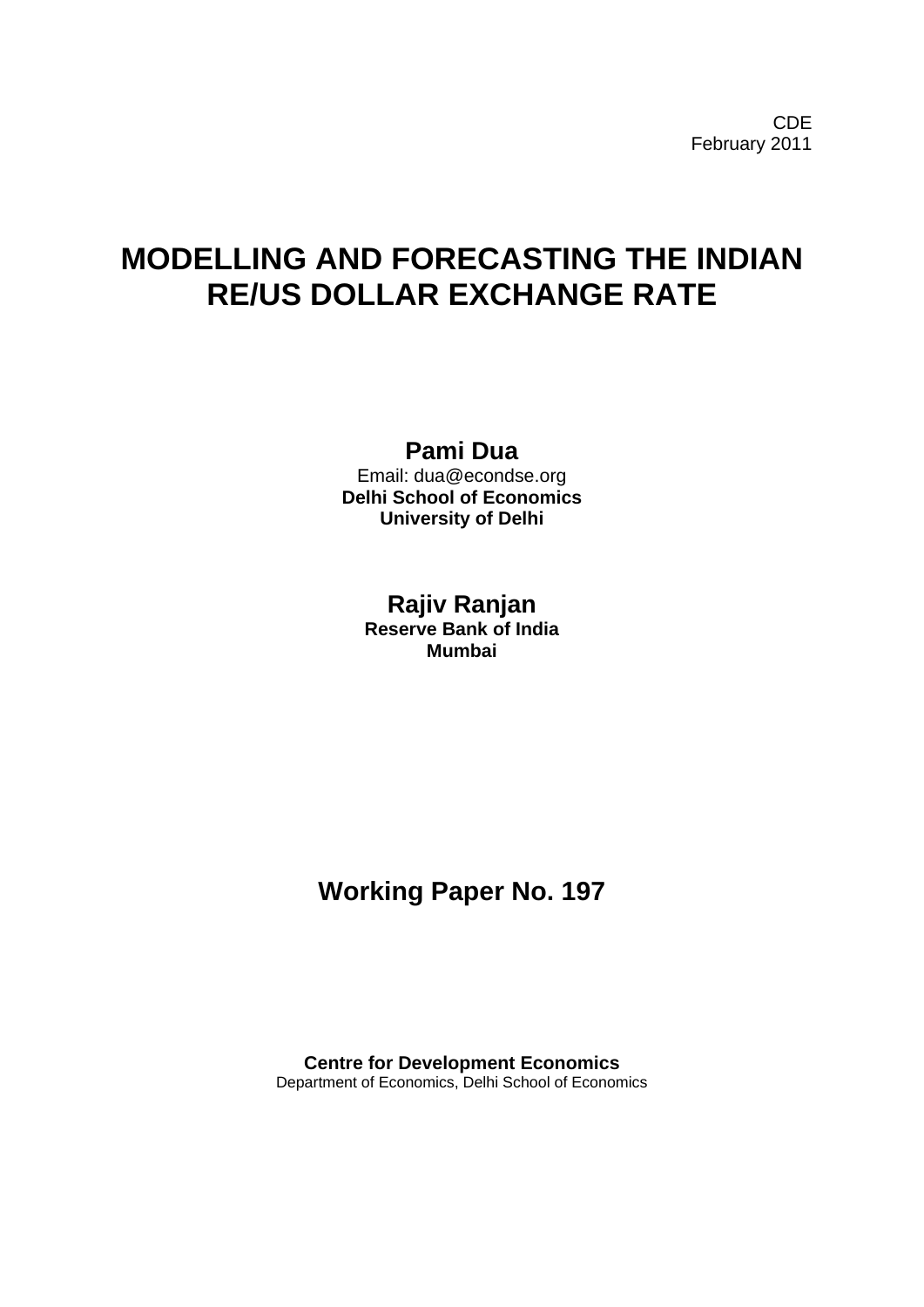## **Modelling and Forecasting the Indian Re/US Dollar Exchange Rate**

Pami Dua<sup>[1](#page-1-0)</sup> Department of Economics, Delhi School of Economics University of Delhi, Delhi, India and Rajiv Ranjan Reserve Bank of India, Mumbai, India

#### **Abstract**

This paper develops vector autoregressive and Bayesian vector autoregressive models to forecast the Indian Re/US dollar exchange rate which is governed by a managed floating exchange rate regime. It considers extensions of the monetary model that include the forward premium, capital inflows, volatility of capital flows, order flows and central bank intervention. The study finds that the monetary model generally outperforms the naïve model. It also finds that forecast accuracy can be improved by extending the monetary model to include forward premium, volatility of capital inflows and order flow. Information on intervention by the central bank also helps to improve forecasts at the longer end. The study also reports that the Bayesian vector autoregressive models generally outperform their corresponding VAR variants.

**JEL classification**: C11, C32, C53, F31, F47

**Key words**: exchange rate; monetary model; VAR and Bayesian VAR models

#### **Acknowledgments**

We are grateful to the Development Research Group, Reserve Bank of India for providing support for this project. A longer version of the study is available as DRG Study No. 33, Reserve Bank of India. We also gratefully acknowledge support from the Research and Development Programme of the University of Delhi in the preliminary stages of this research. We gratefully acknowledge insightful inputs and suggestions from Rakesh Mohan, R.K Pattnaik, Charan Singh, Rekha Misra, Sangita Misra, Harendra Behera, Binod B. Bhoi and Vijay Raina from the Reserve Bank of India. Special thanks are also due to Ganesh Manjhi, Chhanda Mandal and Reetika Garg for competent research assistance.

<span id="page-1-0"></span> <sup>1</sup> Corresponding author: dua@econdse.org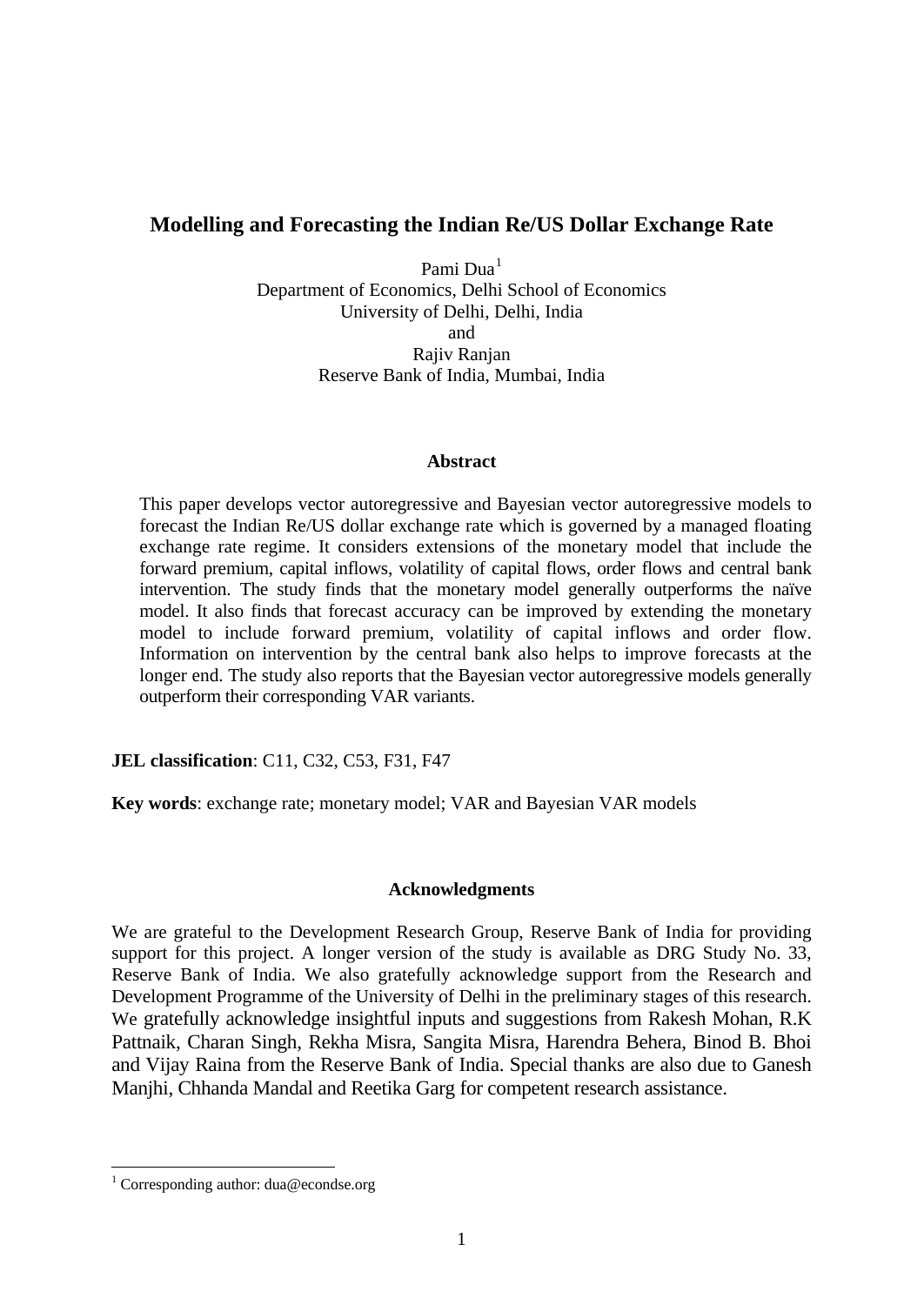#### **1. Introduction**

The exchange rate is a key financial variable that affects decisions made by foreign exchange investors, exporters, importers, bankers, businesses, financial institutions, policymakers and tourists in the developed as well as developing world. Exchange rate fluctuations affect the value of international investment portfolios, competitiveness of exports and imports, value of international reserves, currency value of debt payments, and the cost to tourists in terms of the value of their currency. Movements in exchange rates thus have important implications for the economy's business cycle, trade and capital flows and are therefore crucial to understanding financial developments and changes in economic policy. Timely forecasts of exchange rates can therefore provide valuable information to decision makers and participants in the spheres of international finance, trade and policy making. Nevertheless, the empirical literature is skeptical about the possibility of accurately predicting exchange rates. The seminal paper by Meese and Rogoff (1983) showed that models based on economic fundamentals are unable to outperform a naïve random walk. Empirical research undertaken since then provides mixed evidence on the success of economic models to predict exchange rates.

This study is yet another attempt to gauge the forecasting ability of economic models with respect to exchange rates with the difference that this is done in the context of a developing country that follows a managed floating (as opposed to flexible) exchange rate regime. Starting from the naïve model, this paper examines the forecasting performance of the monetary model and various extensions of it in the vector autoregressive (VAR) and Bayesian vector autoregressive (BVAR) framework. The focus is on the exchange rate of India vis-à-vis the US dollar, i.e., the Re/\$ rate.

India has been operating on a managed flexible exchange rate regime from March 1993, making the start of an era of a market determined exchange rate regime of the rupee with provision for timely intervention by the central bank. Prior to that, up to 1990, the exchange rate regime was an adjustable nominal peg to a basket of currencies of major trading partners with a band. In the early 1990s, India was faced with a severe balance of payment crisis due to the significant rise in oil prices, the suspension of remittances from the Gulf region and several other exogenous developments. Amongst the several measures taken to tide over the crisis was a devaluation of the rupee in July 1991 to maintain the competitiveness of Indian exports. This initiated the move towards greater exchange rate flexibility. After a transitional 11-month period of dual exchange rates, a market determined exchange rate was established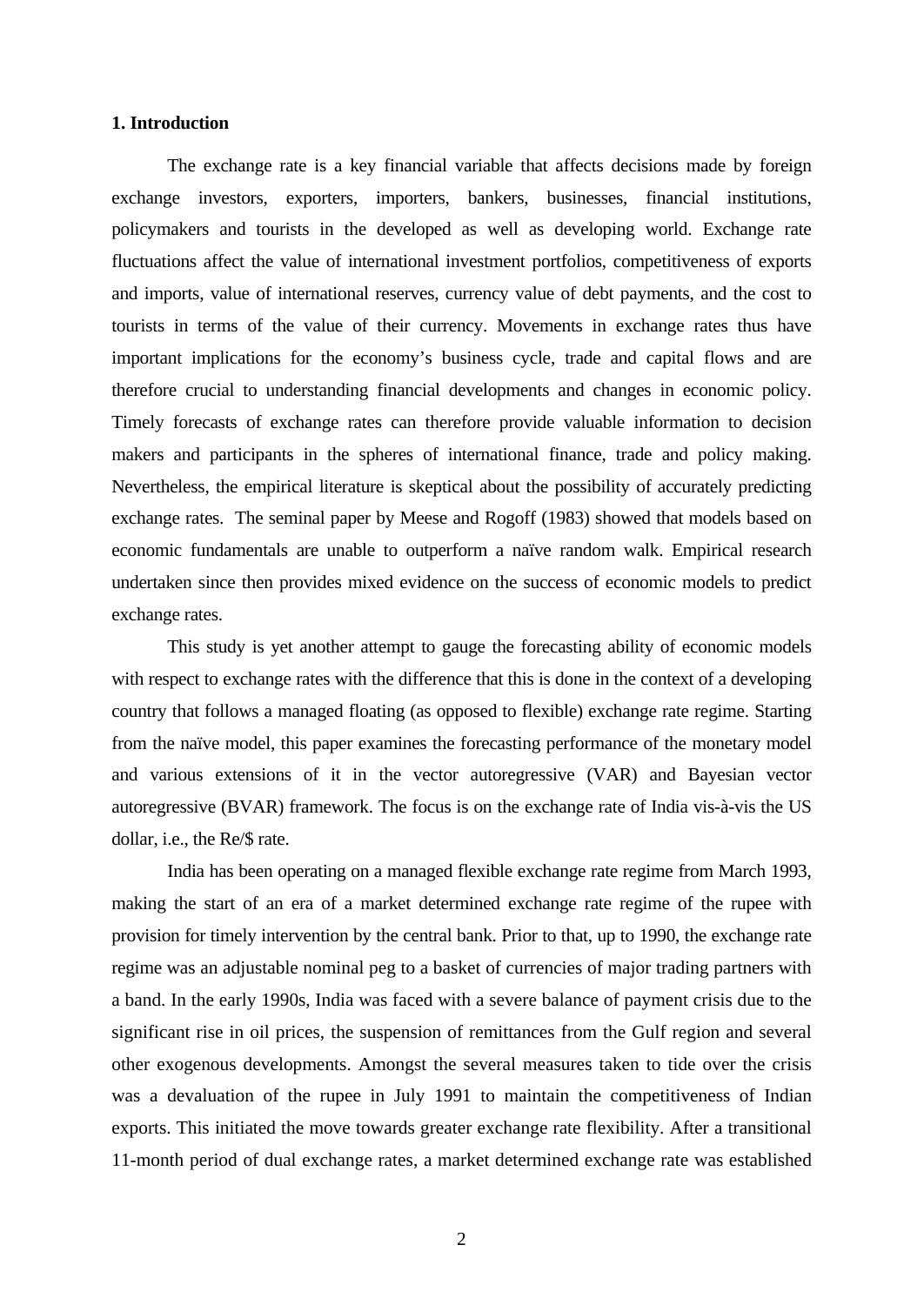in March 1993. The current exchange rate policy relies on the underlying demand and supply factors to determine the exchange rate with continuous monitoring and management by the central bank.

This study thus concentrates on the post March 1993 period and provides insights into forecasting exchange rates for developing countries where the central bank intervenes periodically in the foreign exchange market. The alternative forecasting models are estimated using monthly data from July  $1996<sup>2</sup>$  $1996<sup>2</sup>$  $1996<sup>2</sup>$  to December 2006 while out-of-sample forecasting performance is evaluated from January 2007 to June 2008.

Extensions of the monetary model considered in this paper include the forward premium, capital inflows, volatility of capital flows, order flows and central bank intervention. The study therefore examines, first, whether the monetary model can beat a random walk. Second, it investigates if the forecasting performance of the monetary model can be improved by extending it. Third, the paper evaluates the forecasting performance of a VAR model vs a BVAR model. Lastly, it considers if information on intervention by the central bank can improve forecast accuracy.

The following section briefly describes economic theories and reviews the empirical literature. Section 3 describes the econometric methodology and Section 4 gives the empirical results. Section 5 concludes.

#### **2. Economic Theory and Review of Literature**

In the international finance literature, various theoretical models are available to analyze exchange rate determination and behaviour. Most of the studies on exchange rate models prior to the 1970s were based on the fixed price assumption<sup>[3](#page-3-1)</sup>. With the advent of the floating exchange rate regime amongst major industrialized countries in the early 1970s, an important advance was made with the development of the monetary approach to exchange rate determination. The dominant model was the flexible-price monetary model that has been analyzed in many early studies like Frenkel (1976), Mussa (1976, 1979), Frenkel and Johnson (1978), and more recently by Vitek (2005), Nwafor (2006), Molodtsova and Papell, (2007). Following this, the sticky price or overshooting model by Dornbusch (1976, 1980) evolved, which has been tested, amongst others, by Alquist and Chinn (2008) and Zita and Gupta (2007). The portfolio balance

<span id="page-3-0"></span><sup>&</sup>lt;sup>2</sup> The starting period is based on availability of data for all series.

<span id="page-3-1"></span><sup>3</sup> See e.g. Marshall (1923), Lerner (1936), Nurkse (1944), Mundell (1961, 1962, 1963) and Fleming (1962).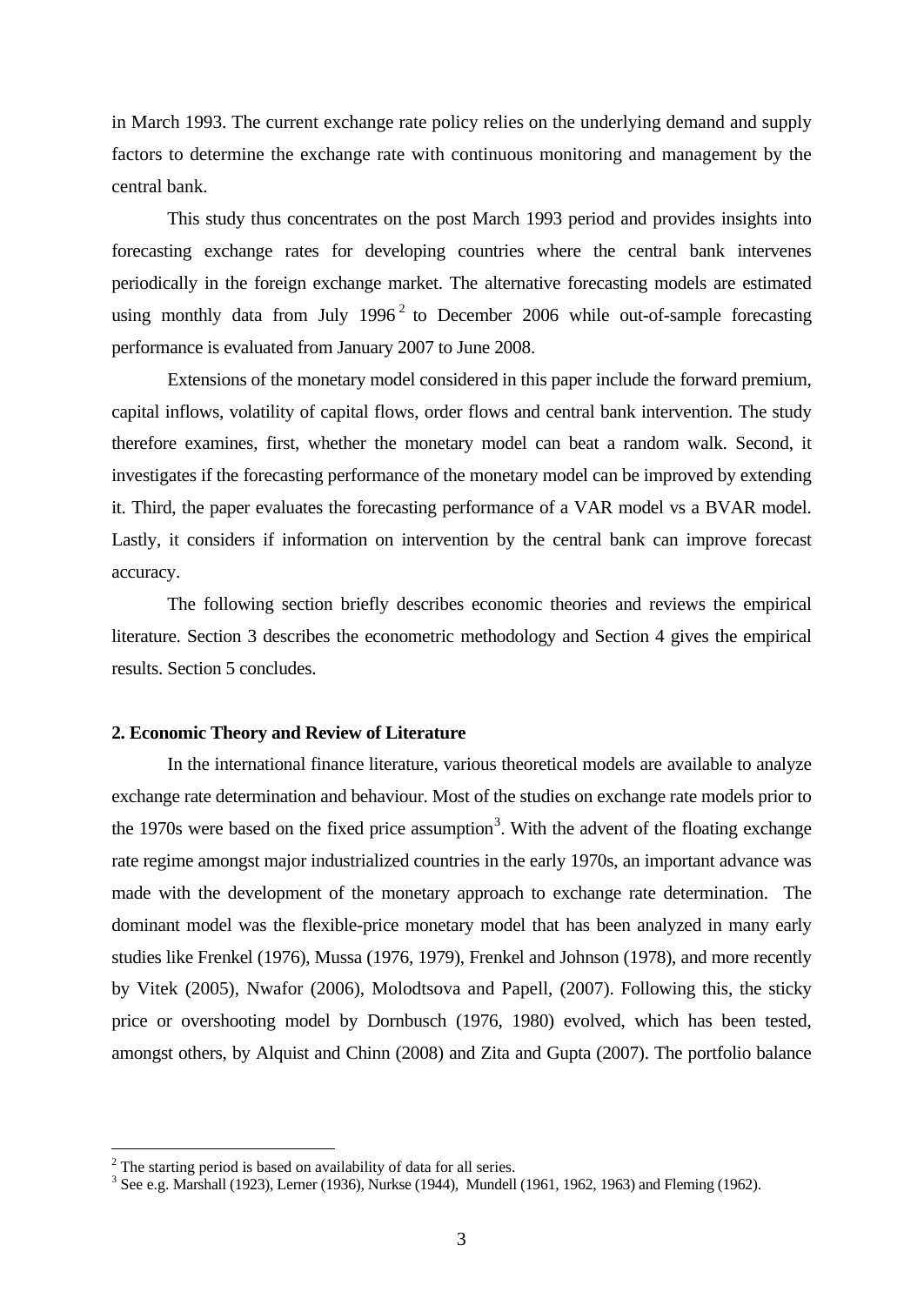model also developed alongside<sup>[4](#page-4-0)</sup>, which allowed for imperfect substitutability between domestic and foreign assets, and considered wealth effects of current account imbalances.

 With liberalization and development of foreign exchange and assets markets, variables such as capital flows, volatility in capital flows and forward premium have also became important in determining exchange rates. Furthermore, with the growing development of foreign exchange markets and a rise in the trading volume in these markets, the micro level dynamics in foreign exchange markets increasingly became important in determining exchange rates. Agents in the foreign exchange market have access to private information about fundamentals or liquidity, which is reflected in the buying/selling transactions they undertake, that are termed as order flows (Medeiros 2005, Bjonnes and Rime 2003). Microstructure theory evolved in order to capture the micro level dynamics in the foreign exchange market (Evans and Lyons, 2001, 2007). Another variable that is important in determining exchange rates is central bank intervention in the foreign exchange market.

 Nevertheless, despite the use of a variety of models over the last half a decade or so, forecasting the exchange rates has remained a challenge for both academicians as well as market participants. In fact, Meese and Rogoff's seminal study (1983) on the forecasting performance of the monetary models demonstrated that these failed to beat the random walk model. This has triggered a plethora of studies that test the superiority of theoretical and empirical models of exchange rate determination vis-a-vis a random walk. An extensive survey of literature on theoretical and empirical findings is available in Dornbusch (1990), Frankel and Rose (1995), Taylor (1995), Cuthbertson (1996), Sarno and Taylor (2002), Gandolfo (2006) and Schmidt (2006).

Against this backdrop, various models of exchange rate determination are examined to derive the relevant macroeconomic fundamentals affecting exchange rates.

#### *Exchange Rate Models: Theoretical Considerations*

#### Purchasing power parity, monetary and portfolio balance models

The earliest and simplest model of exchange rate determination, known as the *purchasing power parity (PPP) theory*, represented the application of ''the law of one price''. This states that arbitrage forces will lead to the equalization of goods prices internationally once the prices are measured in the same currency. PPP theory provided a point of reference for the long-run exchange rate in many of the modern exchange rate theories. It was observed initially that there were deviations from PPP in short-run, but in the

<span id="page-4-0"></span> <sup>4</sup> See e.g. Dornbusch and Fischer (1980), Isard (1980), Branson (1983, 1984).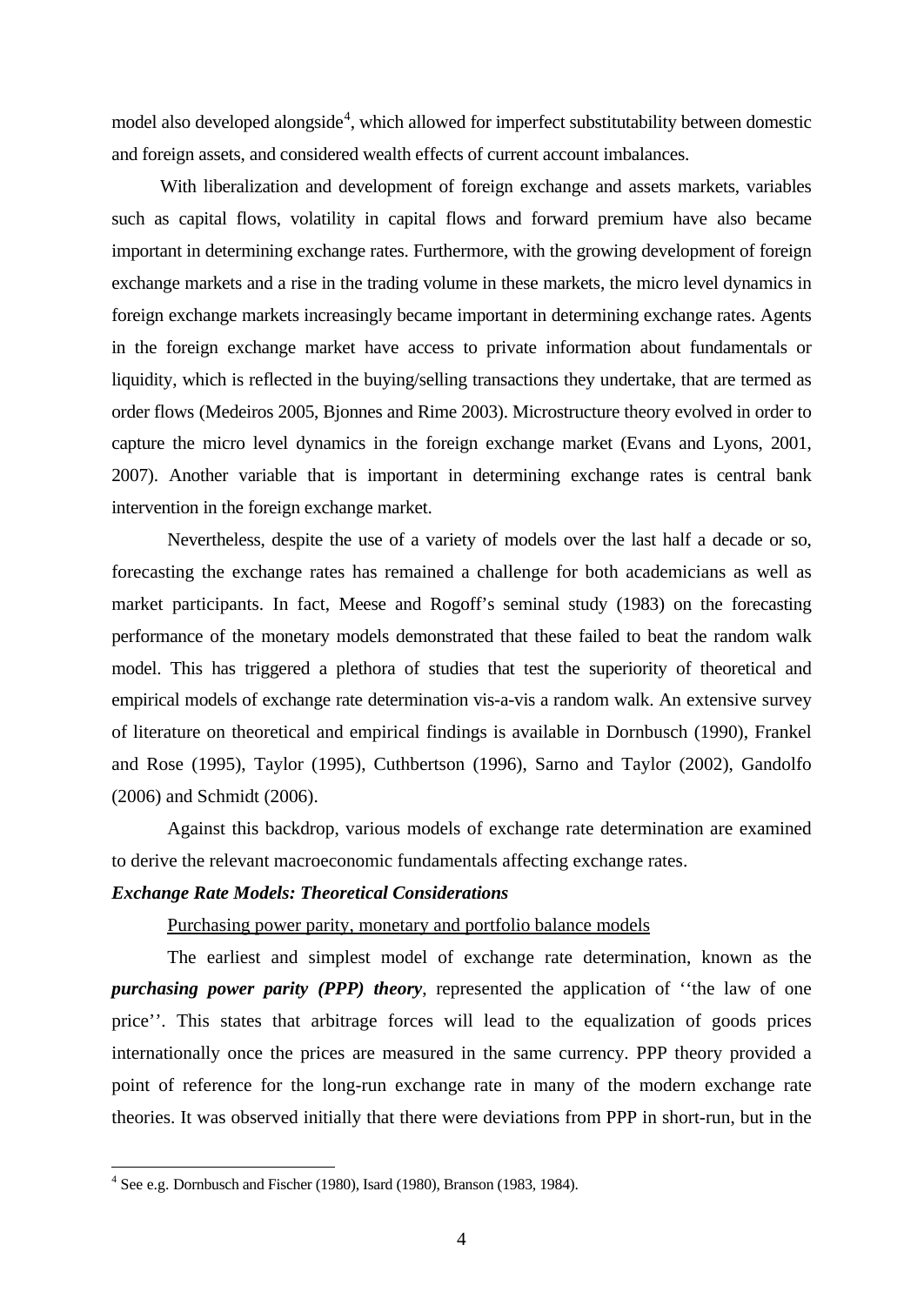long-run, PPP holds in equilibrium. However, many of the recent studies like Jacobson, Lyhagen, Larsson and Nessen (2002) find deviations from PPP even in the long-run. Reasons for the failure of PPP have been attributed to heterogeneity in the baskets of goods considered for construction of price indices in various countries, presence of transportation cost, imperfect competition in goods market, and increase in the volume of global capital flows during the last few decades which led to sharp deviation from PPP.

The failure of PPP models gave way to *monetary models* which took into account the possibility of capital/bond market arbitrage apart from goods market arbitrage assumed in the PPP theory. In the monetary models, it is the money supply in relation to money demand in both home and foreign country, which determine the exchange rate. The prominent monetary models include the flexible and sticky-price monetary models of exchange rates as well as the real interest differential model and Hooper-Morton's extension of the sticky-price model. In this class of asset market models, domestic and foreign bonds are assumed to be perfect substitutes.

The *flexible-price monetary model* (Frenkel, 1976) assumes that prices are perfectly flexible. Consequently, changes in the nominal interest rate reflect changes in the expected inflation rate. A relative increase in the domestic interest rate compared to the foreign interest rate implies that the domestic currency is expected to depreciate through the effect of inflation which causes the demand for the domestic currency to fall relative to the foreign currency. In addition to flexible prices, the model also assumes uncovered interest parity, continuous purchasing power parity and the existence of stable money demand functions for the domestic and foreign economies.

The model further implies that an increase in the domestic money supply relative to the foreign money supply would lead to a rise in domestic prices and depreciation of the domestic currency to maintain PPP. Further, an increase in domestic output would lead to an appreciation of the domestic currency since an increase in real income creates an excess demand for domestic money supply. This, in turn, causes a reduction in aggregate demand as agents try to increase their real money balances leading to a fall in prices until money market equilibrium is restored.

In the *sticky-price monetary model* (due originally to Dornbusch, 1976), changes in the nominal interest rate reflect changes in the tightness of monetary policy. When the domestic interest rate rises relative to the foreign rate, it is because there has been a contraction in the domestic money supply relative to the domestic money demand without a matching fall in prices. The higher interest rate at home attracts a capital inflow, which causes the domestic currency to appreciate. This model retains the assumption of stability of the money demand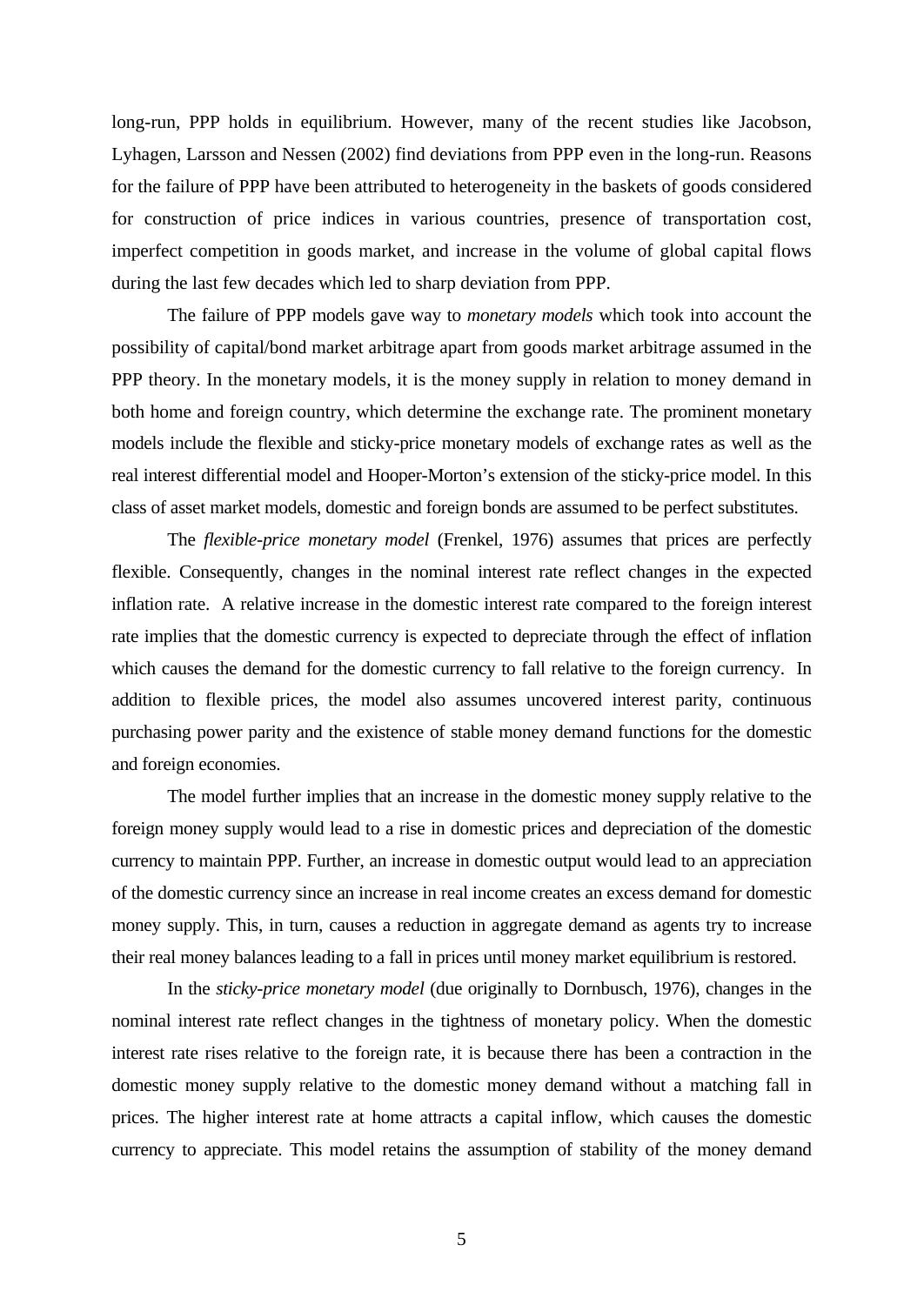function and uncovered interest parity but replaces instantaneous purchasing power parity with a long-run version.

Since PPP holds only in the long-run, an increase in the money supply does not depreciate the exchange rate proportionately in the short-run. In the short-run, because of sticky prices, a monetary expansion leads to a fall in interest rates resulting in a capital outflow. This causes the exchange rate to depreciate instantaneously and overshoot its equilibrium level to give rise to an anticipation of appreciation in order to satisfy the uncovered interest parity condition. The above analysis assumes full employment so that real output is fixed. If instead, output responds to aggregate demand, the exchange rate and interest rate changes will be dampened.

Frankel (1979) argued that a drawback of the Dornbusch (1976) formulation of the sticky-price monetary model was that it did not allow a role for differences in secular rates of inflation. He develops a model that emphasizes the role of expectation and rapid adjustment in capital markets. The innovation is that it combines the assumption of sticky prices with that of flexible prices with the assumption that there are secular rates of inflation. This yields the *real interest differential model*.

Hooper and Morton (1982) extend the sticky price formulation by incorporating changes in the long-run real exchange rate. The change in the long-run exchange rate is assumed to be correlated with unanticipated shocks to the trade balance. They therefore introduce the trade balance in the exchange rate determination equation. A domestic (foreign) trade balance surplus (deficit) indicates an appreciation of the exchange rate.

The four models can be derived from the following equation specified in logs with starred variables denoting foreign counterparts:

$$
e_t = \gamma + \delta(m_t\text{-}m_t\text{*}) + \varphi(y_t\text{-}y_t\text{*}) + \alpha(i_t\text{-}i_t\text{*}) + \beta(\pi_t\text{-}\pi_t\text{*}) + \eta(tb_t\text{-}tb_t\text{*}) + \mu_t
$$

where  $e = price$  of foreign currency in domestic currency

 $m =$  money supply

 $y =$  real output  $i =$  nominal interest rate  $\pi$  = inflation

 $TB = trade balance$ 

The alternative testable hypotheses are as follows:

| Flexible-price model: | $\delta > 0$ , α $> 0$ , φ<0, β=η=0 |
|-----------------------|-------------------------------------|
| Sticky price model:   | $\delta > 0$ , α<0, φ<0, β=η=0      |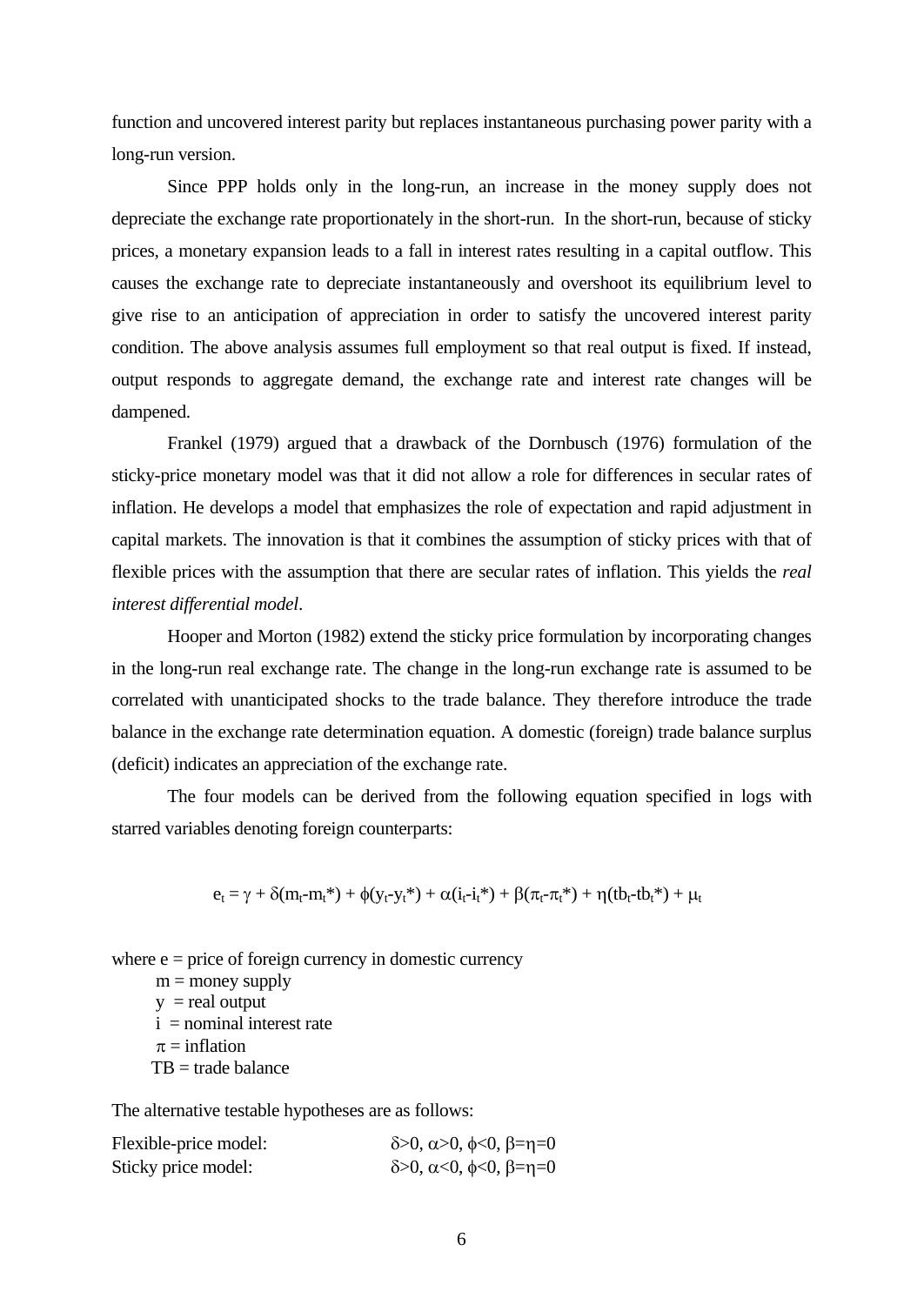Real interest differential model:  $\delta > 0$ ,  $\alpha < 0$ ,  $\phi < 0$ ,  $\beta > 0$ ,  $\eta = 0$ Hooper-Morton model:  $\delta > 0$ ,  $\alpha < 0$ ,  $\phi < 0$ ,  $\beta > 0$ ,  $\eta < 0$ 

These models can be further extended to incorporate portfolio choice between domestic and foreign assets. The *portfolio balance model* assumes imperfect substitutability between domestic and foreign assets. It is a dynamic model of exchange rate determination that allows for the interaction between the exchange rate, current account and the level of wealth. For instance, an increase in the money supply is expected to lead to a rise in domestic prices. The change in prices, in turn, can affect net exports and thus imply changes in the current account of the balance of payments. This, in turn, affects the level of wealth (via changes in the capital account) and consequently, asset market and exchange rate behaviour. Under freely floating exchange rates, a current account deficit (surplus) is compensated by accommodating transactions in the capital account i.e. capital account surplus (deficit). This has implications for the demand and supply of currency in the foreign exchange market, which can lead to appreciation (depreciation) of the exchange rate. Thus the coefficient of the current account differential in the exchange rate model is hypothesized to have a positive sign.

The portfolio approach thus introduces current account in the exchange rate equation. The theoretical model can be expressed as a hybrid model as follows:

$$
e_t = \gamma + \delta(m_t\text{-}m_t*) + \varphi(y_t\text{-}y_t*) + \alpha(i_t\text{-}i_t*) + \beta(\pi_t\text{-}\pi_t*) + \eta(tb_t\text{-}tb_t*) + \theta(ca_t\text{-}ca_t*) + \mu_t
$$

#### where CA denotes current account balance and  $\theta > 0$

Capital flows, forward premium

 With an increase in liberalization and opening up of capital accounts the world over, capital flows have become important in determining exchange rate behaviour. The relation between capital flows and exchange rates is hypothesized to be negative (with the exchange rate defined as the price of foreign currency in domestic currency). This is because capital inflow implies purchase of domestic assets by foreigners and capital outflow as purchase of foreign assets by residents. Since the exchange rate is determined by the supply and demand for foreign and domestic assets, the purchase of foreign assets drives up the price of foreign currency. Likewise, the purchase of domestic assets drives up the price of domestic currency. Thus, an increase in capital inflows leads to appreciation of the domestic currency when there is no government intervention in the foreign exchange market or if there is persistent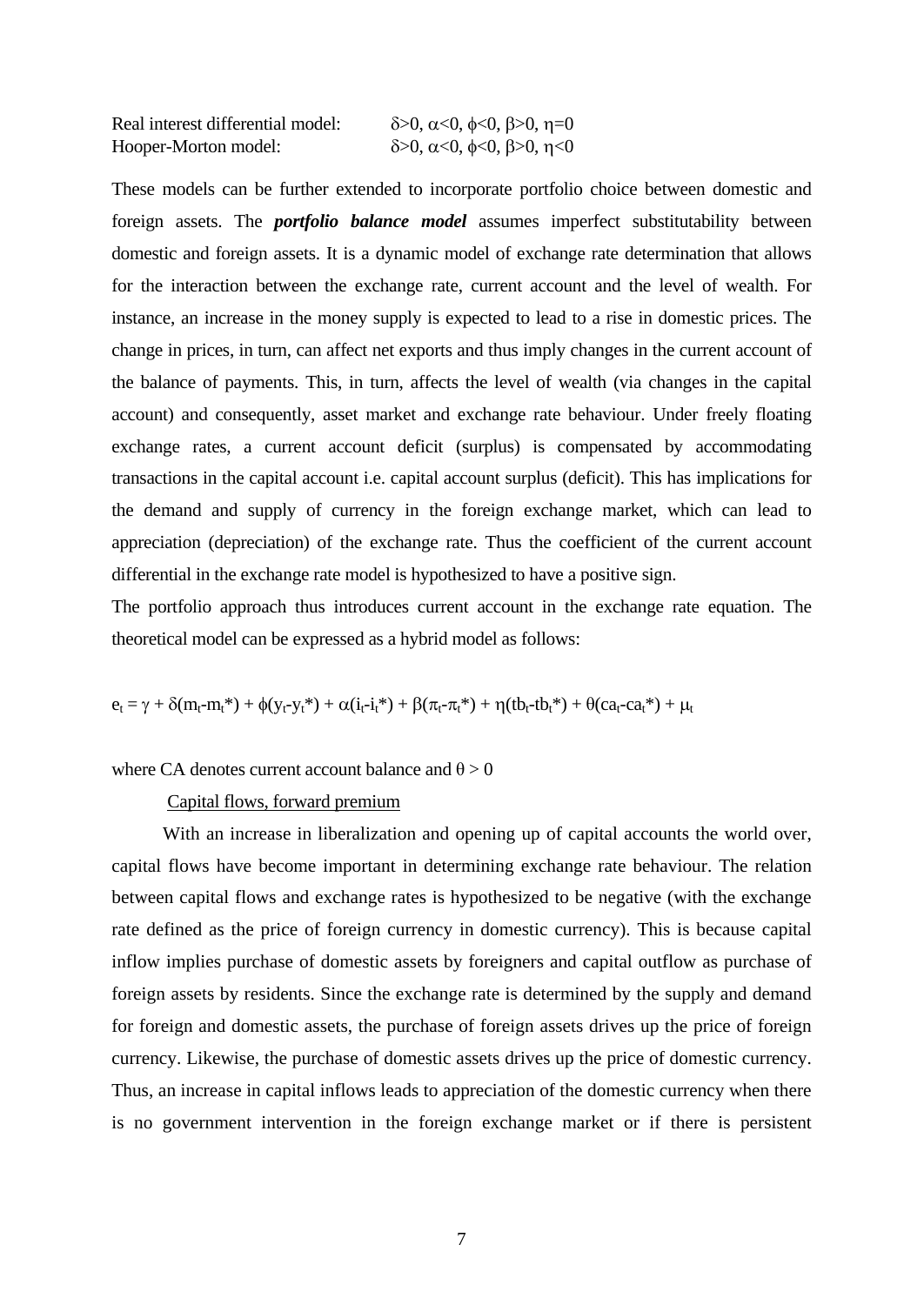sterilized intervention. In the case of unsterilized government intervention, the potential of capital inflows to influence exchange rates decreases to a great extent.

 Dua and Sen (2009) develop a model which examines the relationship between the real exchange rate, level of capital flows, volatility of the flows, fiscal and monetary policy indicators and the current account surplus, and find that an increase in capital inflows and their volatility lead to an appreciation of the exchange rate. The theoretical sign on volatility can, however, be positive or negative.

The forward premium measured by the difference between the forward and spot exchange rate can provide useful information about future exchange rates. According to covered interest parity, the interest differential between two countries equals the premium on forward contracts. Thus, if domestic interest rates rise, the forward premium on the foreign currency will rise and the foreign currency is expected to appreciate. The exchange rate defined as the price of foreign currency in domestic currency and the forward premium are therefore expected to be positively related.

#### Microstructure Framework

The microstructure theory of exchange rates provides an alternative view to the determination of exchange rates. Unlike macroeconomic models that are based on public information, micro-based models suggest that some agents may have access to private information about fundamentals or liquidity that can be exploited in the short-run. In microeconomic models of asset prices, transactions play a causal role in price determination (Evans and Lyons, 2001, 2007). The causal role arises because transactions convey information that is not common knowledge. These models assume that information is dispersed and heterogeneous agents have different information sets. The trading process in foreign exchange markets is not transparent and features bid-ask spreads that reflect the costs to market makers / dealers of processing orders and managing inventories. Thus, a distinctive feature of the microstructure models is the central role played by transactions volume or order flows in determining nominal exchange rate changes (Medeiros 2005, Bjonnes and Rime 2003).

Order flow is the cumulative flow of transactions, signed positively or negatively depending on whether the initiator of the transaction is buying or selling. Order flow takes positive values if the agent purchases foreign currency from the dealer and takes negative values if it sells at the dealer's bid. Conventionally, order flow is taken as purchase minus sales of foreign currency. Hence an increase in order flow (i.e. an increase in the volume of positively signed transactions) will generate forces in the foreign exchange market such that there is pressure on the domestic exchange rate to depreciate. Hence the order flow and the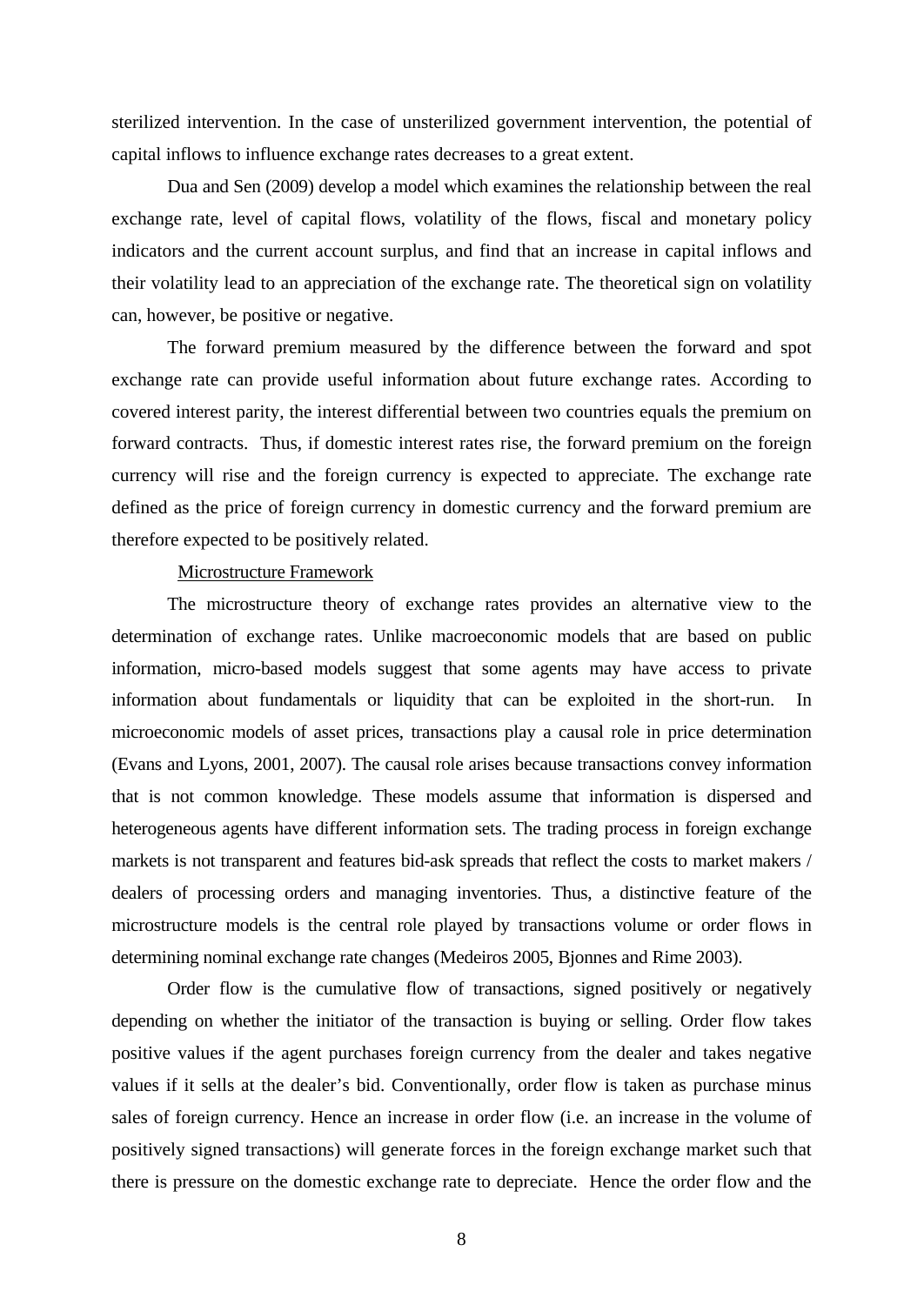exchange rate are positively related. The explanatory power or information content of order flow depends on the factors that cause it. Order flow is most informative when it is caused due to dispersion of private information amongst agents with respect to macroeconomic fundamentals (Lyons 2005). Order flow is less informative when it is caused due to management of inventories by the foreign exchange dealers in response to liquidity shocks.

#### Intervention

Intervention by the central bank in the foreign exchange market also plays an important role in influencing exchange rates in countries that have managed floating regime. With the growing importance of capital flows in determining exchange rate movements in most emerging market economies, intervention in foreign exchange markets by central banks has become necessary from time to time to contain volatility in foreign exchange markets.

 The motive of central bank intervention may be to align the current movement of exchange rates with the long-run equilibrium value of exchange rates; to maintain export competitiveness; to reduce volatility and to protect the currency from speculative attacks. Many studies in the literature including Edison (1993), Dominguez and Frankel (1993), Almenkinders (1995) and more recently Sarno and Taylor (2001), Neely (2005) survey the literature on modelling the reaction function of the central bank and assessing the effectiveness of intervention.

 The impact of sterilised and unsterilised intervention on exchange rates can, however, be quite different. In case of non-sterilised intervention, say, purchase of foreign exchange (to prevent appreciation) not accompanied by contractionary open market operations, money supply increases, which reduces the rate of interest and increases demand. This leads to capital outflow on the one hand and an increase in import demand on the other. All this leads to an increase in the demand for foreign currency and hence the exchange rate depreciates. Thus non-sterilised intervention and exchange rates are positively related.

While non-sterilised intervention directly influences the exchange rate through the monetary channel, sterilised intervention also influences exchange rate through different channels -- by changing the portfolio balance, through the signaling channel where sterilised purchase of foreign currency will lead to a depreciation of the exchange rate if the foreign currency purchase is assumed to signal a more expansionary domestic monetary policy and more recently, the noise-trading channel, according to which, a central bank can use sterilised interventions to induce noise traders to buy or sell currency. Hence the overall effect of sterilised intervention on exchange rates is ambiguous.

9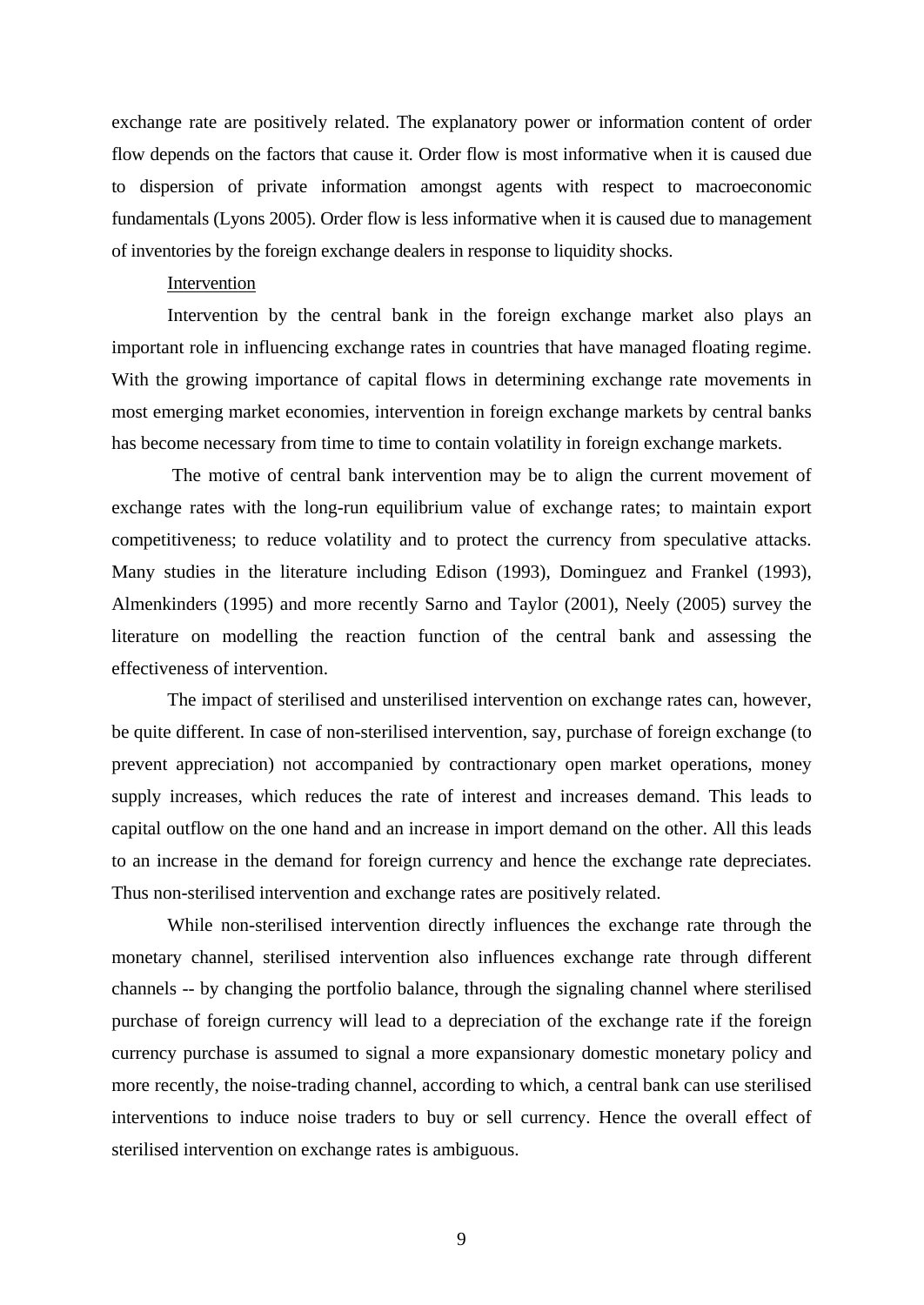Recognizing the importance of both monetary models as well as micro structure theory in determining the exchange rates, the paper uses a combination of both the models. Exchange rate is determined by monetary variables as well as order flows. Theory has been further expanded to include forward premia, capital inflows, volatility of capital flows and central bank intervention as determining the exchange rate behaviour. The theoretical model so generated can be expressed as follows:

 $e_t = \gamma + \delta(m_t-m_t^*) + \phi(y_t-y_t^*) + \alpha(i_t-i_t^*) + \beta(\pi_t-\pi_t^*) + \eta(tb_t\text{-}tb_t^*) + \theta(ca_t\text{-}ca_t^*) + \text{vcap}_t +$ 

 $pvol_t + \omega f dpm_t + \psi of_t + \xi int_t + \mu_t$ 

- where  $cap_t =$  capital inflow
	- $vol_t =$  volatility of capital flows
	- fdpm $_t = 3$ -month forward premia
	- $of_t = \text{order flow}$
	- $\text{int}_{t} = \text{central bank intervention}$

The additional signs are as follows:  $\theta > 0$ ;  $\nu < 0$ ;  $\rho > \alpha < 0$ ;  $\omega > 0$ ;  $\nu > \alpha < 0$ ; and  $\xi > \alpha < 0$ .

The expected signs can be summarized as follows:

#### **Expected Signs of Independent Variables Dependent Variable:**  $e_t$

(price of foreign currency in terms of domestic currency)

| Variables         | <b>Expected Sign</b> |
|-------------------|----------------------|
| $i_t - i_t$ *     | $+/-$                |
| ÷<br>$y_t - y_t$  |                      |
| $m_t$ - $m_t$     | $^{+}$               |
| $\pi_t$ - $\pi_t$ | $^{+}$               |
| $tb$ - $tb*$      |                      |
| $ca$ -ca $*$      |                      |
| $fdpm_t$          | $^{+}$               |
| capflow           |                      |
| $vol_t$           | $+/-$                |
| $of_t$            | $+/-$                |
| $int_{t}$         | $+/-$                |

#### *Exchange Rate Models: Empirical Results*

 The previous section discusses sequentially the theoretical models that potentially determine exchange rate behaviour. The empirical performance of these theoretical models in forecasting and explaining exchange rate behaviour is crucial in determining the superiority of one theory over the other. A caveat, of course, is that if a theory can explain the behaviour of the exchange rate better than others, it does not necessarily imply that it can also forecast exchange rates with relatively greater accuracy, and vice versa.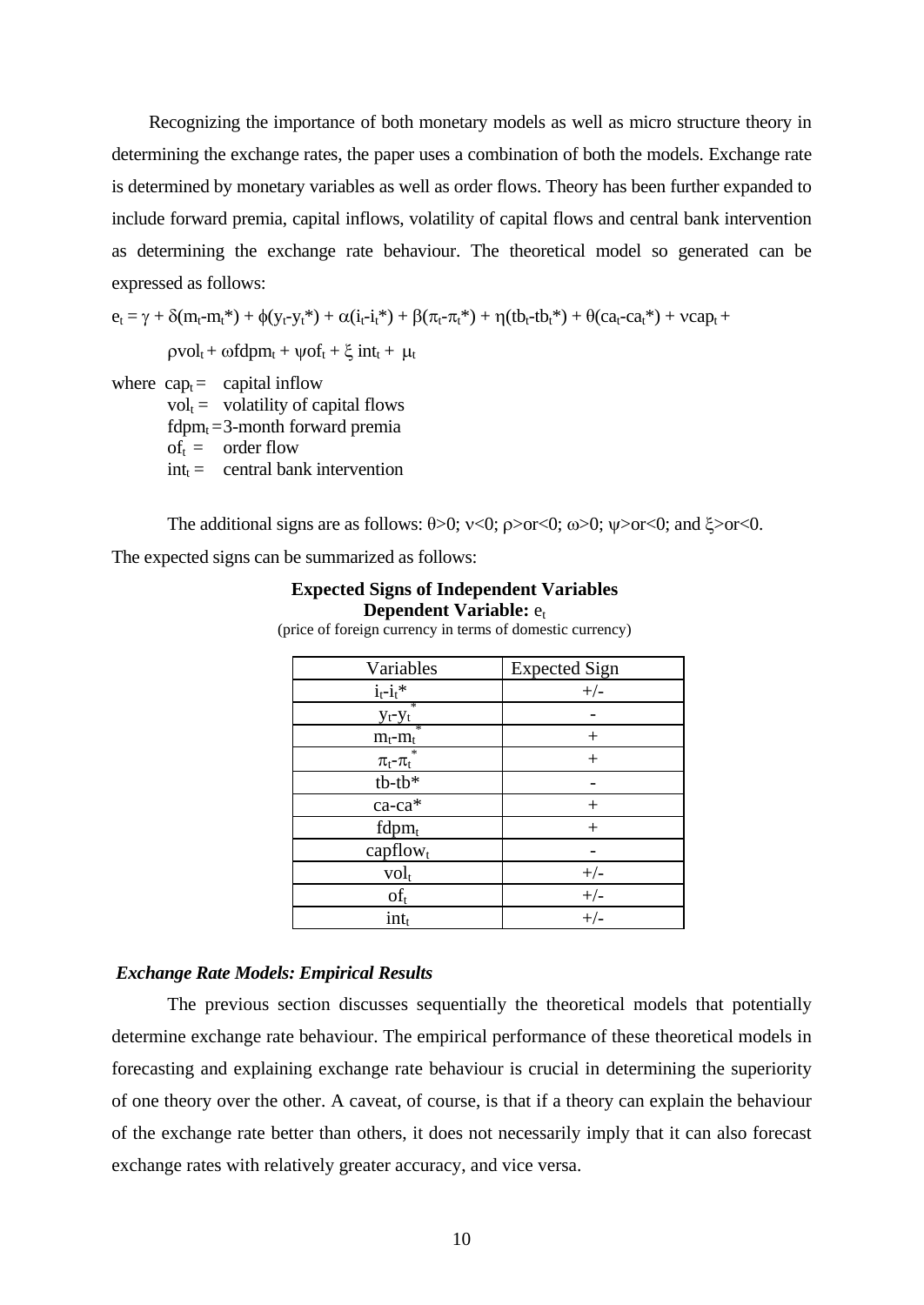Examination of the empirical literature suggests that there is no consensus among economists on the appropriate monetary model that explains exchange rates well. It is also observed that the in-sample predictive performance of monetary models was good in the years following the breakdown of the Bretton Woods system (see e.g. Bilson 1978, Frankel 1979), but their performance collapsed in the 1980s.

 Meese and Rogoff (1983) examined the out-of-sample predictive performance of the monetary models vis-à-vis the simple random-walk model. They observed that the forecasts using models based on economic fundamentals were in all cases worse than a random walk model. Meese (1990) attributed the failure of monetary models to weaknesses in their underlying relationships such as the PPP condition, the instability found in money demand functions and expectations that agents' forecasts do not obey the axioms of rational expectations.

 Studies by MacDonald and Taylor (1991, 1993, 1994), Choudhry and Lawler (1997), Diamandis, Georgoutsos and Kouretas (1998), Mark and Sul (2001) attribute monetary models to be long-run equilibrium phenomena. Empirical literature (eg: Chinn and Meese 1995, Taylor 1995, Neely and Sarno 2002, Sarno and Taylor 2002) suggests that over short horizons of one to three years, monetary fundamentals generally do not predict changes in the spot rate. However, over longer horizons of four to five years, fundamentals do provide some predictive power for some currencies (Kim and Mo 1994, Mark 1995, Chinn and Meese 1995).

 Some of the recent empirical studies on the monetary model performance have also exhibited mixed results. Studies have shown that inclusion of exchange rate expectations and the degree of openness in the Dornbusch sticky price monetary model improves forecast ability of the monetary model (Zita and Gupta, 2007).

For the portfolio balance model (PBM) of exchange rate determination, not much empirical literature is available because of data limitations, which restricts the empirical application of the portfolio balance model. The earlier studies that estimated the log-linear version of the reduced form portfolio balance model such as Branson, Halttunen and Masson (1977), Bisignano and Hoover (1982) and Dooley and Isard (1982) find dismal performance of the portfolio balance model in explaining exchange rate behaviour. Studies by Frankel (1982a, b) and Rogoff (1984) did not find any support in favour of the model. On the other hand, some empirical support for the portfolio balance model is provided by Backus (1984), Lewis (1988) and Dominguez and Frankel (1993).

Regarding capital flows, Dua and Sen (2009) find that an increase in both net capital inflows and their volatility lead to an appreciation of the exchange rate, and that they jointly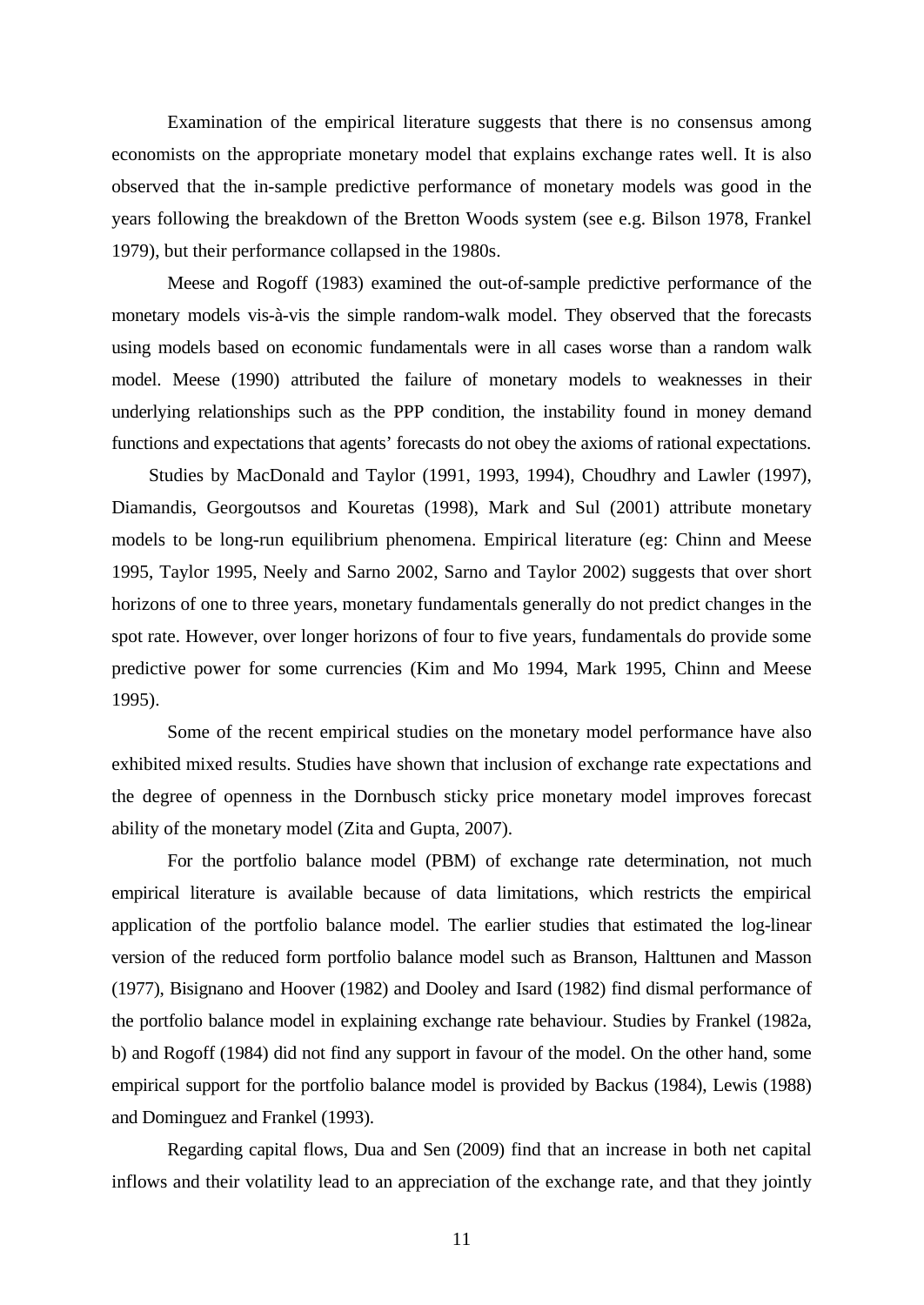explain a large part of the variations in exchange rate in the Indian economy. Kohli (2001) analyses the effect of capital flows in the Indian context and finds that inflow of foreign capital results in a real appreciation of the exchange rate. Calvo, Leiderman and Reinhart (1993) and Edwards (1999a), analyze the impact of capital flows on the exchange rate for Latin American and Asian countries and find that an increase in capital flows cause the exchange rate to appreciate. However, the degree of appreciation or the strength of the relation between capital flows and exchange rate may vary across countries and time.

 With respect to forward premia, Della Corte, Sarno and Tsiakas, (2007) examine the predictive ability of exchange rate models based on lagged values of the forward premium and other macroeconomic variables, as compared to the random walk model. The study finds that the predictive ability of forward exchange rate premia has substantial economic value in predicting exchange rates compared to a random walk model.

 Considering the effect of intervention, Dominguez and Frankel (1992) examine its impact on exchange rates using primary survey data along with secondary intervention data. They find that intervention has significant effect on exchange rates. Neely (2000) surveyed central bankers who conduct intervention, and reports that intervention is effective in changing exchange rates. Fatum and King (2005) analyse the effects of Canadian intervention and find that intervention does systematically affect exchange rates and is associated with reduced volatility in exchange rates. Other studies that use high frequency data (see e.g. Payne and Vitale, 2003; Dominguez 2003a,b) form a consensus that intervention has significant effects on exchange rates, especially in the very short-run. Reitz (2002) concludes that the predictive power of forecasting methods increases in the case of intervention in the foreign exchange market by the central bank, relative to cases when the central bank does not intervene.

The micro structure theory of exchange rates gained popularity since the late 1990s when it was empirically tested that information in order flows drive exchange rates (Evans and Lyons, 1999, Luo, 2001, Medeiros, 2005). Evans and Lyons (2007) quantify the effect of news on exchange rates and observe that two-thirds of the effect of macro news on exchange rates is transmitted via order flow. Bjonnes and Rime (2003) find that private information plays an important role in the foreign exchange market and has a permanent effect on exchange rates. Order flows carrying this private information are hence important in determining exchange rates. Marsh and Rourke (2005) find that order flows from profit seeking financial institutions are positively correlated with exchange rate and flows from non–financial corporates are negatively correlated. They also find that the impact of order flow on exchange rate increases, as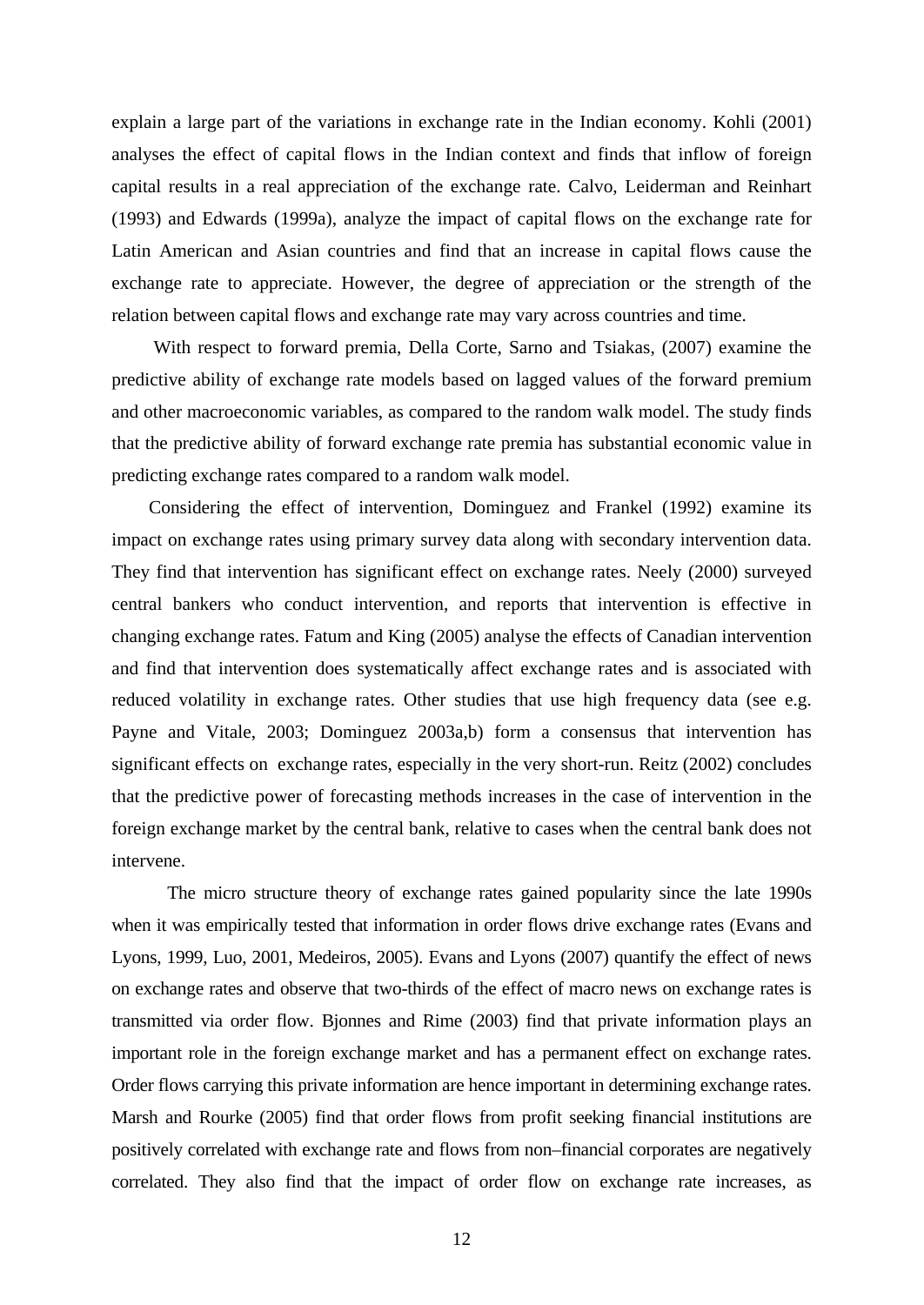probability of flow from the informed source increases. These views are also supported by Menkhoff and Schmeling (2006) who find that order flows coming from centres of political and financial decision-making influence exchange rates permanently.

 In sum, several exchange rate models available in the literature have been tested during the last two and a half decades. No particular model seems to work best at all times/horizons. Monetary models based on the idea of fundamental driven exchange rate behaviour work best in the long run, but lose their predictability in the short run to naïve random walk forecasts. Order flows also play an important role in influencing the exchange rate. Keeping in view the above results, this paper attempts to develop a model for the rupee-dollar exchange rates taking into account all the different monetary models along with the microstructure models incorporating order flow, as well as capital flows, forward premium and central bank intervention.

#### **3. Econometric Methodology**

This paper employs vector autoregressive (VAR) and Bayesian vector autoregressive (BVAR) models to estimate the monetary model of the exchange rate (Re/\$) and its augmented variants. Vector autoregression models, vector error correction models and Bayesian vector autoregression formulations of the monetary models of exchange rate determination for developed countries are known to have produced forecasts which beat the random walk (see. e.g. MacDonald and Taylor (1993, 1994) and Choudhry and Lawler (1997) for VAR; Chen and Leung (2003) for BVAR and BVECM; Zita and Gupta (2007) for VAR, VECM, BVAR and BVECM. Thus, this paper applies this technique to a developing country with a managed floating exchange rate regime.

The first step in the econometric exercise is to test for nonstationarity followed by tests for cointegration and Granger causality. Finally, the VAR and BVAR models are estimated and tested for out-of-sample forecast accuracy. This section briefly describes the tests for nonstationarity, VAR and BVAR modelling, cointegration and Granger causality and tests for out-of-sample forecast accuracy.

#### *Tests for Nonstationarity*

The classical regression model requires that the dependent and independent variables in a regression be stationary in order to avoid the problem of what Granger and Newbold (1974) called 'spurious regression' characterized by a high  $R^2$ , significant t-statistics but results that are without economic meaning. A stationary series exhibits mean reversion, has a finite, time invariant variance and a finite covariance between two values that depends only on their distance apart in time, not on their absolute location in time. If the characteristics of the stochastic process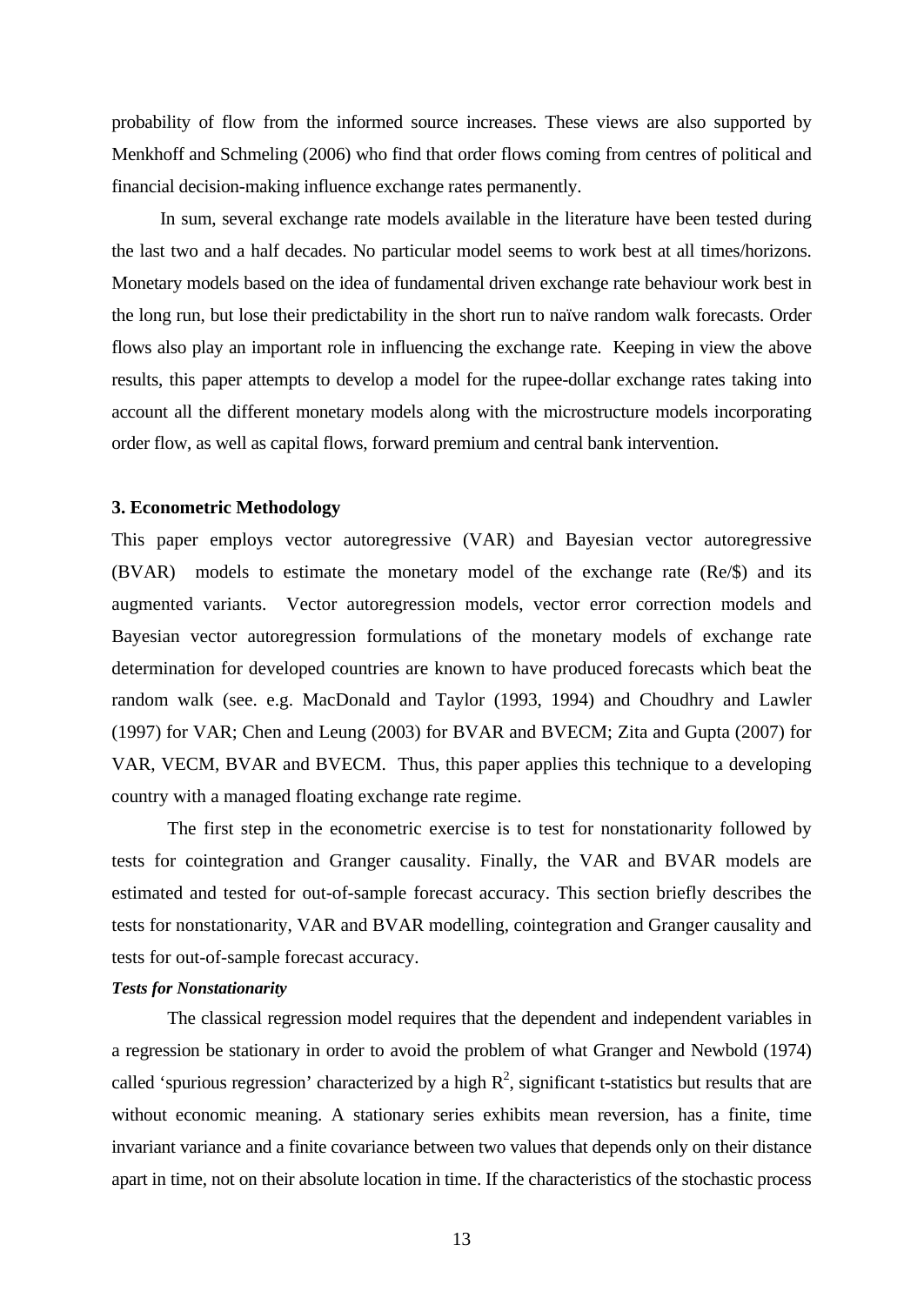that generated a time series change overtime, i.e. if the series is nonstationary, it becomes difficult to represent it over past and future intervals of time by a simple algebraic model. Thus the first econometric exercise is to test if all the series are nonstationary or have a unit root.

A battery of unit root tests now exists to discern whether a time series exhibits I(1) (unit root) or I(0) (stationary) behaviour. In this paper, we employ the augmented Dickey-Fuller (ADF) test (1979, 1981) and its more powerful variant, the Dickey-Fuller generalized least squares (DF-GLS) test proposed by Elliot, Rothenberg and Stock (1996). These two tests share the same null hypothesis of a unit root. An alternative test is that proposed by Kwiatkowski et al. (1992) which has a null hypothesis of stationarity. If two of these three tests indicate nonstationarity for any series, we conclude that the series has a unit root.

#### *VAR and BVAR Modelling*

In this study, we employ multivariate forecasting models in the vector autoregressive (VAR) and Bayesian VAR framework.

A vector autoregressive (VAR) model uses regularities in the historical data to specify the model. Economic theory only selects the economic variables to include in the model. A serious drawback of the VAR model, however, is that overparameterisation produces multicollinearity and loss of degrees of freedom that can lead to inefficient estimates and large out-of-sample forecasting errors. A possible solution is to exclude insignificant variables and/or lags based on statistical tests.

An alternative approach to overcome overparameterisation uses a Bayesian VAR model as described in Litterman (1981), Doan, Litterman and Sims (1984), Todd (1984), Litterman (1986), and Spencer (1993). Instead of eliminating longer lags and/or less important variables, the Bayesian technique imposes restrictions on these coefficients on the assumption that these are more likely to be near zero than the coefficients on shorter lags and/or more important variables. If, however, strong effects do occur from longer lags and/or less important variables, the data can override this assumption<sup>[5](#page-14-0)</sup>. The restrictions on the coefficients specify normal prior distributions with means zero and small standard deviations for all coefficients with decreasing standard deviations on increasing lags, except for the coefficient on the first own lag of a variable that is given a mean of unity. This so-called "Minnesota prior" was developed at the Federal Reserve Bank of Minneapolis and the University of Minnesota.

<span id="page-14-0"></span> $<sup>5</sup>$  Thus, the Bayesian model imposes prior beliefs on the relationships between different variables as well as between</sup> own lags of a particular variable. If these beliefs (restrictions) are appropriate, the forecasting ability of the model should improve. Several prior beliefs can be imposed so that the set of beliefs that produces the best forecasts is selected for making forecasts.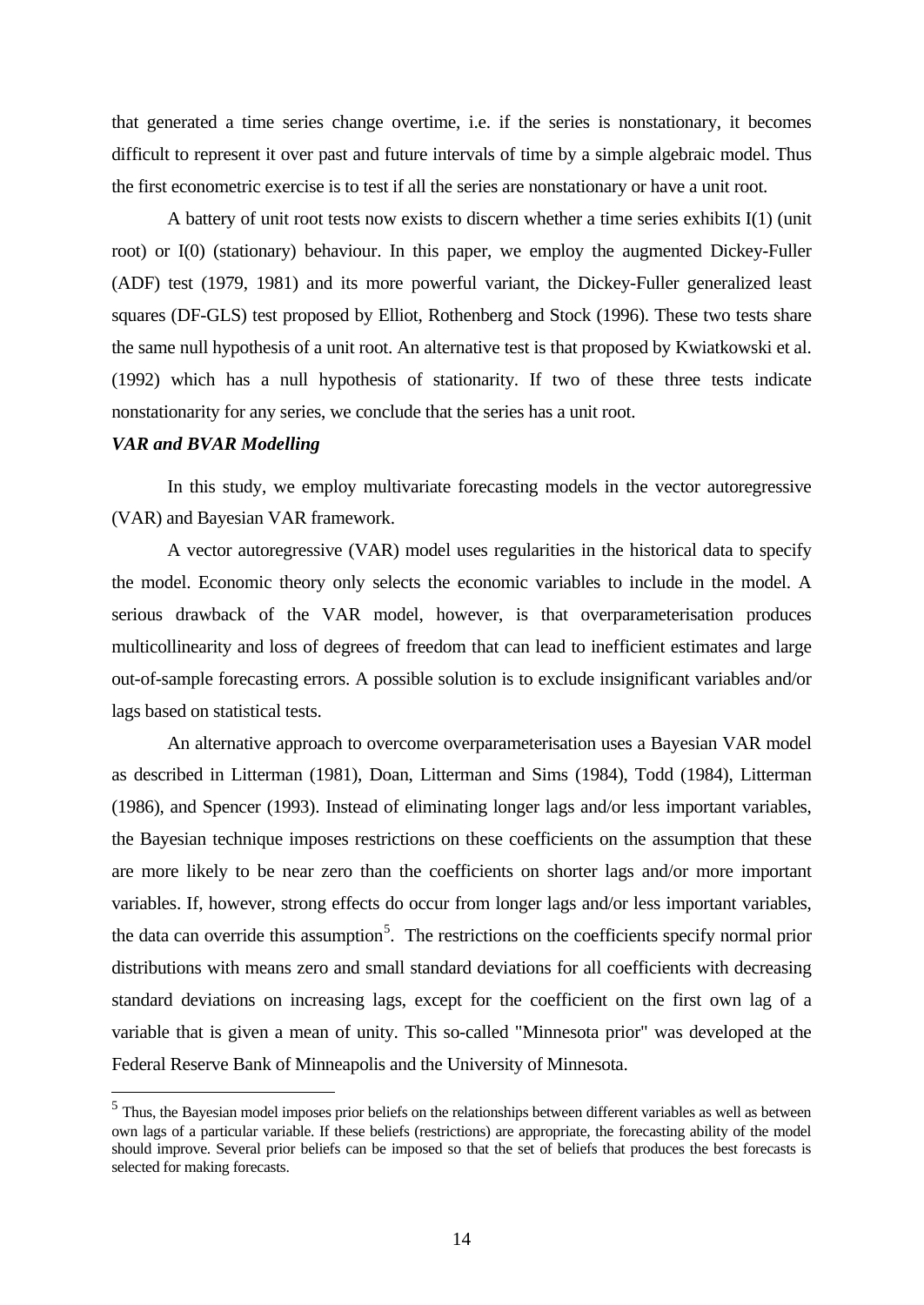The standard deviation of the prior distribution for lag m of variable j in equation i for all i, j, and m --  $S(i, j, m)$  can be expressed as function of a small number of hyperparameters: *w*, *d*, and a weighting matrix  $f(i,j)$ . This allows the forecaster to specify individual prior variances for a large number of coefficients based on only a few hyperparameters. The standard deviation is specified as follows:

$$
S(i, j, m) = \{wxg(m)xf(i, j)\}s_i\prime s_j;
$$
  
\n
$$
f(i, j) = 1, \quad if \ i = j;
$$
  
\n
$$
= k \quad \text{otherwise } (0 < k < 1); \text{ and }
$$
  
\n
$$
g(m) = m^{-d}, \ d > 0.
$$

The term *si* equals the standard error of a univariate autoregression for variable *i*. The ratio *si/sj* scales the variables to account for differences in units of measurement and allows the specification of the prior without consideration of the magnitudes of the variables. The parameter w measures the standard deviation on the first own lag and describes the overall tightness of the prior. The tightness on lag *m* relative to lag 1 equals the function *g(m)*, assumed to have a harmonic shape with decay factor *d*. The tightness of variable j relative to variable i in equation i equals the function  $f(i, i)$ .<sup>[6](#page-15-0)</sup>

The above description of the BVAR models assumes that the variables are stationary. If the variables are nonstationary, they can continue to be specified in levels in a BVAR model because as pointed out by Sims et. al (1990, p.136) '……the Bayesian approach is entirely based on the likelihood function, which has the same Gaussian shape regardless of the presence of nonstationarity, [hence] Bayesian inference need take no special account of nonstationarity'. Furthermore, Dua and Ray (1995) show that the Minnesota prior is appropriate even when the variables are cointegrated.

In the case of a VAR, Sims (1980) and others, e.g. Doan (1992), recommend estimating the VAR in levels even if the variables contain a unit root. The argument against differencing is that it discards information relating to comovements between the variables such as cointegrating relationships. The standard practice in the presence of a cointegrating relaionship between the variables in a VAR is to estimate the VAR in levels or to estimate its error correction

<span id="page-15-0"></span> $6$  Examples of selection of hyperparameters are given in Dua and Ray (1995), Dua and Smyth (1995), Dua and Miller (1996) and Dua, Miller and Smyth (1999); Dua, Raje and Sahoo (2003, 2008). Empirical evidence on comparative out-of-sample forecasting performance generally shows that the BVAR model outperforms the unrestricted VAR model. A few examples are Holden and Broomhead (1990), Artis and Zhang (1990), Dua and Ray (1995), Dua and Miller (1996), Dua, Miller and Smyth (1999), Dua, Raje and Sahoo (2003, 2008).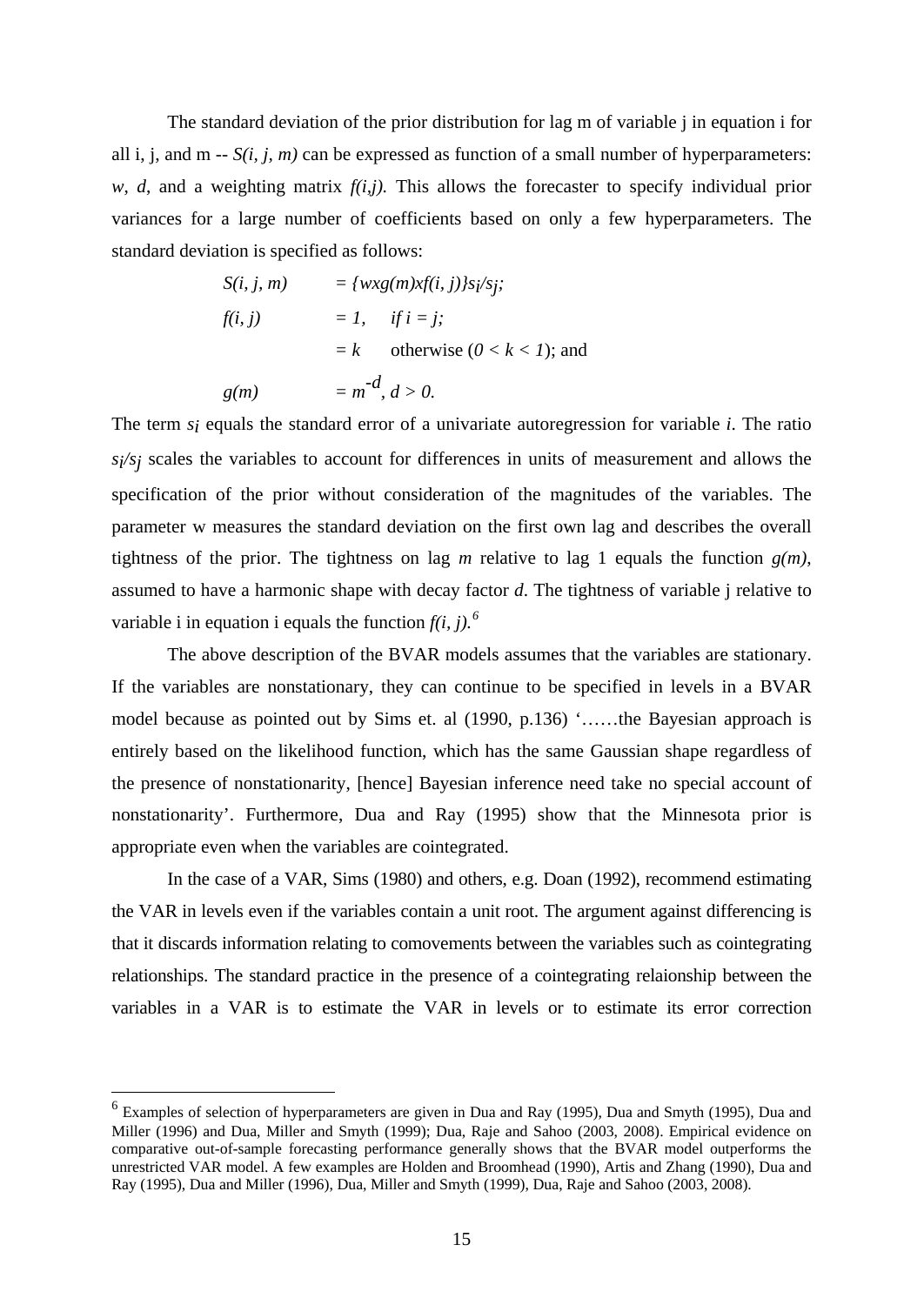representation, the vector error correction model, VECM. If the variables are nonstationary but not cointegrated, the VAR can be estimated in first differences.

#### *Cointegration and Granger Causality*

The possibility of a cointegrating relationship between the variables is tested using the Johansen and Juselius (1990, 92) methodology. If the presence of cointegration is established, the concept of Granger causality is also tested in the VECM framework. For example, if two variables are cointegrated, i.e. they have a common stochastic trend, causality in the Granger (temporal) sense must exist in at least one direction (Granger, 1986; 1988). Since Granger causality is also a test of whether one variable can improve the forecasting performance of another, it is important to test for it to evaluate the predictive ability of a model.

Granger-causality with respect to a particular variable can be tested by a joint test of statistical significance of the lagged error correction term and the lags of that explanatory variable.

#### *Evaluation of Forecasting Models*

Evaluation of the forecasting models is based on RMSE, Theil's U (Theil, 1966), and the Diebold-Mariano (1995) test. The models are initially estimated using monthly data over the period July 1996 to December 2006 and tested for out-of-sample forecast accuracy from January 2007 to June 2008. Recursive forecasts are generated from one- through twelvemonths-ahead and out-of-sample forecast accuracy of monetary model and its augmented variants is assessed. The overall average of the U statistic and the RMSE for up to twelve-months-ahead is also calculated to gauge the accuracy of a model<sup>[7](#page-16-0)</sup>. The forecast accuracy across techniques (VAR vs BVAR) is evaluated using the Diebold Mariano test. .

The Diebold-Mariano test compares the forecast performance of alternative models, i.e., it tests the null hypothesis of no difference of the accuracy of two competing forecasts. Let  $\hat{Y}_{1t}$  and  $\hat{Y}_{2t}$ , where t=1,2…n, be a pair of *h*-step ahead forecasts of  $Y_t$  and  $e_{1t}$  and  $e_{2t}$  be the associated forecast errors. If g(e) be a function (e.g., mean square error) of the forecasts

$$
U = \left[\sum (A_{t+n} - {}_{t}F_{t+n})^{2} / \sum (A_{t+n} - A_{t})^{2} \right]^{2.0.5}.
$$

<span id="page-16-0"></span> $<sup>7</sup>$  To test for accuracy, the Theil coefficient is used that implicitly incorporates the naïve forecasts as the benchmark.</sup> If  $A_{t+n}$  denotes the actual value of a variable in period (t+n), and  $F_{t+n}$  the forecast made in period t for (t+n), then for T observations, the Theil U-statistic is defined as follows:

The U-statistic measures the ratio of the root mean square error (RMSE) of the model forecasts to the RMSE of naive, no-change forecasts (forecasts such that  $F_{t+n} = A_t$ ). A comparison with the naïve model is, therefore, implicit in the U-statistic. A U-statistic of 1 indicates that the model forecasts match the performance of naïve, no-change forecasts. A U-statistic  $>1$  shows that the naïve forecasts outperform the model forecasts. If U is  $< 1$ , the forecasts from the model outperform the naïve forecasts.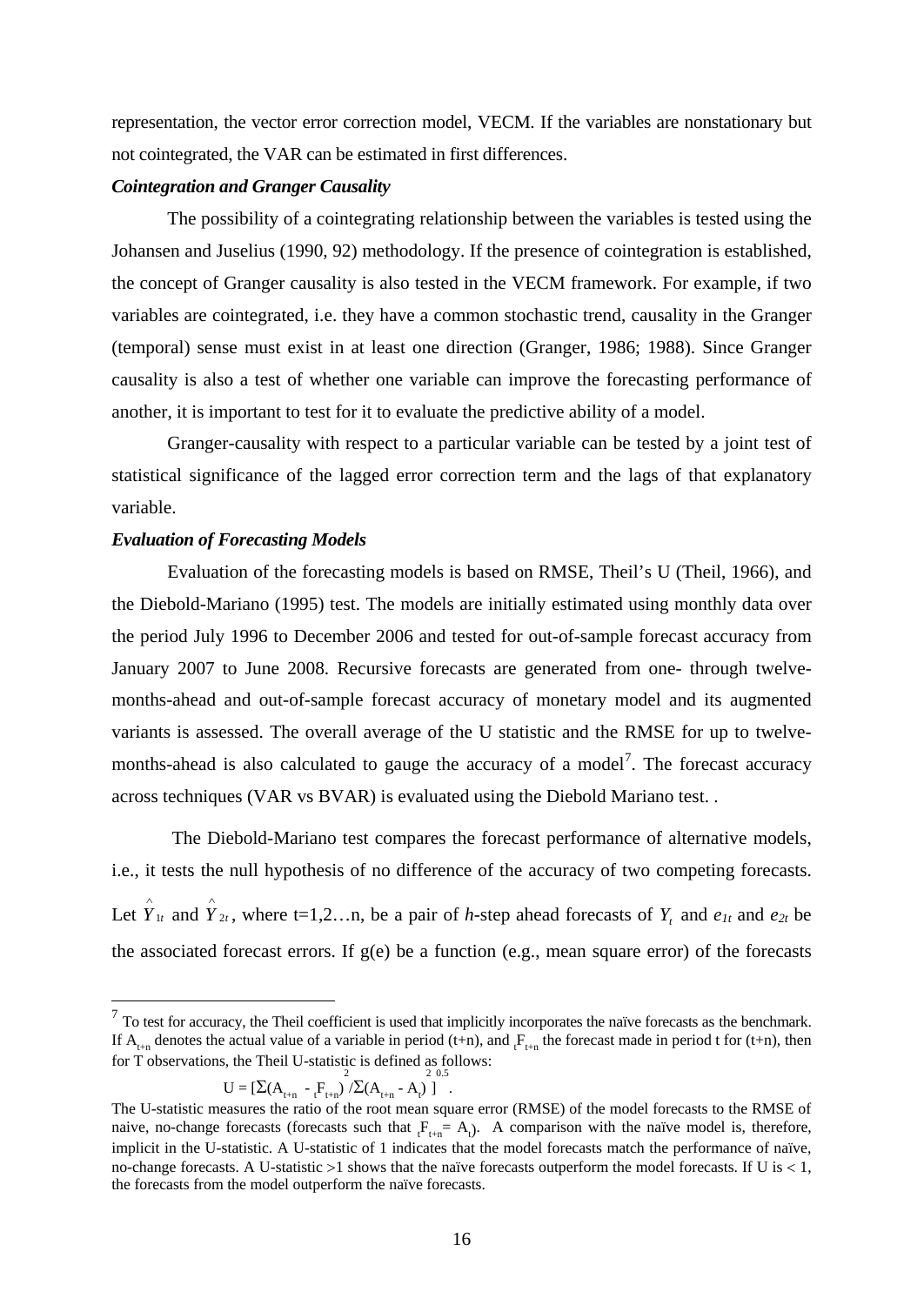errors, then the null hypothesis of equality of expected forecast performance is:  $E[g(e_{1t})$  $g(e_{2t})$ ] = 0. Define  $d_t = g(e_{1t}) - g(e_{2t})$ ; t = 1,2,...n. For optimal *h*-step ahead forecasts, the sequence of forecasts errors follows a moving average process of order *h*–1. Therefore, it is assumed that for *h*-step ahead forecasts, all autocorrelations of order *h* or higher of the sequence  $d_t$  are zero. Then the variance of  $\overline{d}$  (=  $n^{-1} \sum_{t=1}^{n}$ *t*  $d \left(= n^{-1} \sum d_i \right)$ 1  $(= n^{-1} \sum d_i)$  is, asymtotically,

$$
V(\overline{d}) \stackrel{a}{\approx} n^{-1} \left[ \gamma_o + 2 \sum_{k=1}^{h-1} \gamma_k \right],
$$

where  $\gamma_k$  is the *k*th autocovariance of  $d_t$ . This autocovaiance can be estimated by

$$
\hat{y}_k = n^{-1} \sum_{t=k+1}^n (d_t - \overline{d})(d_{t-k} - \overline{d}).
$$

The Diebold-Mariano test statistic is given by

$$
S_1 = \left[\hat{V}(\overline{d})\right]^{-1/2} \overline{d}
$$

where  $\hat{V}(\vec{d})$  is the estimated variance of  $\vec{d}$ . Under the null hypothesis, Diebold-Mariano test statistic has an asymptotic standard normal distribution.

Harvey et. al (1997) note that the Diebold-Mariano test could be seriously over-sized as the prediction horizon, *h*, increases. They therefore provide a modified Diebold-Mariano test statistic

$$
S_1^* = \left[\frac{n+1-2h+n^{-1}h(h-1)}{n}\right]^{-1/2}S_1
$$

Harvey et. al also recommend a further modification of comparing the statistics with critical values from the Student's t distribution with (n–1) degrees of freedom, rather than from the standard normal distribution.

#### *Summary of steps in econometric estimation*

In sum, the study proceeds as follows. First, the series are tested for the presence of a unit root using the augmented Dickey-Fuller, DF-GLS and KPSS tests.

Second, multivariate models (Models 2 through 4) described in the previous section on theoretical models are estimated using the VAR and BVAR techniques. Since Model 2 is the monetary model, Models 3 and 4 examine if the forecast performance of the monetary model can be improved by including additional variables. To estimate VAR models, if all the variables are nonstationary and integrated of the same order, the Johansen test is conducted for the presence of cointegration. If a cointegrating relationship exists, the VAR model can be estimated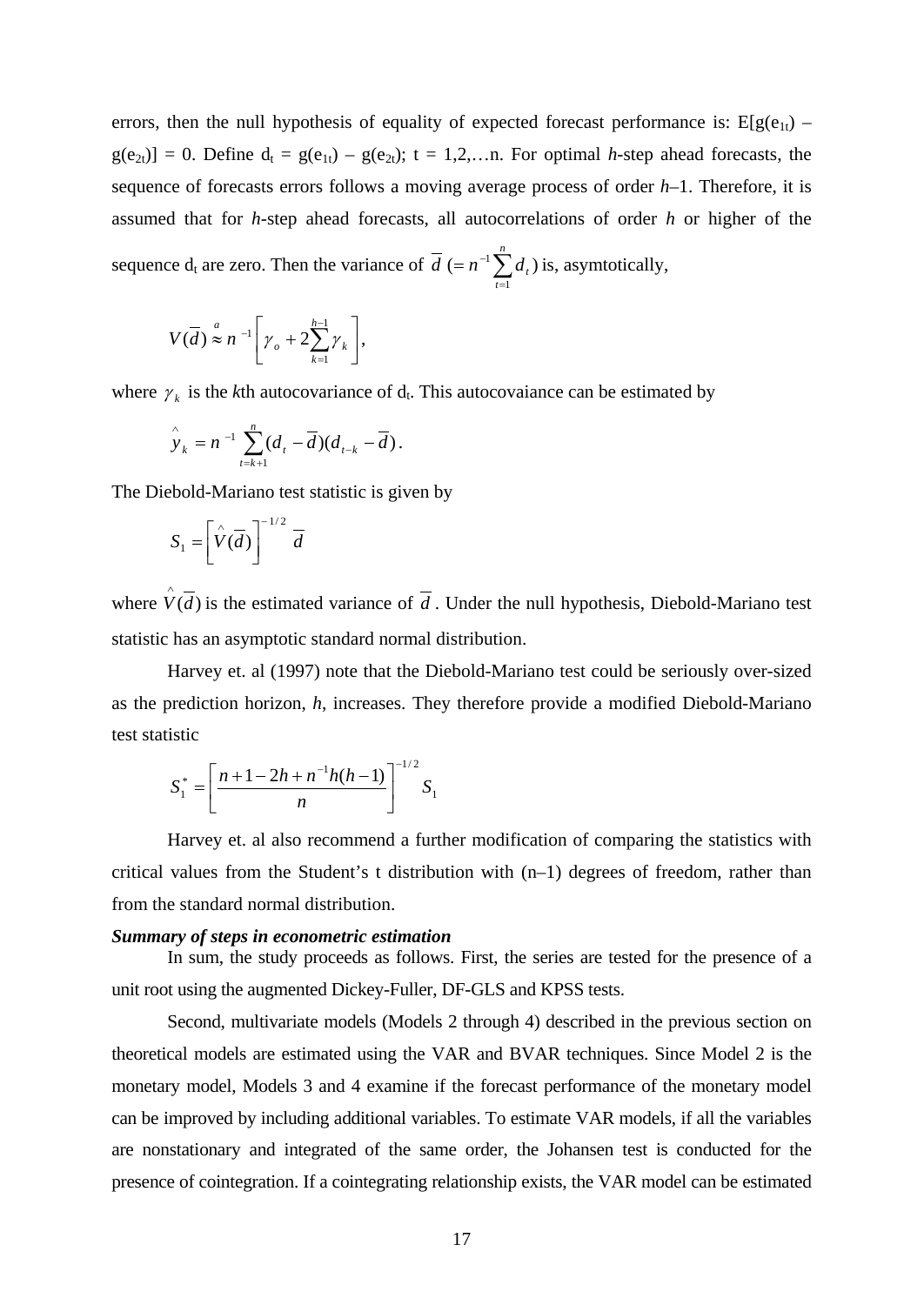in levels. Tests for Granger causality are also conducted in the VECM framework to evaluate the forecasting ability of the model. Lastly, Bayesian vector autoregressive models are estimated that impose prior beliefs on the relationships between different variables as well as between own lags of a particular variable. If these beliefs (restrictions) are appropriate, the forecasting ability of the model should improve. Thus, the performance of the VAR models against the corresponding BVAR versions is also assessed.

#### **4. Estimation of Alternative Forecasting Models**

Figure 1 shows the movements in the Re/\$ rate in the period under study: July 1996 through June 2008. Table 1 reports the summary statistics of the exchange rate over the full period and sub-periods. These statistics, along with the plot indicate turning points in May 2002 (maximum of Rs. 49/\$), January 2007 (maximum of Rs. 44.33/\$), and January 2008 (minimum of Rs. 39.37). The alternative models are estimated from July 1996 through December 2006. The out-of-sample forecasting performance of the alternative models is evaluated over January 2007 to June 2008 and also over the sub-period January 2007 to January 2008 to take into account the turning point in January 2008.

The various models estimated in the VAR and BVAR framework are described in Section 2 and are summarized below:

#### *Theoretical Models*

**Model 1:** *Naïve forecast*  $te_{t+n} = e_t$ 

**Model 2:** *Monetary Model*  $e_t = f[(i_t - i_t^*), (y_t - y_t^*), (m_t - m_t^*)]$ 

**Model 3[8](#page-18-0) :** *Model 2 + other variables (inflation differential + trade balance differential + forward premium + capital inflows + volatility of capital inflows + order flow)*   $e_t = f((i_t - i_t^*), (y_t - y_t^*), (m_t - m_t^*), (\pi_t - \pi_t^*), (tb - tb^*), fdpm_t, cap_t, vol_t, of_t)$ 

**Model 4:** *Model 3 + central bank intervention*  $e_t = f((i_t - i_t^*), (y_t - y_t^*), (m_t - m_t^*), (\pi_t - \pi_t^*), (tb - tb^*), fdpm_t, cap_t, vol_t, of_t, int_t)$ 

#### **Expected Signs of Variables**

<span id="page-18-0"></span> <sup>8</sup> Current account differential is not included due to its correlation with trade balance differential.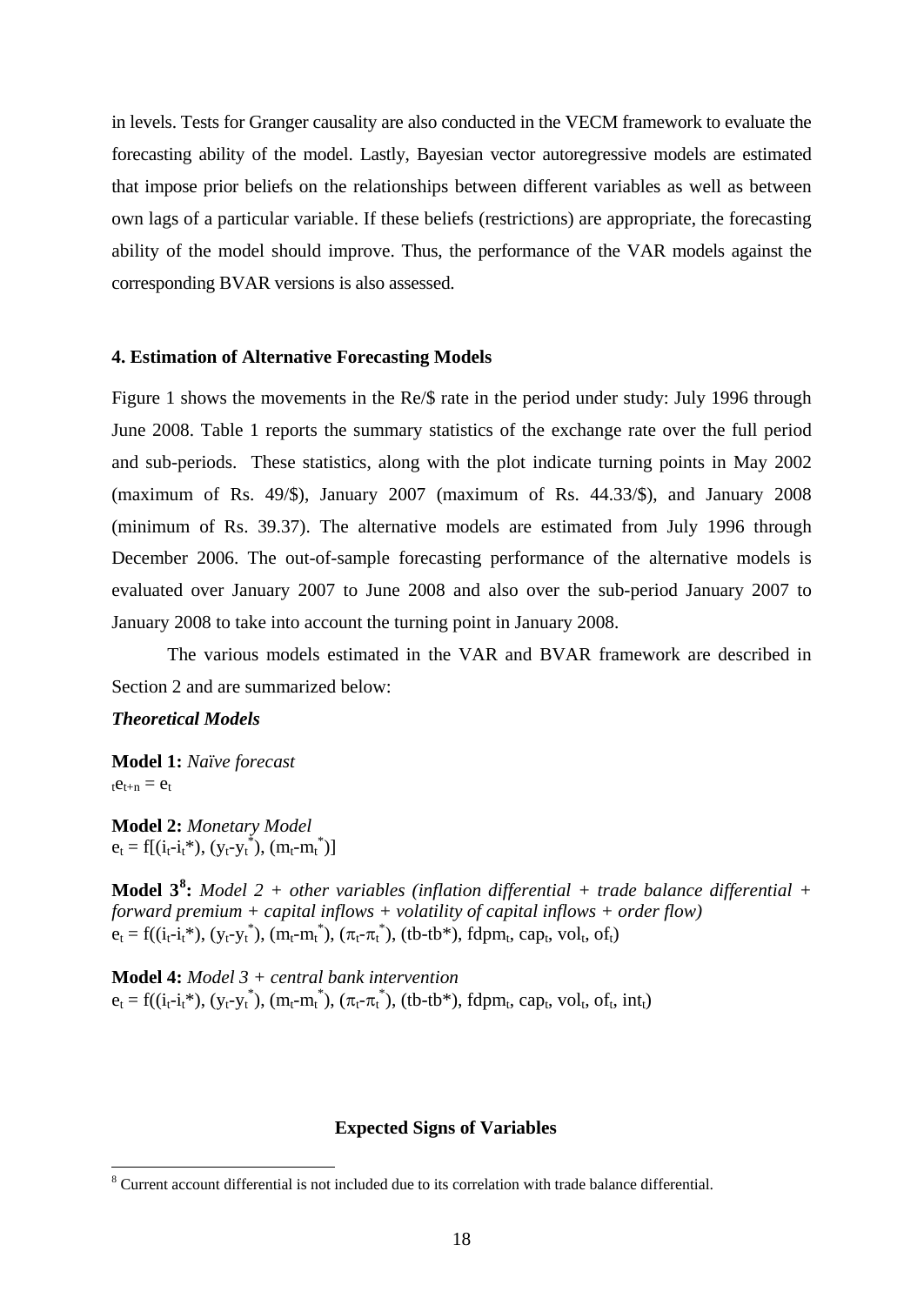| $D$ C $D$ C $D$ C $D$ C $D$ $D$ $D$ $T$ |                      |  |  |
|-----------------------------------------|----------------------|--|--|
| <b>Variables</b>                        | <b>Expected Sign</b> |  |  |
| $i_t - i_t$ *                           | $+/-$                |  |  |
| ÷<br>$y_t - y_t$                        |                      |  |  |
| $\ast$<br>$m_t$ - $m_t$                 | $\pm$                |  |  |
| $\ast$<br>$\pi_t$ - $\pi_t$             | $^{+}$               |  |  |
| $tb$ - $tb*$                            |                      |  |  |
| $fdpm_t$                                | $\pm$                |  |  |
| $cap_t$                                 |                      |  |  |
| $vol_t$                                 |                      |  |  |
| $of_t$                                  | $\frac{+/-}{+/-}$    |  |  |
| $int_t$                                 | $\, +$               |  |  |

**Dependent Variable:** et

The notation is as follows:

 $e_t$  Log of exchange rate of India (Rs./\$)

 $i_t - i_t$ <sup>\*</sup> Difference between Indian (domestic) and US (foreign) Treasury bill rate

 $y_t - y_t^*$ Difference between log of Indian and US index of industrial production

 $m_t$ - $m_t^*$  Difference between log of Indian and US money supply

 $\pi_{t}$ - $\pi_{t}$ Difference between inflation rate of India and US

tb-tb\* Difference between trade balance of India and US

 $fdpm_t$  3-month forward premia

 $vol_t$  Volatility of capital inflows

of<sub>t</sub> Order Flow

 $\text{int}_{t}$  Government intervention in open market

Data definitions and sources are given in Annexure 1.

Unit root tests are conducted on the above variables. Tests for the existence of a cointegrating relationship as well for Granger causality are also undertaken for the multivariate models given above. The models are then estimated in the VAR and BVAR framework.

#### *Tests for Nonstationarity*

The first step in the estimation of the alternative models is to test for nonstationarity. Three alternative tests are used, i.e., the augmented Dickey-Fuller (ADF) test, the Dickey-Fuller Generalized Least Squares test and the KPSS test. If at least two of the three tests show the existence of a unit root, the series is considered as nonstationary. The tests for nonstationarity are reported monthly data from June 1996 to December 2006.

Table 2.1 reports the three tests with constant and trend. The inference at the 5% significance level is given in Table 2.2. This shows that apart from order flow and intervention, all other variables are nonstationary. Testing for differences of each variable confirms that all the variables are integrated of order one.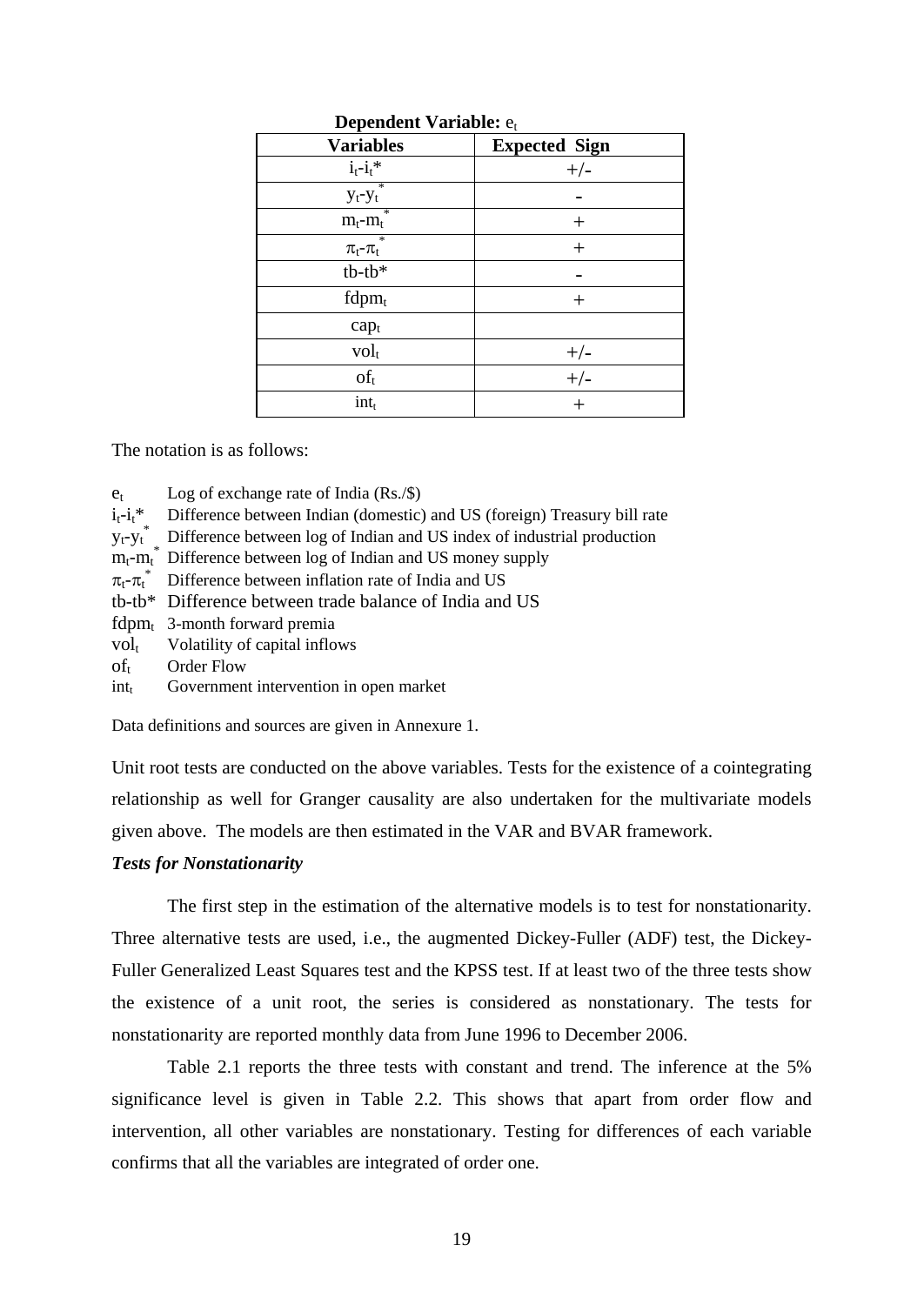#### *Tests for Cointegration and Granger Causality*

Various specifications of the theoretical Model 3 were estimated using the cointegration approach. The final model was selected based on diagnostic checking and signs of the coefficients. The empirical models selected are given below and their cointegration equations are reported in Table 3.

#### *Empirical Models* **(based on overall fit)**

**Model 1:** *Naïve forecast*  $te_{t+n} = e_t$ 

**Model 2:** *Monetary Model*  $e_t = f((i_t - i_t^*), (y_t - y_t^*), (m_t - m_t^*)$ 

**Model 3**′**:** *Model 2 + other variables (forward premium + volatility of capital inflows + order flow)*   $e_t = f((i_t - i_t^*), (y_t - y_t^*), (m_t - m_t^*), fdpm_t, vol_t, \Delta \sigma f_t)$ 

**Model 4**′**:** *Model 3 + central bank intervention*  $e_t = f((i_t-i_t^*), (y_t-y_t^*), (m_t-m_t^*), fdpm_t, vol_t, \Delta of_t, \Delta int_t)$ 

Models 1 and 2 above are the same as the theoretical versions. Model 3′ has fewer independent variables compared to its theoretical counterpart. This directly feeds into Model 4′. Since the order flow and intervention variables are stationary, their sign and significance is determined in the framework of an error correction model. The empirical signs of all the variables conform to economic theory and are given below:

| <b>Dependent Variable: et</b> |                       |  |  |
|-------------------------------|-----------------------|--|--|
| Variables                     | <b>Estimated Sign</b> |  |  |
| $i_t - i_t$ *                 |                       |  |  |
| $\ast$<br>$y_t - y_t$         |                       |  |  |
| $m_t$ - $m_t$                 |                       |  |  |
| $fdpm_t$                      |                       |  |  |
| $vol_t$                       |                       |  |  |
| $\Delta$ of <sub>t</sub>      |                       |  |  |
| $\Delta$ int <sub>t</sub>     |                       |  |  |

**Empirical Signs of Variables: Model 4**′

The Granger causality tests for Models 2-4 are reported in Tables 4.1-4.3. Apart from the intervention variable, all other variables Granger cause the exchange rate<sup>[9](#page-20-0)</sup>. This result thus

<span id="page-20-0"></span><sup>&</sup>lt;sup>9</sup> The null hypothesis of no causality is tested up to 15% level of significance.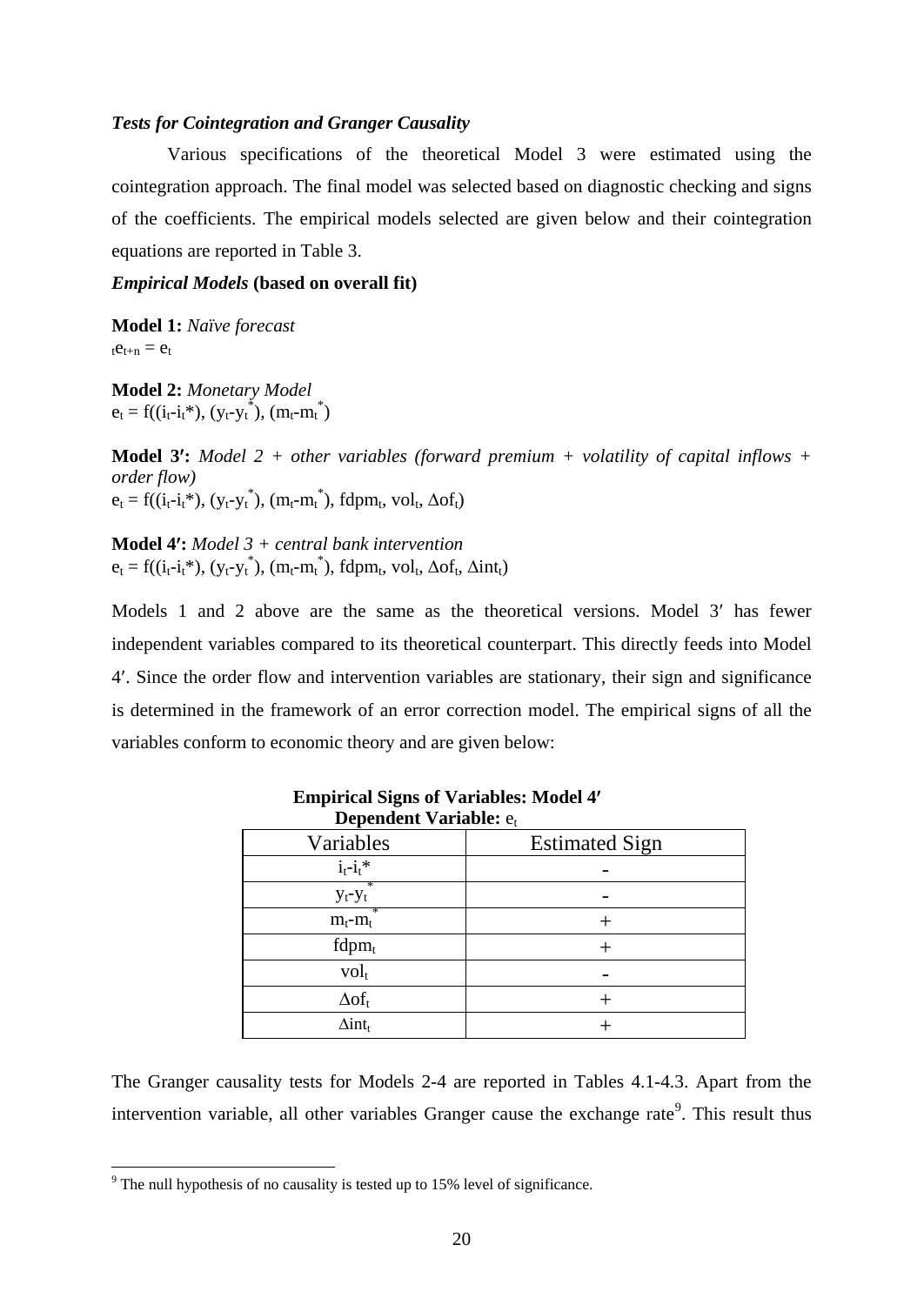justifies the inclusion of all the variables that Granger cause the exchange rate since these variables can potentially improve the predictive performance of the model.

Models 2 through 4 are estimated both in the VAR and BVAR frameworks and their predictive ability is evaluated over two out-of-sample periods taking into account the turning point in January 2008: January 2007 through January 2008 and January 2007 through June 2008.

## *Empirical Results: Out-of-sample forecasts - January 2007 to January 2008*

## **VAR Models: January 2007 to January 2008**

The forecast accuracy results for the VAR models are reported in Table 5.

The main results are summarized below:

- 1. Model 2 performs consistently better than Model 1. This implies that the monetary model outperforms the random walk model.
- 2. Model 3′ performs better than Model 2. Thus, forecast accuracy can be improved by extending the monetary model to include forward premium, volatility of capital inflows and order flow.
- 3. Model 4′ performs better than Model 3′ especially for longer term forecasts. Information on intervention by the central bank thus helps to improve forecasts at the longer end.

## **BVAR Models: January 2007 to January 2008**

The forecast accuracy statistics for the BVAR models are reported in Table 6. Overall, the results are generally similar to those obtained for VAR models.

- 1. Model 2 (monetary model) performs consistently better than Model 1 (random walk).
- 2. Model 3′ performs consistently better than Model 2.
- 3. Model 4′ performs better than Model 3′ especially for longer term forecasts implying that information on central bank intervention produces more accurate forecasts at the longer end.

## **VAR vs BVAR Models: January 2007 to January 2008**

The Diebold Mariano test results for the comparison of VAR and BVAR models for Models

3 and 4 are reported in Table 7.

1. BVAR Model 3′ performs almost consistently better than the corresponding VAR model.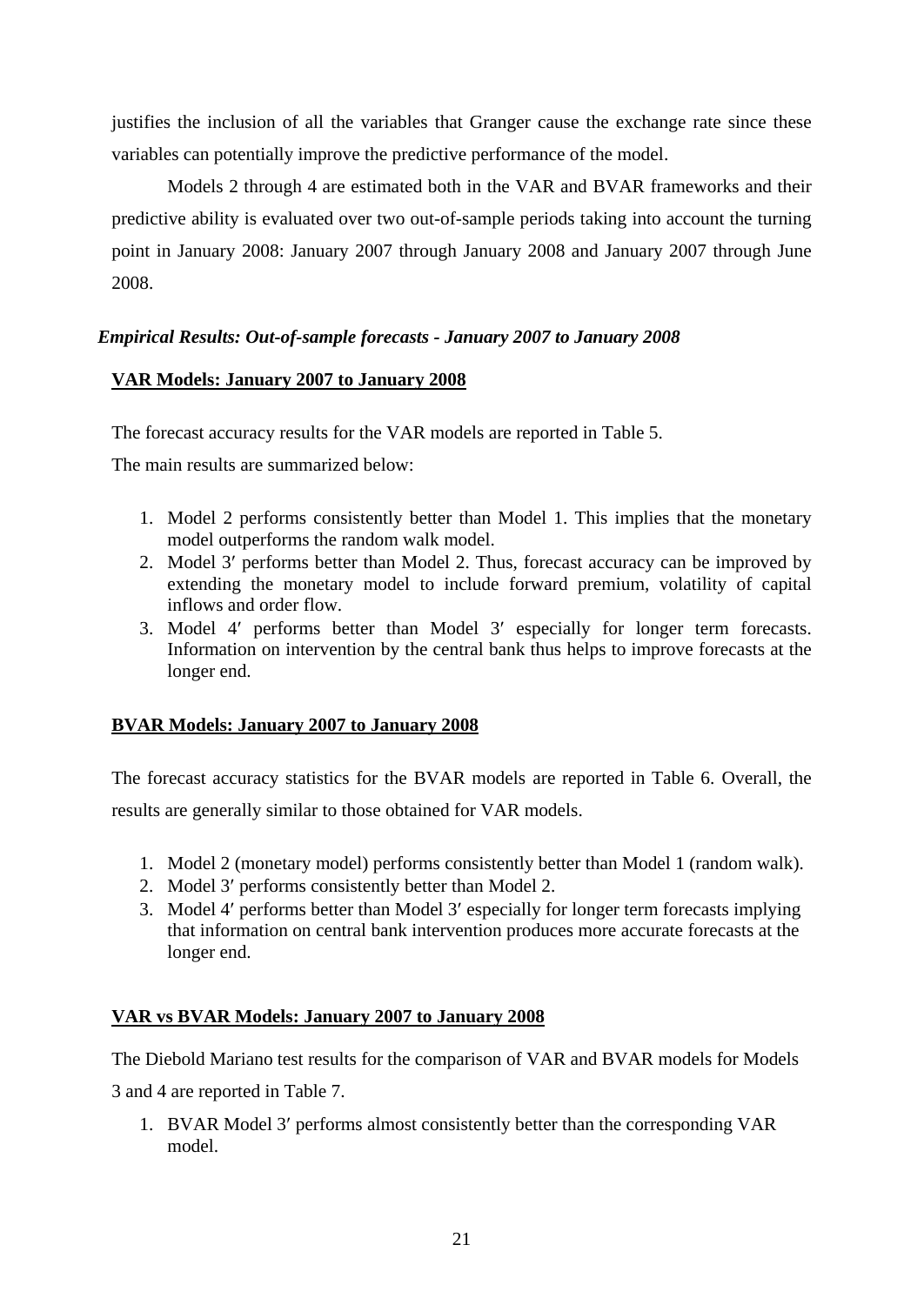2. BVAR Model 4′ performs almost consistently better than the corresponding VAR model.

The above results show that BVAR models yield more accurate forecasts than the VAR models.

#### **Observations: January 2007 to January 2008**

- 1. The monetary model outperforms the naïve forecast model.
- 2. Information on the forward premium, volatility of capital inflows and order flows improve the accuracy of forecasts. It is thus possible to beat the monetary model.
- 3. Including data on central bank intervention (Model 4′) helps to improve forecast accuracy further.
- 4. BVAR models yield more accurate forecasts than their VAR counterparts.

#### *Empirical Results: Out-of-sample forecasts - January 2007 to June 2008*

The out-of-sample forecast accuracy statistics for the VAR model are reported in Table 8. The corresponding table for the BVAR model is 9.

This period includes a turning point in January 2008. Possibly due to this, the empirical results are not as sharp as those obtained in the shorter period. At certain forecast horizons, the monetary model is not able to beat the random walk although the extended model (Model 3′) is almost consistently better than the monetary model for the VAR model. The results are similar for BVAR models although the result that Model 3′ produces better forecasts than Model 2 comes out more clearly in the BVAR case. Furthermore, a comparison of the VAR and BVAR Models 3' and 4' show that BVAR models have a distinct advantage in producing more accurate longer term forecasts.

Figures 2A and 2B illustrate the 3 and 12-month-ahead out-of-sample forecasts made using both the VAR and BVAR versions of Model 3′. Likewise, Figures 3A and 3B report the same on the basis of Model 4′. It is clear from these figures that the VAR and BVAR forecasts move in tandem. Further, the differences between the direction of forecasts made using Model 3′ vs Model 4′ are not obvious from the graphs. The two sets of graphs look similar. Therefore the benefit of including intervention data is not apparent by examining the graphs.

We also examine the direction of forecasts made around a turning point. This is illustrated by using Model 4′ to forecast in February 2008 up to June 2008. The forecasts are shown in Figure 4 and highlight the problem common to forecasting models – that forecasters tend to miss the turning point. The forecasts exhibit a downward trend while the series has moved upwards.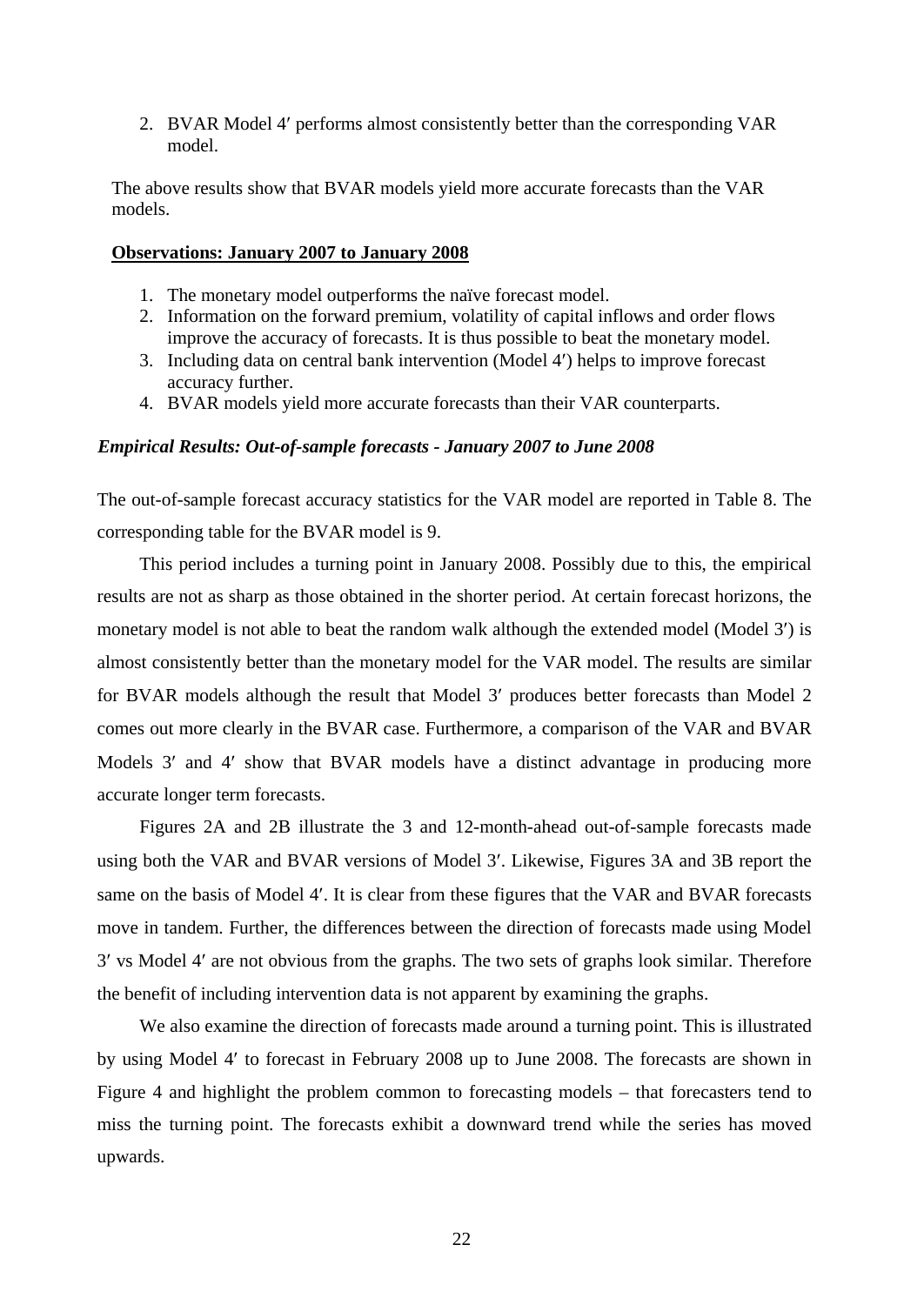#### **Observations: January 2007 to June 2008**

- 1. The monetary model does not always beat the naïve forecast.
- 2. Information on the forward premium, volatility of capital inflows and order flows improve the accuracy of forecasts. It is thus possible to beat the monetary model.
- 3. Including data on central bank intervention (Model 4′) helps to improve forecast accuracy further especially at the longer end.
- 4. BVAR models yield more accurate forecasts than their VAR counterparts especially at longer forecast horizons.

### **5. Conclusions**

This study attempts to gauge the forecasting ability of economic models with respect to exchange rates with the difference that this is done in the context of a developing country that follows a managed floating (as opposed to flexible) exchange rate regime. Starting from the naïve model, this study examines the forecasting performance of the monetary model and various extensions of it in the vector autoregressive (VAR) and Bayesian vector autoregressive (BVAR) framework. Extensions of the monetary model considered in this study include the forward premium, capital inflows, volatility of capital flows, order flows and central bank intervention. The study therefore examines, first, whether the monetary model can beat a random walk. Second, it investigates if the forecasting performance of the monetary model can be improved by extending it. Third, the study evaluates the forecasting performance of a VAR model vs a BVAR model. Lastly, it considers if information on intervention by the central bank can improve forecast accuracy. The main findings are as follows:

- ♦ The monetary model generally outperforms the naïve model. This negates the findings of the seminal paper by Meese and Rogoff (1983) that finds that models which are based on economic fundamentals cannot outperform a naive random walk model.
- ♦ Forecast accuracy can be improved by extending the monetary model to include forward premium, volatility of capital inflows and order flow.
- ♦ Information on intervention by the central bank helps to improve forecasts at the longer end.
- ♦ Bayesian vector autoregressive models generally outperform their corresponding VAR variants.
- ♦ Turning points are difficult to predict as illustrated using Model 4′ with predictions made in February 2008.

Thus, availability of information on certain key variables at regular intervals that affect the exchange rate can lead to a more informed view about the behavior of the future exchange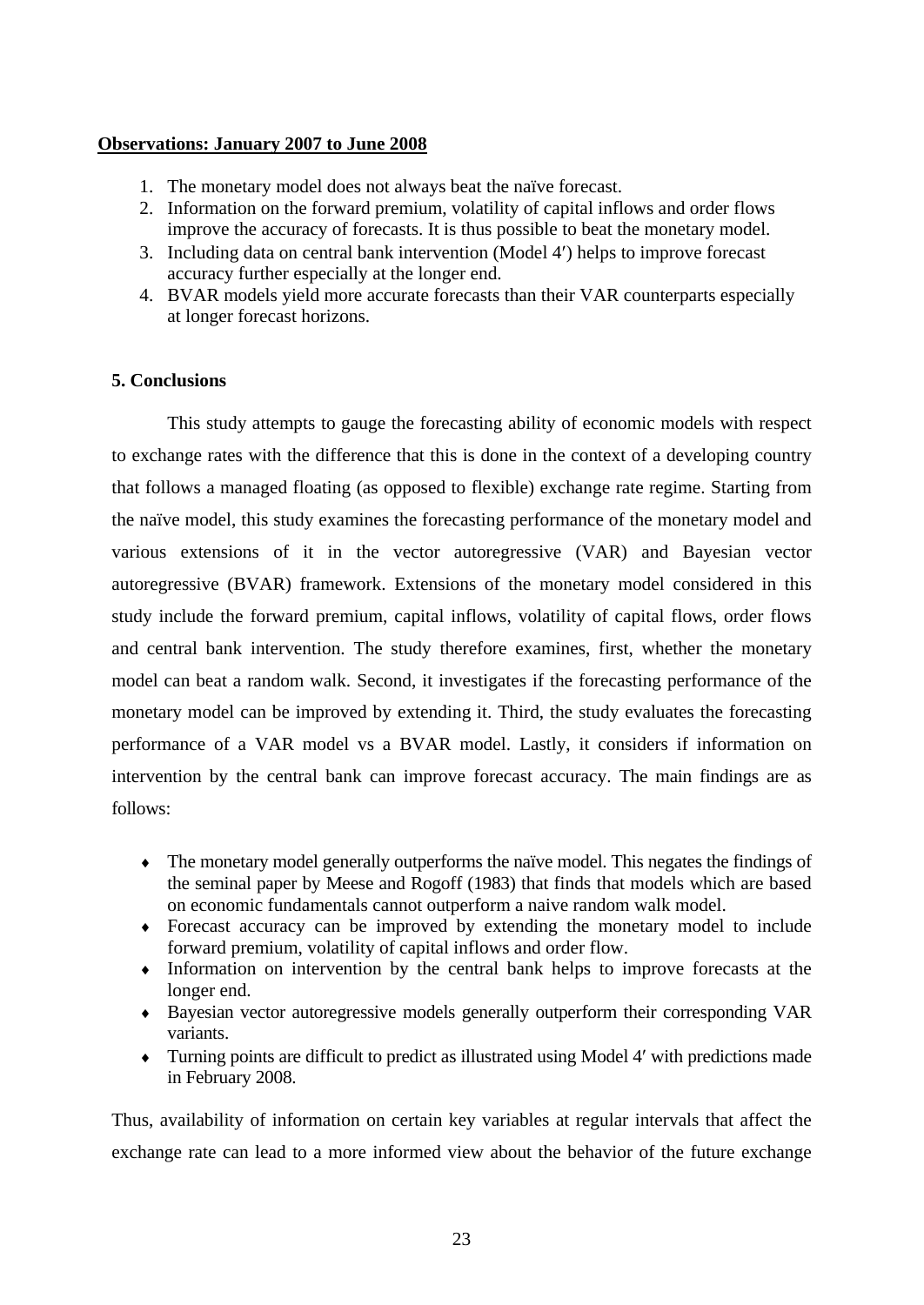rates by the market participants, which may allow them to plan their foreign exchange exposure better by hedging them appropriately. Such key variables could include past data on exchange rates, forward premia, capital flows, turnover, and intervention by central banks etc. As regards availability of data on key variables relating to the Indian foreign exchange market, most of the data are available in public domain and can easily be accessed by market participants, academicians and professional researchers. Using these variables skillfully will help them to gain sound insight into future exchange rate movements.

In this context, it is important to recognize that the Indian approach in recent years has been guided by the broad principles of careful monitoring and management of exchange rates with flexibility, without a fixed target or a pre-announced target or a band, coupled with the ability to intervene if and when necessary, while allowing the underlying demand and supply conditions to determine the exchange rate movements over a period in an orderly way. Subject to this predominant objective, the exchange rate policy is guided by the need to reduce excess volatility, prevent the emergence of establishing speculative activities, help maintain adequate level of reserves, and develop an orderly foreign exchange market. The Indian market, like markets of other developing countries, is not yet very deep and broad, and can sometimes be characterized by uneven flow of demand and supply over different periods. In this situation, the central bank (Reserve Bank of India) has been prepared to make sales and purchases of foreign currency in order to even out lumpy demand and supply in the relatively thin forex market and to smoothen jerky movements.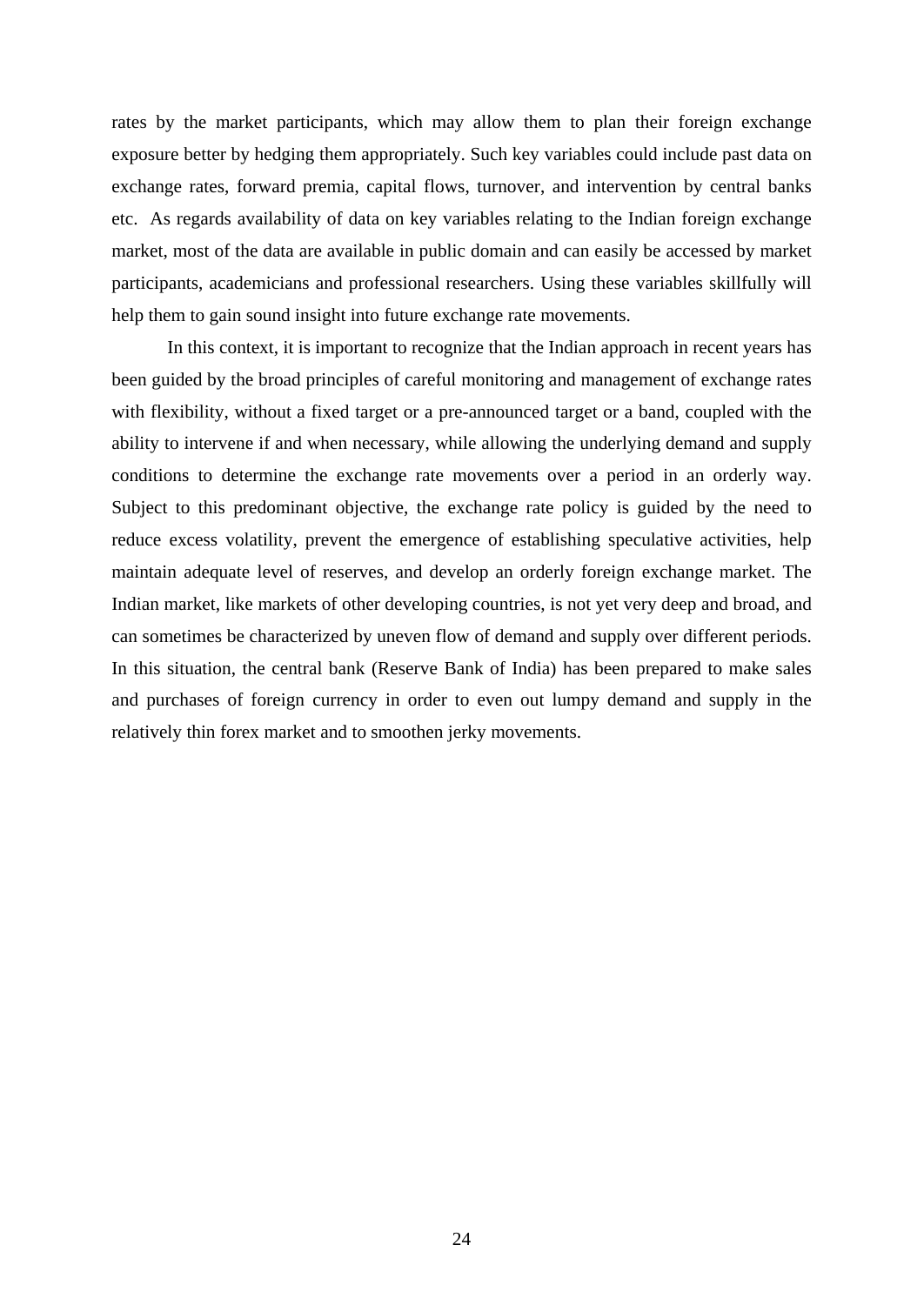| <b>Variable</b> | Duiu Definitions unu bources<br><b>Definition</b>             | <b>Source</b>                                                  |
|-----------------|---------------------------------------------------------------|----------------------------------------------------------------|
|                 | Rupee/ US Dollar Spot Exchange Rate                           | Handbook of Statistics on the Indian                           |
| e               |                                                               | Economy and RBI Bulletin                                       |
|                 |                                                               |                                                                |
|                 | Auctions of 91-day Government of India                        | Handbook of Statistics on the Indian                           |
| $\mathbf{i}$    | <b>Treasury Bills</b>                                         | Economy and RBI Bulletin                                       |
|                 | 3-Month Treasury Bill of US, Secondary                        | Board of Governors of the Federal                              |
| $i^*$           | <b>Market Rate</b>                                            | <b>Reserve System</b>                                          |
|                 | Index of Industrial Production for India                      | Handbook of Statistics on the Indian                           |
| y               | seasonally adjusted using Census X12.                         | Economy and RBI Bulletin                                       |
|                 | Industrial Production Index for US,                           | Board of Governors of the Federal                              |
| $v^*$           | seasonally adjusted                                           | Reserve System                                                 |
|                 | Year-on-year Inflation Rate calculated                        | Handbook of Statistics on the Indian                           |
|                 | from Consumer Price Index for                                 | Economy and RBI Bulletin                                       |
|                 | Industrial Workers for India                                  |                                                                |
| $\pi$           |                                                               |                                                                |
|                 | Year-on-year Inflation Rate calculated                        | U.S. Department of Labor: Bureau of<br><b>Labor Statistics</b> |
|                 | from Consumer Price Index for All                             |                                                                |
| $\pi^*$         | Urban Consumers; All Items for US                             |                                                                |
|                 | Money supply(M3) for India, seasonally                        | Handbook of Statistics on the Indian                           |
| m               | adjusted using Census X12                                     | <b>Economy and Weekly Statistical</b>                          |
|                 |                                                               | Supplement                                                     |
|                 | M2 for US, seasonally adjusted                                | Board of Governors of the Federal                              |
| $m^*$           |                                                               | <b>Reserve System</b>                                          |
| tb              | Trade Balance of India in US \$ Billion                       | <b>RBI</b> Bulletin                                            |
|                 | Trade Balance of US in US \$ Billion                          | <b>US Census Bureau of Economic</b>                            |
| $tb*$           |                                                               | Analysis                                                       |
|                 | Three-month forward premium                                   | Handbook of Statistics on the Indian                           |
| fdp             | (% per annum)                                                 | <b>Economy and Weekly Statistical</b>                          |
|                 |                                                               | Supplement                                                     |
|                 | Capital flows measured by Foreign                             | Handbook of Statistics on the Indian                           |
| cap             | Direct Investment plus Foreign Private                        | Economy and RBI Bulletin                                       |
|                 | Investment Inflows in India in US \$                          |                                                                |
|                 | <b>Billion</b>                                                |                                                                |
| vol             | Volatility of capital inflows measured                        | Calculated                                                     |
|                 | by three period moving average                                |                                                                |
|                 | standard deviation of sum of FDI and                          |                                                                |
|                 | FII:                                                          |                                                                |
|                 |                                                               |                                                                |
|                 | $V_t = [(1/m)\sum_{i=1}^{m} (Z_{t+i-1} - Z_{t+i-2})^2]^{1/2}$ |                                                                |
|                 |                                                               |                                                                |
|                 | where $m=3$ and Z is cap                                      |                                                                |
|                 | Order flow - Turnover in foreign                              | Handbook of Statistics on the Indian                           |
| of              | exchange market in US \$ Billion                              | Economy and RBI Bulletin                                       |
|                 | (Purchase minus Sale) of US Dollars by                        | Handbook of Statistics on the Indian                           |
| int             | <b>RBI</b>                                                    | Economy and RBI Bulletin                                       |

| <b>Annexure 1</b>                   |  |  |  |
|-------------------------------------|--|--|--|
| <b>Data Definitions and Sources</b> |  |  |  |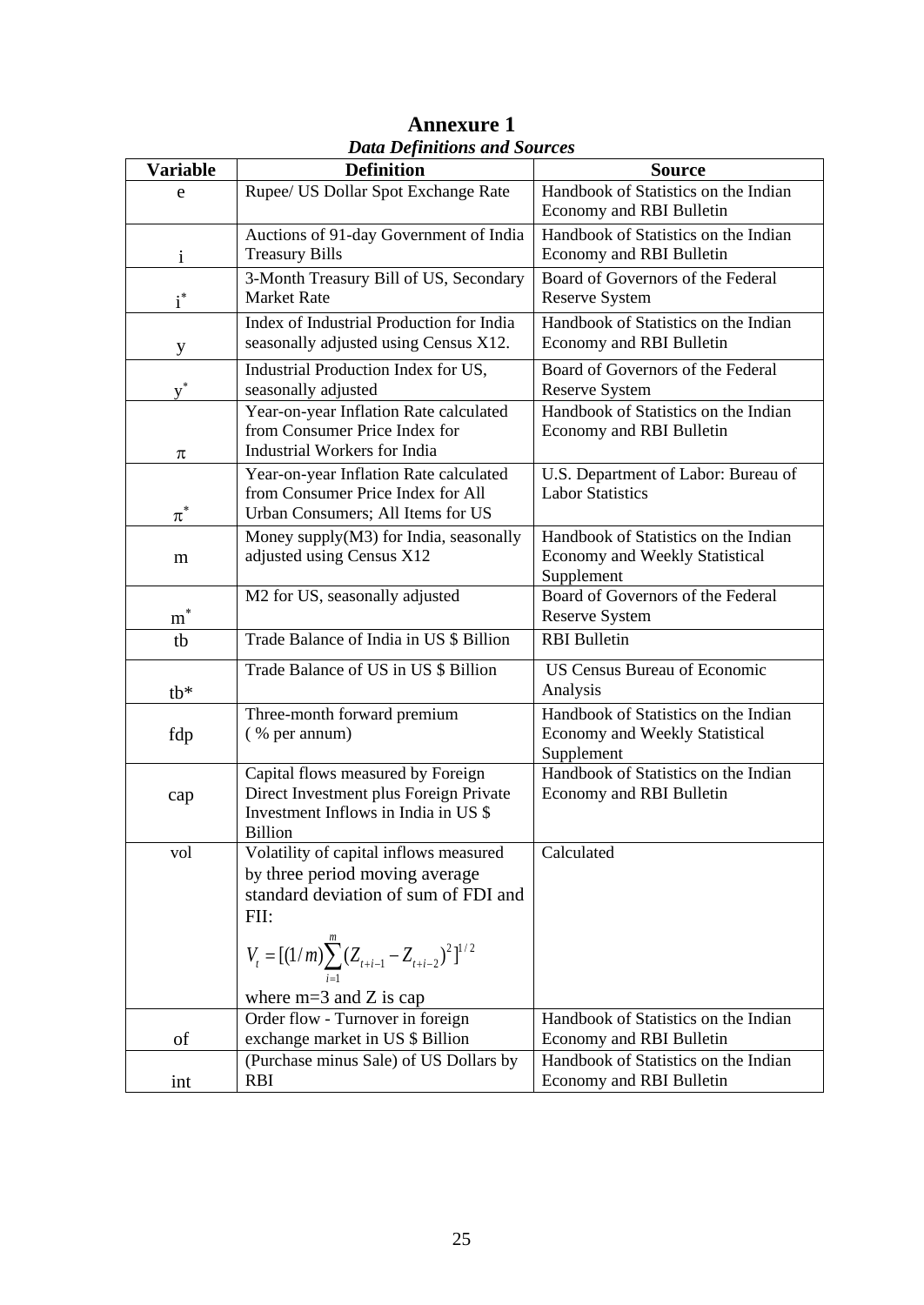## *References*

Almekinders, G.J. (1995), "Foreign Exchange Intervention: Theory and Evidence," Edward Elgar.

Alquist, R. and M. Chinn (2008), "Conventional and Unconventional Approaches to Exchange Rate Modelling and Assessment," *International Journal of Finance and Economics*, Forthcoming.

Artis, Michael J. and W. Zhang (1990), "BVAR Forecasts for the G7,"*International Journal of Forecastin*g, 6, 349-62

Backus D. (1984), "Empirical Models of the Exchange Rate: Separating the Wheat from the Chaff," *The Canadian Journal of Economics / Revue Canadienne d'Economique*, 17, 824- 846.

Bilson J. F. O. (1978), "The Monetary Approach to the Exchange Rate: Some Empirical Evidence," Staff Papers, International Monetary Fund, 25, 48-75.

Bisignano J. and K. Hoover (1982), "Some Suggested Improvements to a Portfolio Balance of Exchange Rate Determination with Special Reference to US Dollar/Canadian Dollar Rate," *Weltwirtschaftliches Archiv,* 118, 1305-11.

Bjønnes, G. H. and D. Rime (2003), "Dealer Behavior and Trading Systems in Foreign Exchange Markets," Norges Bank, Working Paper, Research Department, November.

Branson, W. H. (1983), "Macroeconomic Determinants of Real Exchange Risk," in R. J. Herring (ed.) Managing Foreign Exchange Risk, Cambridge: Cambridge University Press

Branson, W. H. (1984), "A Model of Exchange Rate Determination with Policy Reaction: Evidence from Monthly Data," in P. Malgrange and P.A. Muet (eds.), Contemporary Macroeconomic Modelling, Oxford: Basil Blackwell.

Branson, W. H., H. Halttunen and P. Masson (1977), "Exchange Rates in the Short Run: The Dollar-Deutschemark Rate," *European Economic Review*, 10, 303-24

Calvo, Guillermo A., Leiderman, Leonardo and Reinhart, Carmen M. (1993), "Capital Inflows and Real Exchange Rate Appreciation: The Role of External Factors," *International Monetary Fund Staff Papers,* 40, 108–51.

Chen A. and M. T. Leung (2003), "A Bayesian Vector Error Correction Model for Forecasting Exchange Rates," *Computers and Operations Research*, 30, 887–900.

Chinn M. D. and R. A. Meese (1995), "Banking on Currency Forecasts: How Predictable is Change in Money?" *Journal of International Economics*, 38, 161-178.

Choudhry T. and P. Lawler (1997), "The Monetary Model of Exchange Rates: Evidence from the Canadian Float of the 1950s," *Journal of Macroeconomics,* 19, 349–362.

Cuthbertson, K. (1996), "Quantitative Financial Economics: Stocks, Bonds and Foreign Exchange," John Wiley and Sons, Chichester.

Della Corte, P., L. Sarno, and I. Tsiakas (2007), "An Economic Evaluation of Empirical ExchangeRate Models," CEPR Discussion Paper 6598.

Diamandis P. F., D. A. Georgoutsos and G. P. Kouretas (1998), "The Monetary Approach to the Exchange Rate: Long-Run Relationships, Identification and Temporal Stability," *Journal of Macroeconomics,* 20, 741-766.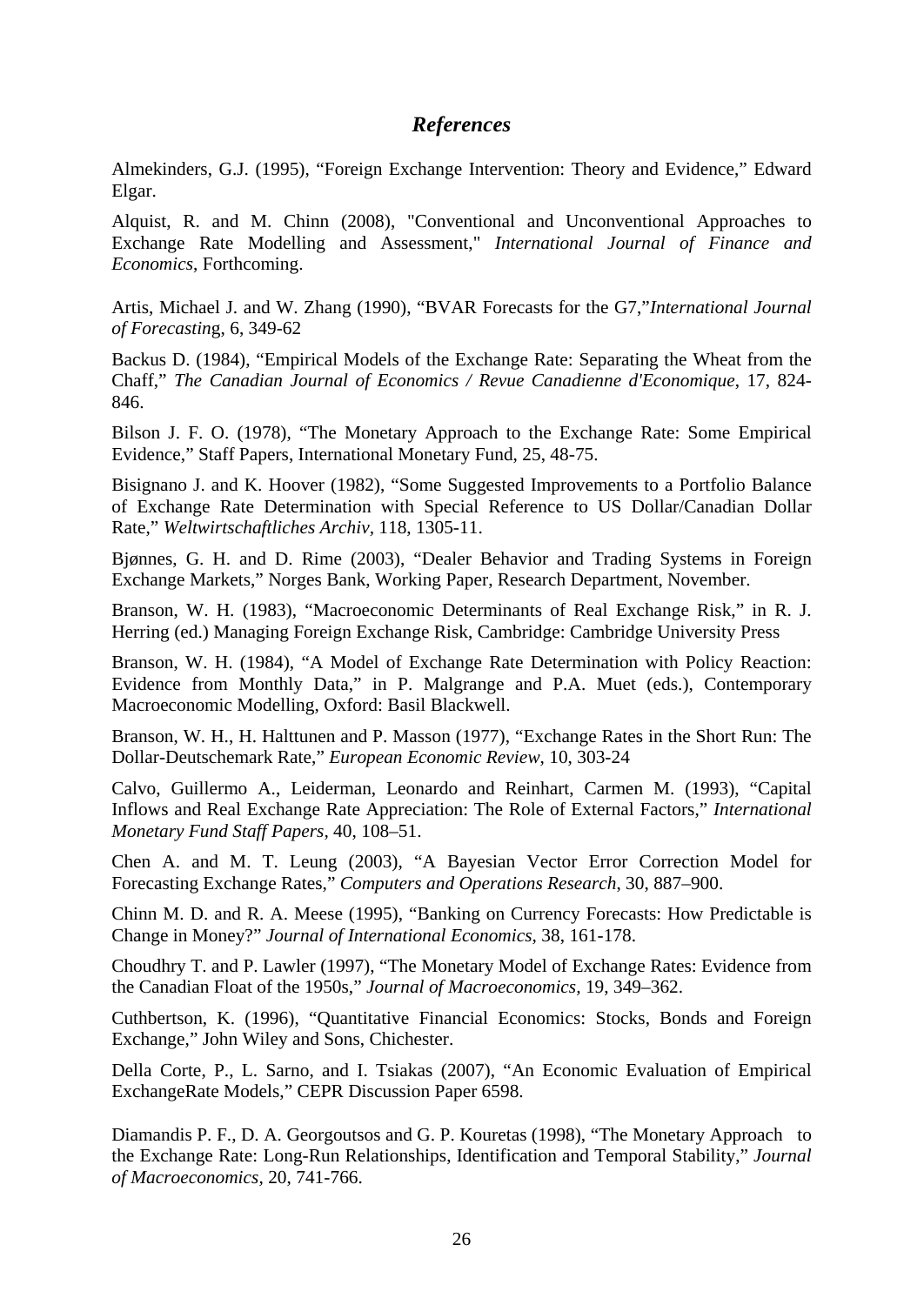Dickey, D. A. and W. A. Fuller (1979), "Distribution of the Estimators for Autoregressive Time Series with a Unit Root," Journal of the American Statistical Association, 74, pp. 427- 31.

\_\_\_\_\_\_\_\_\_\_\_\_\_\_ ( 1981), "Likelihood Ratio Statistics for Autoregressive Time Series with a Unit Root," Econometrica , 49, pp. 1057- 72.

Diebold F.X. and R. Mariano (1995), "Comparing Predictive Accuracy," *Journal of Business and Economic Statistics,* 13, 253-62.

Doan, T. A. (1992), *RATS User's Manual*, III, Estima.

Doan,T.A., Litterman, R.B., and Sims (1984), "Forecasting and Conditional Projection Using Realistic Prior Distributions," *Econometric Reviews*, 3, 1-100.

Dominguez, K. and J. Frankel (1992) "Does Foreign Exchange Intervention Matter? The Portfolio Balance Effect," *American Economic Review*, 83, 1356-1369.

Dominguez, K. (2003a). "The Market Microstructure of Central Bank Intervention," *Journal of International Economics*, 59, 25-45.

Dominguez, K. (2003b), "When Do Central Bank Interventions Influence Intra-Daily and Longer-Term Exchange Rate Movements?" *NBER Working Paper* 9875.

Dominguez K. M. and J.A. Frankel (1993), "Does Foreign Exchange Intervention Work?" Washington D.C., Institute for International Economics.

Dooley M. and P. Isard (1982), "A Portfolio Balance Rational Expectations Model of the Dollar Mark Exchange Rate," *Journal of International Economics*, 12, 257-76.

Dornbusch R.(1976), " Expectations and Exchange Rate Dynamics", *Journal of Political Economy,* 84, 1161-76

Dornbusch R. (1980), "Exchange Rate Economics: Where Do We Stand?" *Brookings Papers on Economic Activity*, 1, 143-85

Dornbusch, R. (1990), ["Real Exchange Rates and Macroeconomics: A Selective Survey,](http://ideas.repec.org/p/nbr/nberwo/2775.html)" [NBER Working Paper](http://ideas.repec.org/s/nbr/nberwo.html) 2775, National Bureau of Economic Research.

Dornbusch, Rudiger and Fischer, Stanley, 1980. ["Exchange Rates and the Current Account,](http://ideas.repec.org/a/aea/aecrev/v70y1980i5p960-71.html)" *[American Economic Review](http://ideas.repec.org/s/aea/aecrev.html)*, 70, pp. 960-71.

Dua, P. and S.M. Miller (1996), "Forecasting Connecticut Home Sales in a BVAR Framework Using Coincident and Leading Indexes, *Journal of Real Estate Finance and Economics*, 13, 219-235.

Dua, P., S.M. Miller and D.J. Smyth (1999), "Using Leading Indicators to Forecast U.S. Home Sales in a Bayesian Vector Autoregressive Framework", *Journal of Real Estate Finance and Economics,* 18, 191-205.

Dua, P., N. Raje and S. Sahoo (2008), "Forecasting Interest Rates in India," *Margin – The Journal of Applied Economic Research*, 2008, 2, 1-41.

Dua, P., N. Raje and S. Sahoo (2003), "Interest Rate Modelling and Forecasting in India, " Reserve Bank of India Development Research Group study No. 24.

Dua, P. and S.C. Ray (1995), "A BVAR Model for the Connecticut Economy," *Journal of Forecasting*, 14, 217-227.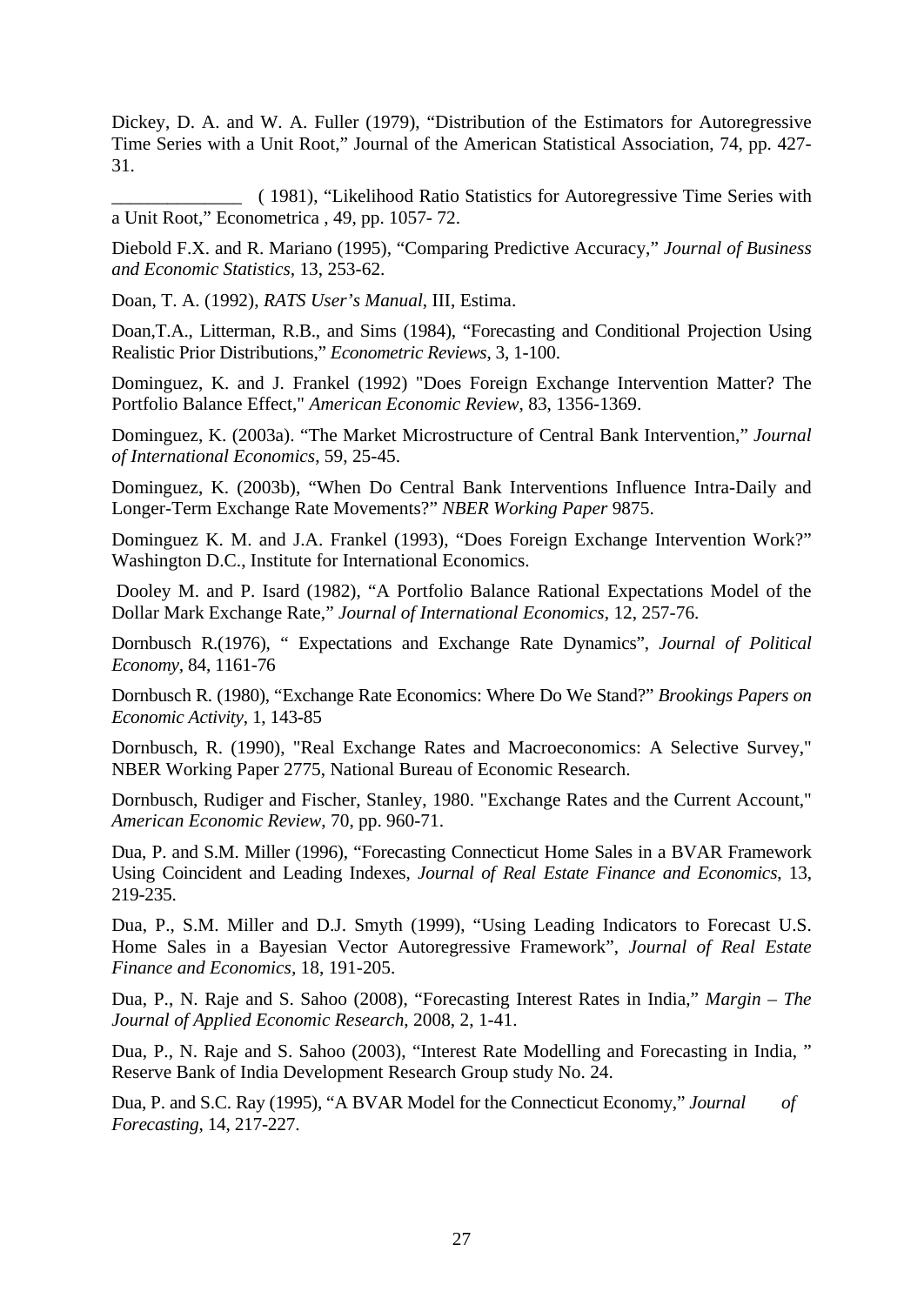Dua, P. and P. Sen (2009), "Capital Flow Volatility and Exchange Rates: The Case of India," in *Macroeconomic Management and Government Finances*, Asian Development Bank, Oxford University Press.

Dua, P. and Smyth, D.J. (1995), "Forecasting U.S. Home Sales Using BVAR Models and Survey Data on Households' Buying Attitudes for Homes," *Journal of Forecasting,* 14, 167- 180.

Edison, H.J. 1993. "The Effectiveness of Central Bank Intervention: A Survey of the Literature after 1982." *Princeton Special Papers in International Economics*, No. 18, July.

Elliott, Graham and Rothenberg, Thomas J and Stock, James H. (1996), ["Efficient Tests for](http://ideas.repec.org/a/ecm/emetrp/v64y1996i4p813-36.html)  [an Autoregressive Unit Root,](http://ideas.repec.org/a/ecm/emetrp/v64y1996i4p813-36.html)" *[Econometrica,](http://ideas.repec.org/s/ecm/emetrp.html)* 64, 813-36.

Evans M.D.D. and R.K. Lyons (1999), "Order Flow and Exchange Rate Dynamics," NBER, August.

\_\_\_\_\_\_\_\_\_\_\_\_\_\_\_ (2001), "Why Order Flow Explains Exchange Rates," NBER, November.

\_\_\_\_\_\_\_\_\_\_\_\_\_\_\_\_\_ (2007), "How is Macro News Transmitted to Exchange Rates?" NBER, May 2007.

Fatum, R. and M.R. King (2005) "Rules versus Discretion in Foreign Exchange Intervention: Evidence from Official Bank of Canada High- Frequency Data," Working Paper No. 04-24, *Santa Cruz Center for International Economics.*

Fleming, J.M. (1962), "Domestic Financial Policies under Fixed and Floating Exchange Rates", IMF Staff Papers, 12, pp. 369-80.

Frankel J. A. (1979), "On the Mark: A Theory of Floating Exchange Rates Based on Real Interest Differentials," *American Economic Review*, 69, 610-622.

\_\_\_\_\_\_\_\_\_\_\_ (1982a), "A Test of Perfect Substitutability in the Foreign Exchange Market," *Southern Economic Journal,* 49, 406-16.

\_\_\_\_\_\_\_\_\_\_\_ (1982b), "In Search of the Exchange Risk Premium: A Six-Currency Test Assuming Mean-Variance Optimization," *Journal of International Money and Finance,* 1, 255-74.

Frankel J.A. and A.K. Rose (1995), " Empirical Research on Nominal Exchange Rates", in G. Grossman and K. Rogoff (eds.), *Handbook of International Economics*, Vol III, Elsevier Science, 1689-729.

Frenkel J. A. (1976), "A Monetary Approach to the Exchange Rate: Doctrinal Aspects and Empirical Evidence," *Scandinavian Journal of Economics*, 78, Proceedings of a Conference on Flexible Exchange Rates and Stabilization Policy, 200-224.

Frenkel J.A. and H.A. Johnson (eds.) (1978), "The Economics of Exchange Rates: Selected Studies," Addison-Wesley.

Gandolfo, G. (2006), "International Finance and Open Economy Macroeconomics", Springer.

Granger, C. W. J. (1986), "Developments in the study of Cointegrated Variables," Oxford Bulletin of Economics and Statistics , 48, pp. 213- 27.

Granger, C. W. J. (1988), "Some Recent Developments in the Concept of Causality," Journal of Econometrics, 39, 199- 212.

Granger, C.W.J. and P. Newbold (1974), "Spurious Regressions in Econometrics," *Journal of Econometrics,* 2, 111-20.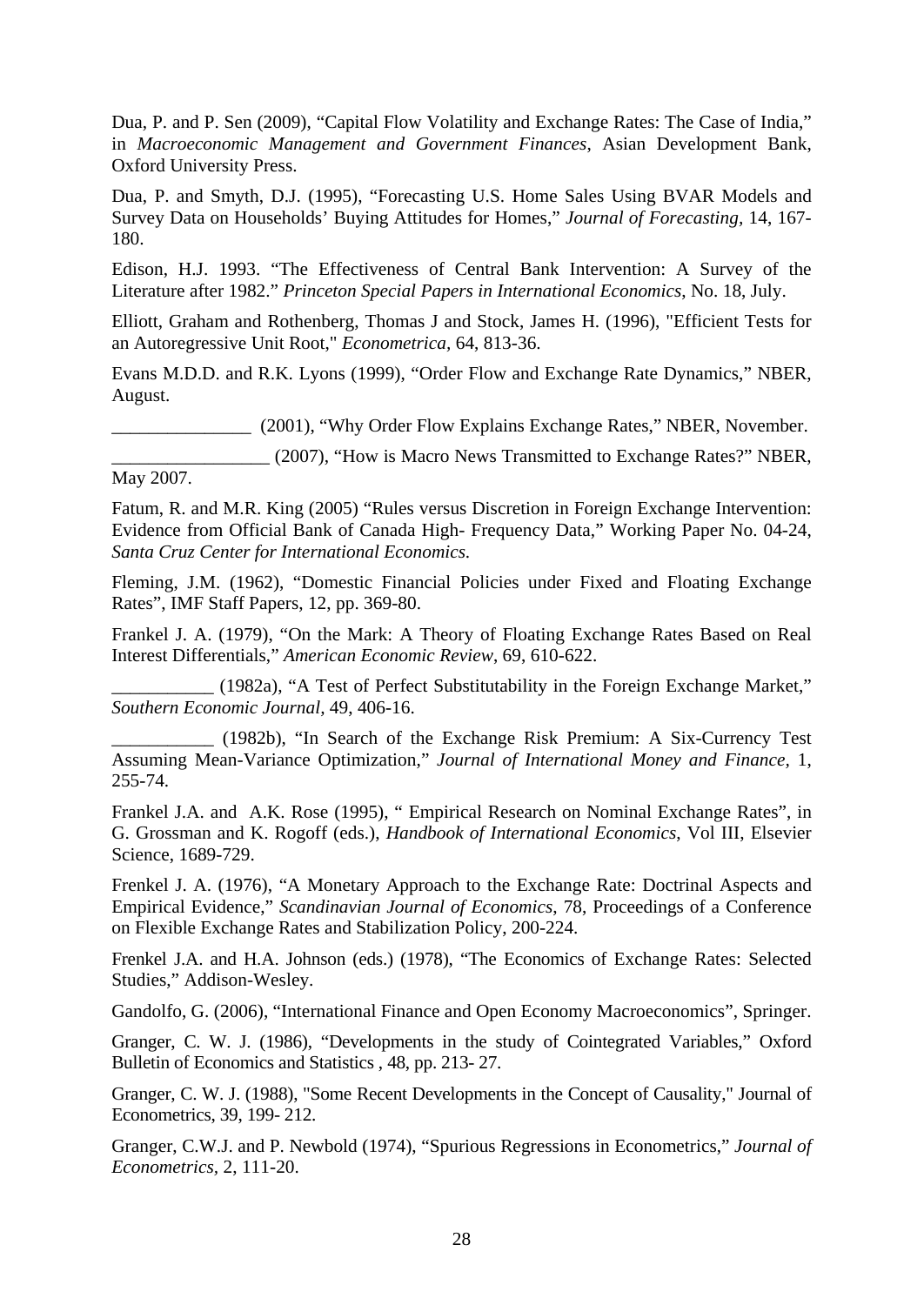Harvey, David, S. Laybourne and Paul Newbold (1997), "Testing the Equality of Prediction Mean Squared Errors", *International Journal of Forecasting*, 13, 281-291.

Holden, K. and A. Broomhead, (1990), "An Examination of Vector Autoregressive Forecasts for the U.K. Economy," *International Journal of Forecasting*, 6, 11-23.

Hooper, P. and J. Morton (1982), "Fluctuations in the Dollar: A Model of Nominal and Real Exchange Rate Determination," *Journal of International Money and Finance*, 1, 39-56.

Harberger, A.C. (1950), "Currency Depreciation, Income and the Balance of Trade," *Journal of Political Economy,* 58, pp. 47-60.

Isard , P. (1980), "Lessons from an Empirical Model of Exchange Rates", IMF Staff Papers, 34, pp. 1-28.

Jacobson T., J. Lyhagen, R. Larsson and M. Nessén (2002), "Inflation, Exchange Rates and PPP in a Multivariate Panel Cointegration Model," Sveriges Riksbank Working Paper Series No. 145.

Johansen, S. and K. Juselius (1990), "Maximum Likelihood Estimation and Inference on Cointegration with Applications to the Demand for Money" *Oxford Bulletin of Economics and Statistics*, 52, pp. 169- 209.

\_\_\_\_\_\_\_\_\_\_\_\_\_\_\_ (1992), "Testing Structural Hypothesis in a Multivariate Cointegration Analysis of PPP and the UIP for UK," *Journal of Econometrics*, 53, pp. 211-44.

Kim B. J. C. and S. Mo, (1995), "Cointegration and the Long-run Forecast of Exchange Rates," *Economics Letters,* 48, 353-359.

Kohli, R. (2001). "Real Exchange Rate Stabilisation and Managed Floating: Exchange Rate Policy in India," 1993-99, ICRIER Working Paper 59, October.

Kwiatkowski, Denis, Peter C.B. Phillips, Peter Schmidt, and Yongcheol Shin (1992), "Testing the Null Hypothesis of Stationarity against the Alternative of a Unit Root", *Journal of Econometrics*, 54, 159- 178.

Lam, L., L. Fung and I.W. Yu (2008), "Comparing Forecast Performance of Exchange Rate Models," Working Paper, Hong Kong Monetary Authority.

Lerner, A.P. (1936), "The Symmetry Between Export and Import Taxes," *Economica*, 3,

Lewis K.K. (1988), "Testing the Portfolio Balance Model: A Multi-lateral Approach," *Journal of International Economics*, 24, 109-27.

Litterman, R.B. (1981), "A Bayesian Procedure for Forecasting with Vector Autoregressions," Federal Reserve Bank of Minneapolis, Working Paper.

\_\_\_\_\_\_\_\_\_\_\_ (1986), "Forecasting with Bayesian Vector Autoregressions – Five Years

Experience," Journal of Business and Economic Statistics, 4, 25-38.

Luo J. (2001), "Market Conditions, Order Flow and Exchange Rate Determination", Financial Market Group, Department of Accounting and Finance, London School of Economics.

MacDonald, R. and M.P. Taylor (1991) ["Exchange Rates, Policy Convergence, and the](http://ideas.repec.org/a/tpr/restat/v73y1991i3p553-58.html)  [European Monetary System,](http://ideas.repec.org/a/tpr/restat/v73y1991i3p553-58.html)" *[Review of Economics and Statistics](http://ideas.repec.org/s/tpr/restat.html)*, 73, 553-58.

\_\_\_\_\_\_\_\_\_\_\_\_\_\_\_\_\_\_\_\_\_ (1993), "The Monetary Approach to the Exchange Rate: Rational Expectations, Long-run Equilibrium and Forecasting," IMF Working Paper WP/92/34.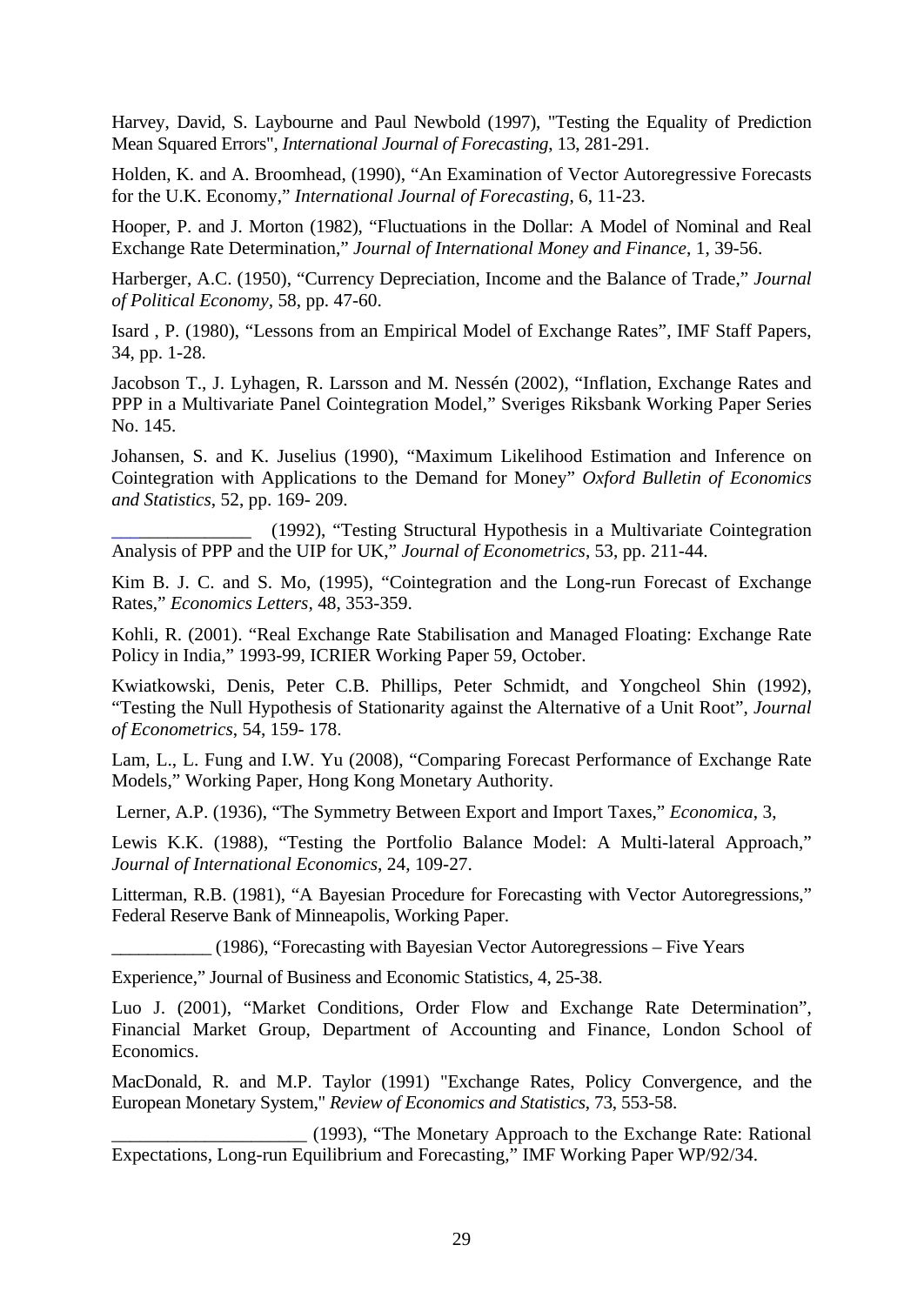\_\_\_\_\_\_\_\_\_\_\_\_\_\_\_\_\_\_\_\_\_ (1994), "The Monetary Model of the Exchange Rate: Long Run Relationships, Short Run Dynamics and How to Beat a Random Walk," *Journal of International Money and Finance*, 13, 276-90.

Mark N.C. (1995), "Exchange Rate and Fundamentals: Evidence of Long Horizon Predictability," *American Economic Review*, 85, 201-18.

Mark N.C. and D. Sul (2001), "Nominal Exchange Rates and Monetary Fundamentals: Evidence from a Small Post Bretton Woods Panel," *Journal of International Economics,* 53, 29-52

Marsh I. W. and C. O'Rourke (2005), "Customer Order Flow and Exchange Rate Movements: Is there Really Information Content?" Cass Business School, London, manuscript.

Marshall, A. (1923), Money, Credit and Commerce, Macmillan.

Martens M. (2001), "Forecasting Daily Exchange Rate Volatility using Intraday Returns," *Journal of International Money and Finance,* 20, pp. 1–23.

Medeiros O. R. de (2005), "Order Flow and Exchange Rate Dynamics in Brazil", Universidade de Brasília, Brazil, manuscript.

Meese, Richard A. (1990), "Currency Fluctuations in the Post-Bretton Woods Era." *Journal of Economic Perspectives,* 4, 117-134

Meese R. and K. Rogoff (1983), "Empirical Exchange Rate Models of the Seventies: Do they Fit Out of Sample?" *Journal of International Economics*, 14, 3-24.

Molodtsova T. and D. H. Papell (2007), "Out-of-Sample Exchange Rate Predictability with Taylor Rule Fundamentals," University of Houston, manuscript.

Mundell, R. (1961), "A Theory of Optimum Currency Areas", *American Economic Review,*  51, pp.657-65.

\_\_\_\_\_\_\_\_\_\_\_ (1962), "The Appropriate Use of Monetary and Fiscal Policy for International and External Stability", IMF Staff Papers, 12, pp. 70-9.

\_\_\_\_\_\_\_\_\_\_\_ (1963), "Capital Mobility and Stabilisation Policy Under Fixed and Flexible Exchange Rates", *Canadian Journal of Economics and Political Science,* 29, pp. 475-85.

Mussa, M. (1976), "The Exchange Rate, The Balance of Payments and Monetary and Fiscal Policy Under a Regime of Controlled Floating," *Scandinavian Journal of Economics*, 78, pp. 229-48.

Mussa, M. (1979), "Empirical Regularities in the Behaviour of Exchange Rates and Theories of the Forward Exchange Market", Carnegie-Rochester Conference Series on Public Policy, 11, pp. 9-57.

Neely, Christopher J. (2000), "The Practice of Central Bank Intervention: Looking Under the Hood," *Central Banking*, 11, 24-37.

Neely, Christopher (2005) "An Analysis of Recent Studies of the Effect of Foreign Exchange Intervention," *Federal Reserve Bank of St. Louis Review,* 87, 685-717.

Neely, C.J. and L. Sarno (2002), "How Well Do Monetary Fundamentals Forecast Exchange Rates?" *Federal Reserve Bank of St.Louis Review*, 84, 51-74

Nurkse, R. (1944), International Currency Experience: Lessons of the Interwar Period, Geneva: League of Nations.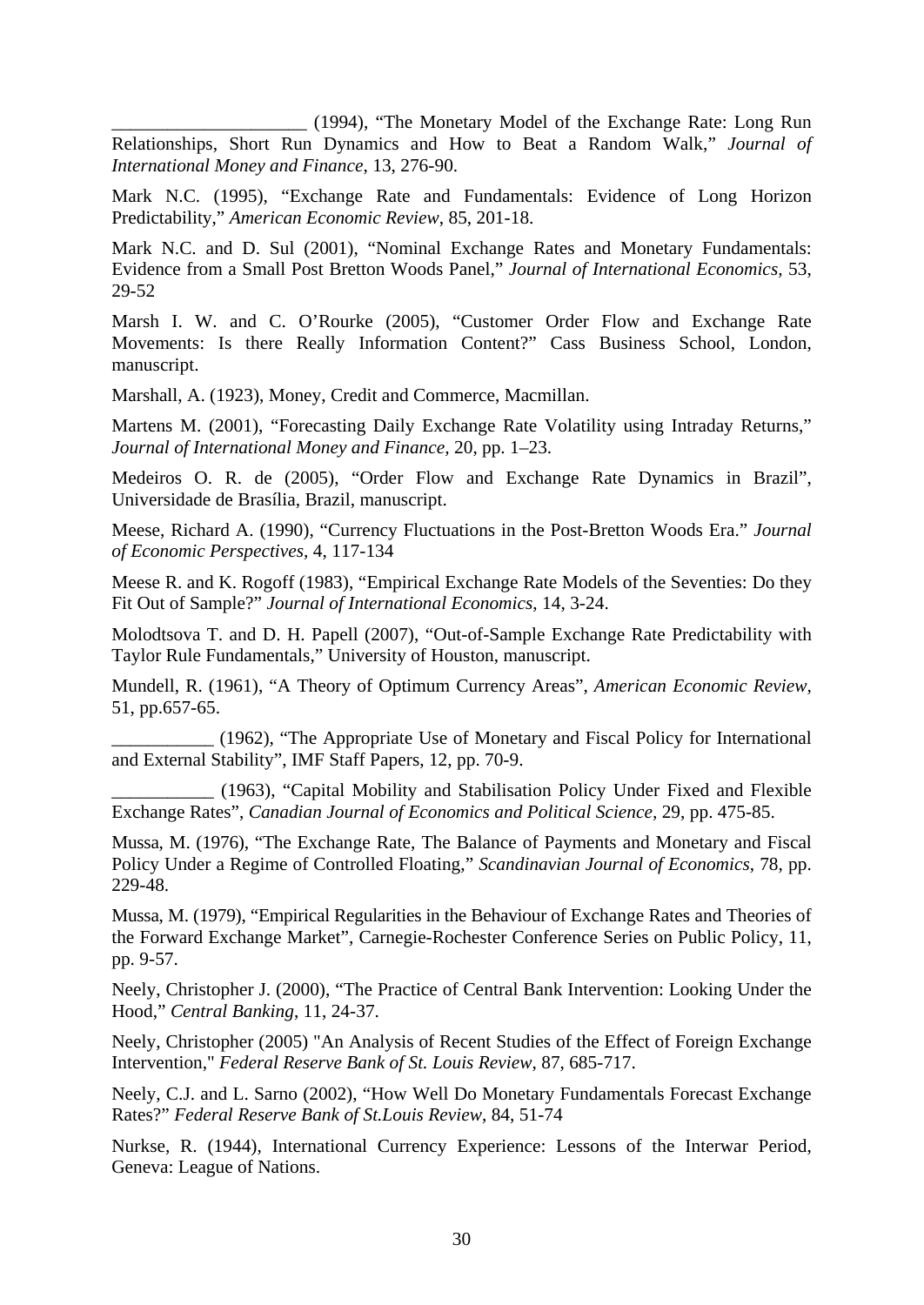Nwafor F. C. (2006), "The Naira-Dollar Exchange Rate Determination: A Monetary Perspective," *International Research Journal of Finance and Economics*, 5.

Payne, R. and Vitale, P. (2003) "A Transaction Level study of the Effects of Central Bank Intervention on Exchange Rates," *Journal of International Economics*, 61, 331-52.

Reitz S. (2002), "Central Bank Intervention and Exchange Rate Expectations – Evidence from the Daily DM/US-Dollar Exchange Rate," Discussion paper 17/02, Economic Research Centre of the Deutsche Bundesbank.

Rogoff, K. (1984), "On the Effects of Sterilized Intervention: An Analysis of Weekly Data," *Journal of Monetary Economics*, 14, 133-150.

Sarno, L. and M. Taylor (2001) "Official Intervention in the Foreign Exchange Market: Is it Effective and, if so, How Does it Work?" *Journal of Economic Literature*, 39, 839-868.

Sarno, L. and M. Taylor (2002), "The Economics of Exchange Rates," Cambridge University Press.

Schmidt, R. (2006) "The Behavioural Economics of Foreign Exchange Markets," *European University Studies,* Series V Economics and Management, Peter Lang.

Sims, C.A. (1980), "Macroeconomics and Reality," *Econometrica,* 48, 1-48.

Sims, C.A., J. Stock and M.W. Watson (1990), "Inference in Linear Time Series Models with Some Unit Roots", *Econometrica*, 58, 113-144.

Taylor, M. P. (1995), "The Economics of Exchange Rates," *Journal of Economic Literature,*  33, 13-47.

Theil, Henri (1966), *Applied Economic Forecasting,* Amsterdam, North Holland.

 (1971), *Principles of Econometrics*, John Wiley and Sons, New York, and North-Holland Publishing Company, Amsterdam.

Todd, R.M. (1984), "Improving Economic Forecasting with Bayesian Vector Autoregression," *Quarterly Review*, Federal Reserve Bank of Minneapolis, Fall, 18-29.

Vitek F. (2005), "The Exchange Rate Forecasting Puzzle," manuscript, University of British Columbia.

Zita S. and R. Gupta (2007), "Modelling and Forecasting the Metical-Rand Exchange Rate," University of Pretoria Working Paper: 2007-02.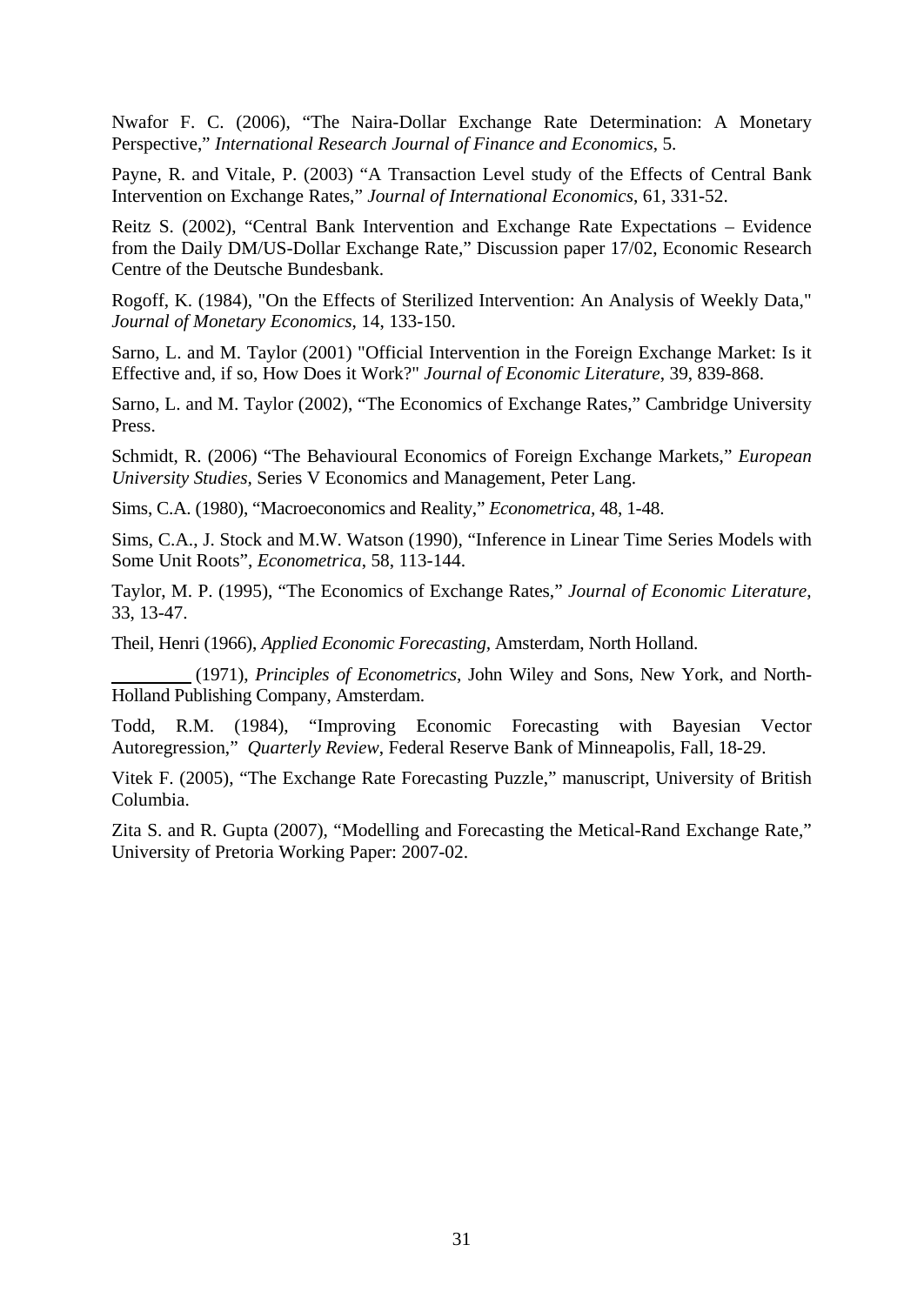| <b>Time Period</b>      | <b>Mean</b> | <b>Maximum</b> | <b>Minimum</b>   | <b>Standard</b><br><b>Deviation</b> |
|-------------------------|-------------|----------------|------------------|-------------------------------------|
|                         |             | 49.00          | 35.51            |                                     |
| Jul 1996 - Jun 2008     | 43.52       | (May 2002)     | $($ Jul 1996 $)$ | 3.73                                |
|                         |             | 49.00          | 35.51            |                                     |
| Jul 1996 - Dec 2006     | 43.86       | (May 2002)     | $($ Jul 1996 $)$ | 3.82                                |
|                         |             | 44.33          | 39.37            |                                     |
| Jan $2007 -$ Jun $2008$ | 41.12       | (Jan 2007)     | $(Jan\ 2008)$    | 1.69                                |
|                         |             | 44.33          | 39.37            |                                     |
| Jan 2007 - Jan 2008     | 41.20       | (Jan 2007)     | (Jan 2008)       | 1.86                                |
|                         |             | 42.82          | 39.73            |                                     |
| Feb 2008 - Jun 2008     | 40.90       | (Jun 2008)     | (Feb 2008)       | 1.28                                |

**Table 1 Summary Statistics for Exchange Rate**

## **Table 2.1 ADF, DF-GLS and KPSS Tests (Constant and trend)** July 1996 to December 2006

| <b>VARIABLE</b>             | <b>ADF</b> | DF-GLS    | <b>KPSS</b> |
|-----------------------------|------------|-----------|-------------|
|                             |            |           | $(l=8)$     |
|                             |            |           |             |
| $e_t$                       | $-1.1192$  | $-0.4147$ | 0.346       |
|                             |            | $-2.2992$ | 0.227       |
| $i_t - i_t$ *               | $-2.5144$  |           |             |
| $y_t - y_t$                 | $-3.0568$  | $-0.5383$ | 0.317       |
| $m_t$ - $m_t$               | $-0.77086$ | $-0.2207$ | 0.354       |
| $\frac{\pi_t - \pi_t}{\pi}$ | $-2.6037$  | $-2.9580$ | 0.116       |
| $tb$ - $tb*$                | $-2.5620$  | $-3.1571$ | 0.108       |
| $fdpm_t$                    | $-2.6281$  | $-3.3942$ | 0.054       |
| $vol_t$                     | $-3.1237$  | $-0.7189$ | 0.239       |
| $\Delta$ of <sub>t</sub>    | $-2.5657$  | $-8.0816$ | 0.107       |
| $int_{t}$                   | $-24.184$  | $-8.6548$ | 0.122       |
| <b>Critical Value</b>       |            |           |             |
| 10%                         | $-3.13$    | $-3.55$   | 0.119       |
| 5%                          | $-3.41$    | $-3.01$   | 0.146       |
| 1%                          | $-3.96$    | $-2.72$   | 0.216       |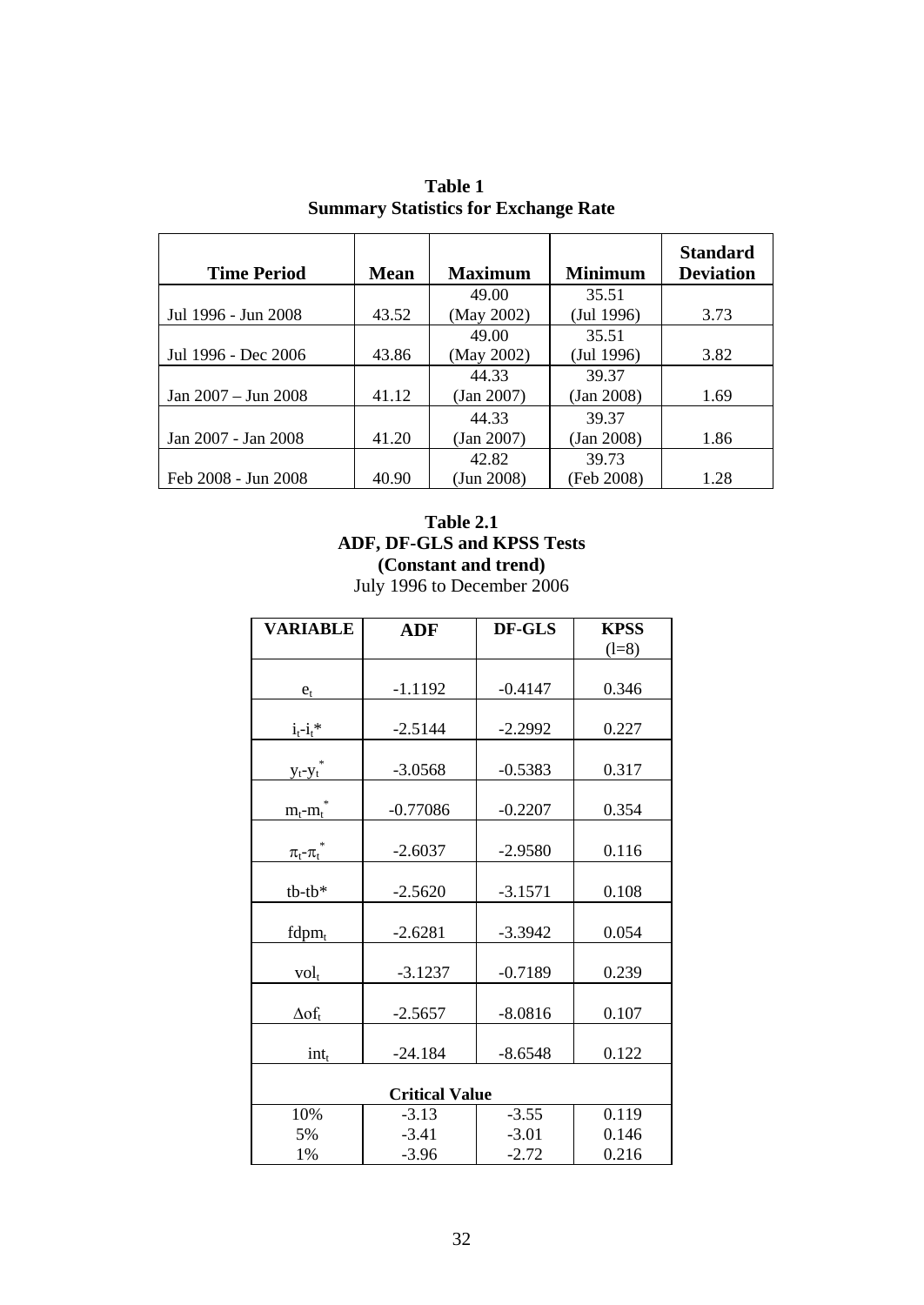## **Table 2.2 Unit Root Test Summary**

| <b>Variables</b>           | <b>ADF</b> | DF-GLS   | <b>KPSS</b> | <b>Inference</b> |
|----------------------------|------------|----------|-------------|------------------|
|                            |            |          |             |                  |
| $e_t$                      | I(1)       | I(1)     | I(1)        | I(1)             |
| $i_t - i_t$ *              | I(1)       | I(1)     | I(1)        | I(1)             |
| $y_t - y_t$                | I(1)       | I(1)     | I(1)        | I(1)             |
| $m_t$ - $m_t$              | I(1)       | I(1)     | I(1)        | I(1)             |
| 冰<br>$\pi_{t}$ - $\pi_{t}$ | I(1)       | I(1)     | I(0)        | I(1)             |
| $tb$ - $tb*$               | I(1)       | I(1)     | I(0)        | I(1)             |
| $fdpm_t$                   | I(1)       | $I(1)^a$ | I(0)        | I(1)             |
| $vol_t$                    | I(1)       | I(1)     | I(1)        | I(1)             |
| $\Delta$ of $_{\rm t}$     | I(1)       | I(0)     | I(0)        | I(0)             |
| $int_{t}$                  | I(0)       | I(0)     | I(0)        | I(0)             |

July 1996 to December 2006

a. Null hypothesis of unit root not rejected at 1%

b. Null hypothesis of no unit root not rejected at 1% but rejected at 5%. This does not affect overall inference

### **Table 3 Cointegrating Equations (Dependent Variable: et**) July 1996 to December 2006

| Variable         | <b>Model 2</b>           | <b>Model 3</b> | <b>Model 4</b> |
|------------------|--------------------------|----------------|----------------|
| $1_t - i_t$ *    | $-0.097$                 | $-0.126$       | $-0.185$       |
|                  | $-1.061$                 | $-3.277$       | $-4.228$       |
| $m_t-m_t$        | 2.283                    | 5.585          | 6.401          |
| $fdpm_t$         | $\overline{\phantom{0}}$ | 0.070          | 0.0833         |
| VOI <sub>t</sub> | -                        | $-2.102$       | $-1.999$       |

**Table 4.1 Granger Causality Tests** July 1996 to December 2006

## **MODEL 2:**  $e_t = f((i_t - i_t^*), (y_t - y_t^*), (m_t - m_t^*)$

| <b>Null Hypothesis</b>         | <b>Number</b> |              | <b>Conclusion</b> |
|--------------------------------|---------------|--------------|-------------------|
|                                | of Lags       | $[p-value]$  |                   |
| $e_t$ is not Granger caused by |               |              |                   |
| $i_t - i_t$ *                  |               | 4.2082[.122] | Reject $H_0$      |
| $e_t$ is not Granger caused by |               |              |                   |
| $y_t - y_t$                    |               | 6.6321[.036] | Reject $H_0$      |
| $e_t$ is not Granger caused by |               |              |                   |
| $m_t-m_t$                      |               | 5.2722[.072] | Reject $H_0$      |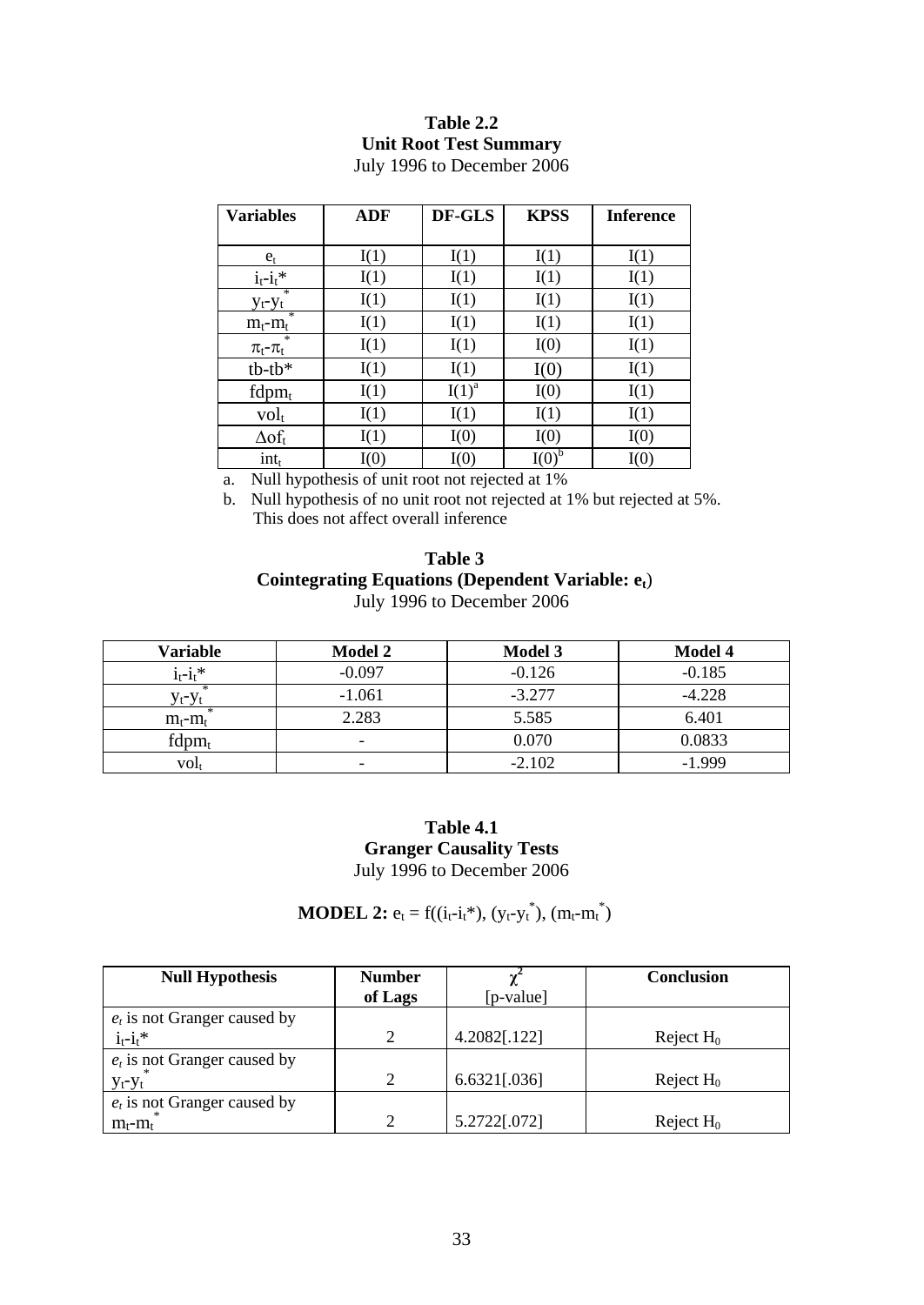## **Table 4.2 Granger Causality Tests** July 1996 to December 2006

## **MODEL 3:**  $e_t = f((i_t - i_t^*), (y_t - y_t^*), (m_t - m_t^*), fdpm_t, vol_t, \Delta \sigma f_t)$

| <b>Null Hypothesis</b>         | <b>Number</b>  | $\chi^2$      | <b>Conclusion</b> |
|--------------------------------|----------------|---------------|-------------------|
|                                | of Lags        | [p-value]     |                   |
| $e_t$ is not Granger caused by |                |               |                   |
| $i_t - i_t$ *                  | 2              | 4.8623[.088]  | Reject $H_0$      |
| $e_t$ is not Granger caused by |                |               |                   |
| $y_t - y_t$                    | $\overline{2}$ | 5.9908[.050]  | Reject $H_0$      |
| $e_t$ is not Granger caused by |                |               |                   |
| $m_t-m_t$                      | $\overline{2}$ | 6.1741[.046]  | Reject $H_0$      |
| $e_t$ is not Granger caused by | $\overline{2}$ | 4.8883[.087]  |                   |
| $fdpm_t$                       |                |               | Reject $H_0$      |
| $e_t$ is not Granger caused by | $\overline{2}$ |               |                   |
| $vol_t$                        |                | 5.7506[.056]  | Reject $H_0$      |
| $e_t$ is not Granger caused by |                |               |                   |
| $\Delta$ of <sub>t</sub>       | $\overline{2}$ | 2.5585[.012]* | Reject $H_0$      |

\* t-statistic is from the error correction model where  $\Delta$ of<sub>t</sub> has a positive sign.

## **Table 4.3 Granger Causality Tests** July 1996 to December 2006

## **MODEL 4:**  $e_t = f((i_t - i_t^*), (y_t - y_t^*), (m_t - m_t^*), fdpm_t, vol_t, \Delta \sigma f_t, \Delta int)$

| <b>Null Hypothesis</b>         | <b>Number</b>  | $\chi^2$          | <b>Conclusion</b>   |
|--------------------------------|----------------|-------------------|---------------------|
|                                | of Lags        | $[p-value]$       |                     |
| $e_t$ is not Granger caused by |                |                   |                     |
| $i_t - i_t$ *                  | $\overline{2}$ | 5.2473[.073]      | Reject $H_0$        |
| $e_t$ is not Granger caused by |                |                   |                     |
| $y_t - y_t$                    | 2              | 6.4220[.040]      | Reject $H_0$        |
| $e_t$ is not Granger caused by |                |                   |                     |
| $m_t - m_t$                    | $\overline{2}$ | 6.5762[.037]      | Reject $H_0$        |
| $e_t$ is not Granger caused by | $\overline{2}$ | 5.2624[.072]      | Reject $H_0$        |
| $fdpm_t$                       |                |                   |                     |
| $e_t$ is not Granger caused by | $\overline{2}$ | 6.1058[.047]      | Reject $H_0$        |
| $vol_t$                        |                |                   |                     |
| $e_t$ is not Granger caused by | $\overline{2}$ |                   |                     |
| $\Delta$ of <sub>t</sub>       |                | 2.4236[.017]**    | Reject $H_0$        |
| $e_t$ is not Granger Caused by | $\overline{2}$ | $0.48722[.627]**$ |                     |
| $\Delta$ int <sub>t</sub>      |                |                   | Do not reject $H_0$ |

\*\* t-statistic from the error correction model where ∆int<sub>t</sub> has a positive sign.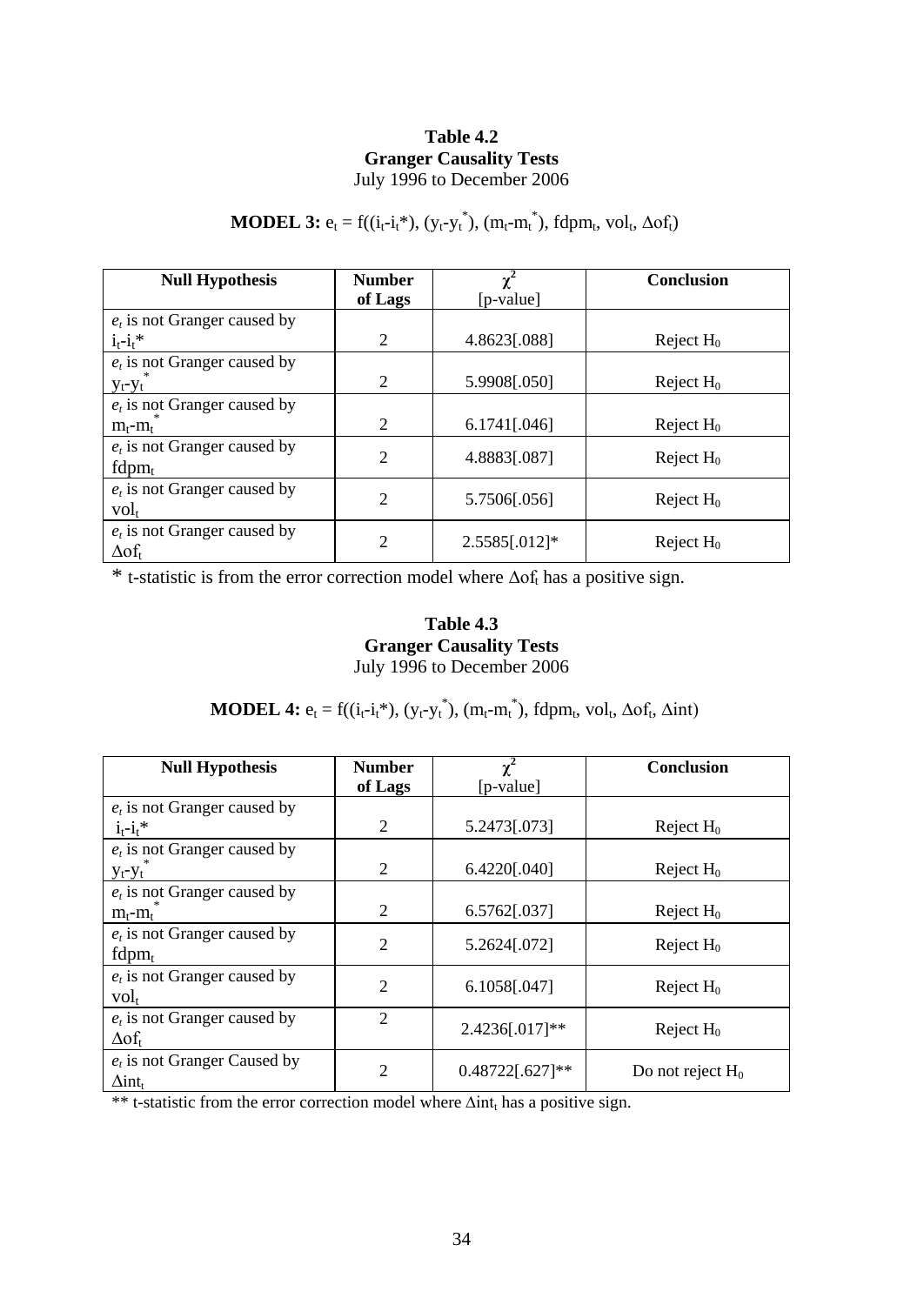| Table 5                                                              |
|----------------------------------------------------------------------|
| <b>VAR Models</b>                                                    |
| <b>Out-of-sample Forecast Accuracy: January 2007 to January 2008</b> |

|                       |                |                                                 |       |             |       | <b>RMSE</b>             | <b>Theil U2</b> |                         |       |                               |                         |       |                         |       |       |
|-----------------------|----------------|-------------------------------------------------|-------|-------------|-------|-------------------------|-----------------|-------------------------|-------|-------------------------------|-------------------------|-------|-------------------------|-------|-------|
| <b>Month</b><br>Ahead | No.Obs         | <b>Model 1</b><br><b>Model 2</b><br>$3-$ mth av |       | $3-$ mth av |       | Model 3'<br>$3-$ mth av |                 | Model 4'<br>$3-$ mth av |       | <b>Model 2</b><br>$3-$ mth av | Model 3'<br>$3-$ mth av |       | Model 4'<br>$3-$ mth av |       |       |
|                       | 13             | 0.722                                           |       | 0.508       |       | 0.447                   |                 | 0.446                   |       | 0.704                         |                         | 0.619 |                         | 0.618 |       |
| 2                     | 12             | .275                                            |       | 0.945       |       | 0.877                   |                 | 0.877                   |       | 0.741                         |                         | 0.688 |                         | 0.688 |       |
| 3                     | 11             | 1.756                                           | 1.251 | 1.344       | 0.932 | 1.325                   | 0.883           | 1.318                   | 0.880 | 0.765                         | 0.737                   | 0.754 | 0.687                   | 0.751 | 0.685 |
| 4                     | 10             | 2.252                                           |       | 1.694       |       | 1.719                   |                 | 1.712                   |       | 0.752                         |                         | 0.763 |                         | 0.760 |       |
| 5                     | 9              | 2.617                                           |       | 1.919       |       | 1.940                   |                 | 1.931                   |       | 0.733                         |                         | 0.741 |                         | 0.738 |       |
| 6                     | 8              | 2.888                                           | 2.586 | 2.017       | 1.876 | 1.931                   | 1.863           | 1.909                   | 1.851 | 0.698                         | 0.728                   | 0.669 | 0.724                   | 0.661 | 0.720 |
| $\mathcal{I}$         |                | 3.302                                           |       | 2.189       |       | 1.900                   |                 | 1.870                   |       | 0.663                         |                         | 0.576 |                         | 0.566 |       |
| 8                     | 6              | 3.709                                           |       | 2.444       |       | 2.069                   |                 | 2.001                   |       | 0.659                         |                         | 0.558 |                         | 0.539 |       |
| $\boldsymbol{9}$      | 5              | 4.307                                           | 3.773 | 2.910       | 2.514 | 2.566                   | 2.178           | 2.472                   | 2.114 | 0.676                         | 0.666                   | 0.596 | 0.576                   | 0.574 | 0.560 |
| 10                    | 4              | 4.852                                           |       | 3.407       |       | 3.242                   |                 | 3.132                   |       | 0.702                         |                         | 0.668 |                         | 0.645 |       |
| 11                    | 3              | 4.962                                           |       | 3.765       |       | 3.784                   |                 | 3.654                   |       | 0.759                         |                         | 0.763 |                         | 0.736 |       |
| 12                    | $\overline{2}$ | 5.079                                           | 4.964 | 3.657       | 3.609 | 3.803                   | 3.610           | 3.746                   | 3.511 | 0.720                         | 0.727                   | 0.749 | 0.727                   | 0.738 | 0.706 |
|                       | Average        | 3.143                                           |       | 2.233       |       | 2.134                   |                 | 2.089                   |       | 0.714                         |                         | 0.679 |                         | 0.668 |       |

**Note:**

1. Accuracy measures are calculated using antilog of forecast and actual values although the models are estimated using logs.

2. For Model 1 (naïve forecast), Theil U2, by definition, equals one.

3. Optimal number of lags for all VAR models is 2.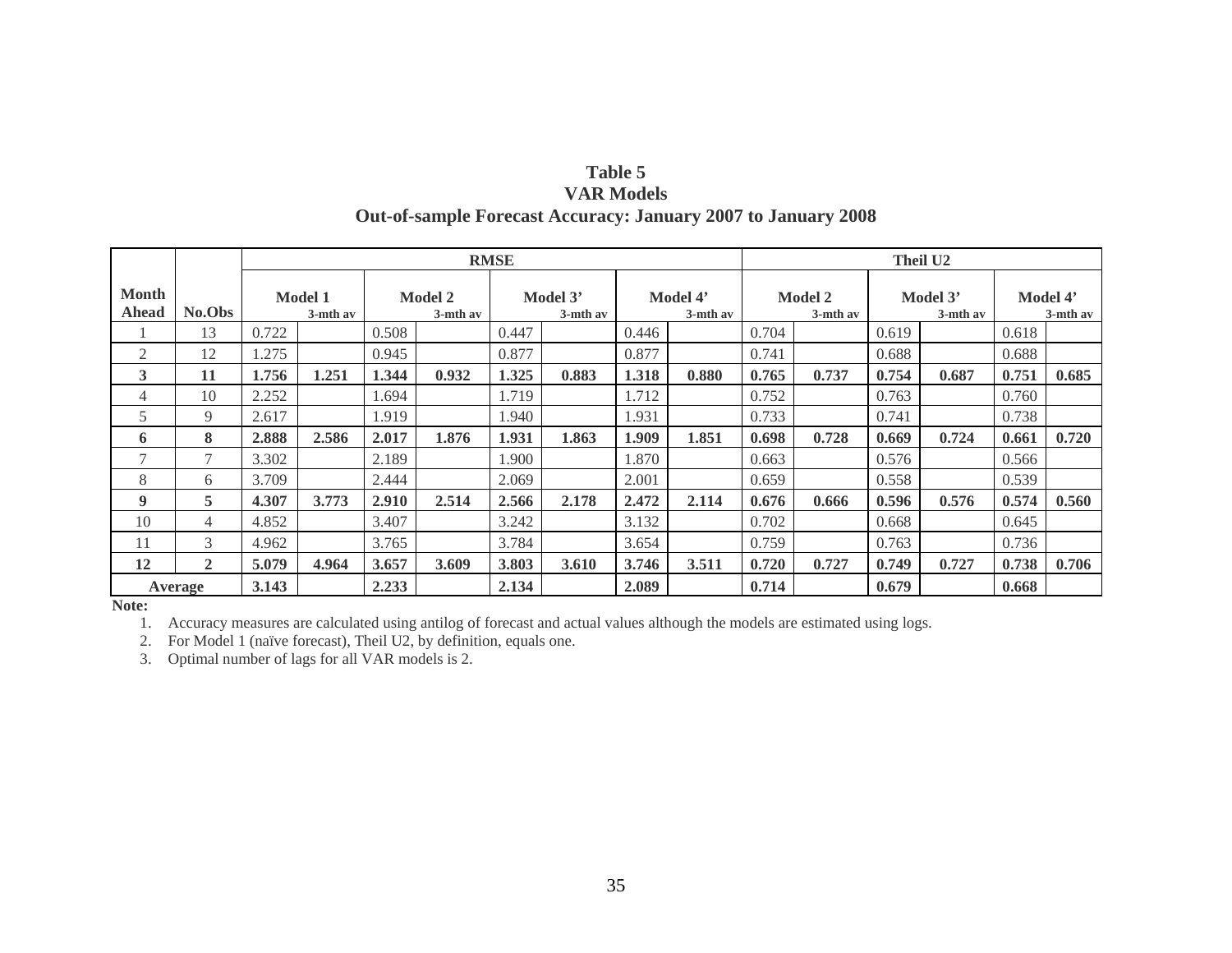| Table 6                                                              |  |
|----------------------------------------------------------------------|--|
| <b>BVAR Models</b>                                                   |  |
| <b>Out-of-sample Forecast Accuracy: January 2007 to January 2008</b> |  |

|                       |               | <b>RMSE</b> |                            |       |                            |       |                                                 |       |                            | Theil U <sub>2</sub> |                      |       |                      |       |       |
|-----------------------|---------------|-------------|----------------------------|-------|----------------------------|-------|-------------------------------------------------|-------|----------------------------|----------------------|----------------------|-------|----------------------|-------|-------|
| <b>Month</b><br>ahead | No.Obs        |             | <b>Model 1</b><br>3-mth av |       | <b>Model 2</b><br>3-mth av |       | Model 3'<br>Model 4'<br>3-mth av<br>$3-$ mth av |       | <b>Model 2</b><br>3-mth av |                      | Model 3'<br>3-mth av |       | Model 4'<br>3-mth av |       |       |
|                       | 13            | 0.722       |                            | 0.528 |                            | 0.467 |                                                 | 0.465 |                            | 0.731                |                      | 0.647 |                      | 0.644 |       |
| $\overline{2}$        | 12            | 1.275       |                            | 0.958 |                            | 0.858 |                                                 | 0.851 |                            | 0.752                |                      | 0.673 |                      | 0.668 |       |
| 3                     | 11            | 1.756       | 1.251                      | 1.320 | 0.935                      | 1.231 | 0.852                                           | 1.217 | 0.845                      | 0.752                | 0.745                | 0.701 | 0.674                | 0.693 | 0.668 |
| 4                     | 10            | 2.252       |                            | 1.634 |                            | 1.540 |                                                 | 1.526 |                            | 0.725                |                      | 0.684 |                      | 0.678 |       |
| 5                     | 9             | 2.617       |                            | 1.829 |                            | 1.694 |                                                 | 1.679 |                            | 0.699                |                      | 0.647 |                      | 0.642 |       |
| 6                     | 8             | 2.888       | 2.586                      | 1.905 | 1.789                      | 1.610 | 1.615                                           | 1.585 | 1.597                      | 0.660                | 0.695                | 0.557 | 0.630                | 0.549 | 0.623 |
| $\tau$                | $\mathcal{I}$ | 3.302       |                            | 2.103 |                            | 1.504 |                                                 | 1.472 |                            | 0.637                |                      | 0.455 |                      | 0.446 |       |
| 8                     | 6             | 3.709       |                            | 2.379 |                            | 1.699 |                                                 | 1.631 |                            | 0.641                |                      | 0.458 |                      | 0.440 |       |
| 9                     | 5             | 4.307       | 3.773                      | 2.830 | 2.437                      | 2.124 | 1.776                                           | 2.047 | 1.717                      | 0.657                | 0.645                | 0.493 | 0.469                | 0.475 | 0.454 |
| 10                    | 4             | 4.852       |                            | 3.321 |                            | 2.673 |                                                 | 2.592 |                            | 0.684                |                      | 0.551 |                      | 0.534 |       |
| 11                    | 3             | 4.962       |                            | 3.661 |                            | 3.107 |                                                 | 3.016 |                            | 0.738                |                      | 0.626 |                      | 0.608 |       |
| 12                    | $\mathbf{2}$  | 5.079       | 4.964                      | 3.654 | 3.546                      | 3.198 | 2.993                                           | 3.166 | 2.925                      | 0.720                | 0.714                | 0.630 | 0.602                | 0.623 | 0.588 |
|                       | Average       | 3.143       |                            | 2.177 |                            | 1.809 |                                                 | 1.771 |                            | 0.700                |                      | 0.594 |                      | 0.583 |       |

**Note:**

1. Accuracy measures are calculated using antilog of forecast and actual values although the models are estimated using logs.

2. For Model 1 (naïve forecast), Theil U2, by definition, equals one.

3. Optimal hyperparameters for all BVAR models are as follows:  $w=2$ ,  $d=1$ ,  $k=7$ .

4. Optimal number of lags is 3 for Model 2 and 2 for Models 3 and 4.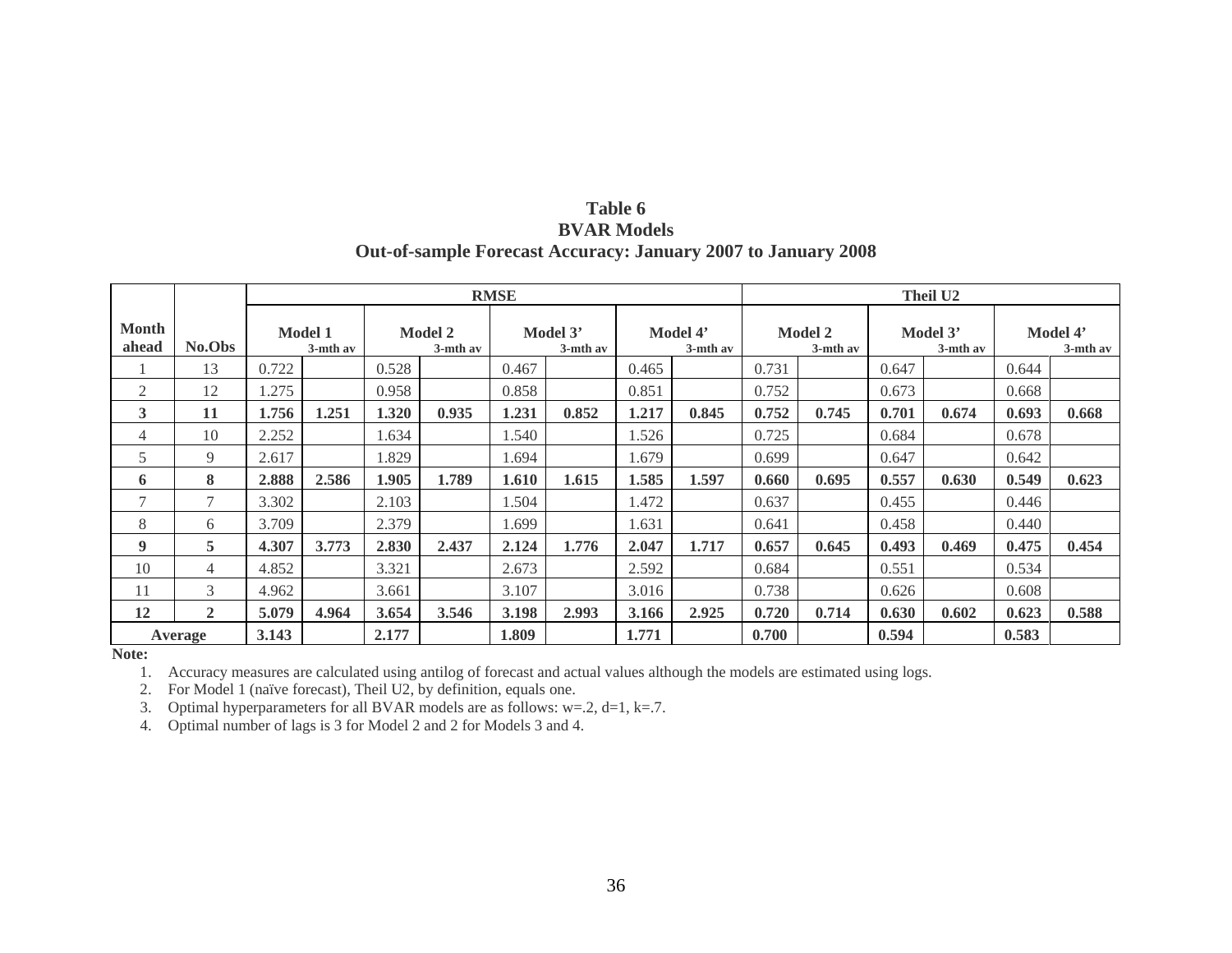### **Table 7 DM Test for VAR vs BVAR Models Out-of-sample Period: January 2007 to January 2008**

| <b>Month Ahead</b> | <b>VAR vs BVAR</b>                       |
|--------------------|------------------------------------------|
| 1                  | VAR better than $BVAR^b$                 |
| $\mathfrak{D}$     | Indifferent                              |
| 3                  | <b>BVAR</b> better than $VARc$           |
| 4                  | BVAR better than VAR <sup>b</sup>        |
| 5                  | BVAR better than $VAR^a$                 |
| 6                  | <b>BVAR</b> better than VAR <sup>a</sup> |
| 7                  | BVAR better than $VARa$                  |
| 8                  | BVAR better than $VAR^b$                 |
| 9                  | <b>BVAR</b> better than VAR <sup>b</sup> |
| 10                 | BVAR better than $VARa$                  |
| 11                 | BVAR better than VAR <sup>a</sup>        |
| 12                 | <b>BVAR</b> better than VAR <sup>a</sup> |

**Month Ahead VAR vs BVAR VAR better than BVAR***<sup>b</sup>* Indifferent **BVAR better than VAR***<sup>c</sup>* 4 BVAR better than VAR<sup>b</sup> BVAR better than VAR*<sup>a</sup>* **BVAR better than VAR***<sup>a</sup>* BVAR better than VAR*<sup>a</sup>* BVAR better than VAR*<sup>a</sup>* **BVAR better than VAR***<sup>a</sup>* 10 BVAR better than VAR<sup>a</sup> 11 BVAR better than VAR<sup>a</sup> **BVAR better than VAR***<sup>a</sup>*

**Model 3' Model 4'**

**Note:** 1. "Better" implies "yields more accurate forecasts".

2. *a* : significant at 1% ; *b* : significant at 5%; *c* : significant at 10%; *d* : significant at 15%; *e* : significant at 20%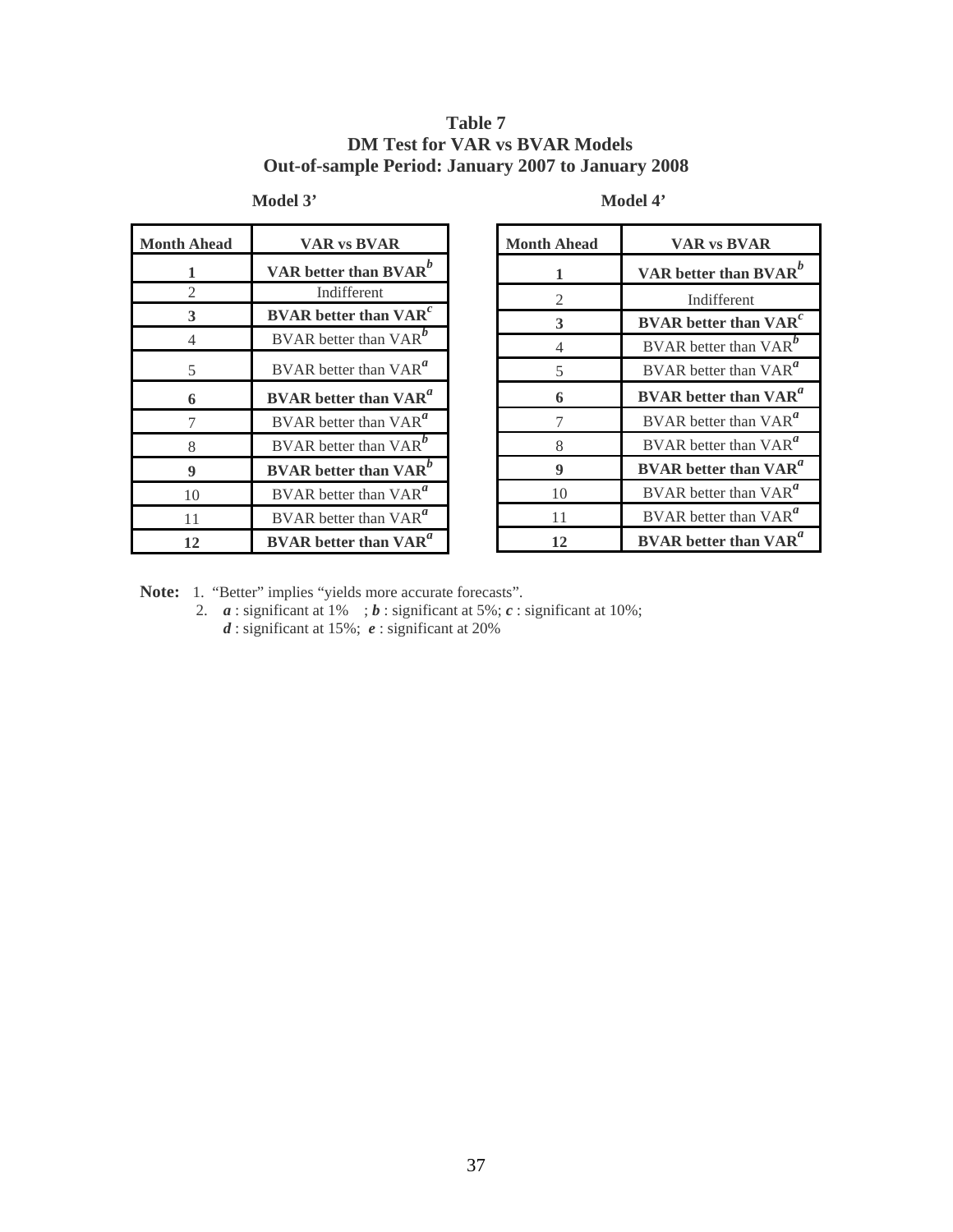| Table 8                                                           |
|-------------------------------------------------------------------|
| <b>VAR Models</b>                                                 |
| <b>Out-of-sample Forecast Accuracy: January 2007 to June 2008</b> |

|                       |                   |       |                               |       |                            | <b>RMSE</b> |                      |                         |       | Theil U <sub>2</sub>          |       |                         |       |       |                      |  |
|-----------------------|-------------------|-------|-------------------------------|-------|----------------------------|-------------|----------------------|-------------------------|-------|-------------------------------|-------|-------------------------|-------|-------|----------------------|--|
| <b>Month</b><br>ahead | No.<br><b>Obs</b> |       | <b>Model 1</b><br>$3-$ mth av |       | <b>Model 2</b><br>3-mth av |             | Model 3'<br>3-mth av | Model 4'<br>$3$ -mth av |       | <b>Model 2</b><br>$3-$ mth av |       | Model 3'<br>$3-$ mth av |       |       | Model 4'<br>3-mth av |  |
|                       | 18                | 0.795 |                               | 0.617 |                            | 0.520       |                      | 0.519                   |       | 0.777                         |       | 0.654                   |       | 0.652 |                      |  |
| $\overline{2}$        | 17                | .328  |                               | 1.168 |                            | 1.013       |                      | 1.016                   |       | 0.879                         |       | 0.763                   |       | 0.765 |                      |  |
| 3                     | 16                | 1.673 | 1.266                         | .569  | 1.118                      | 1.434       | 0.989                | 1.433                   | 0.989 | 0.938                         | 0.864 | 0.857                   | 0.758 | 0.856 | 0.758                |  |
| 4                     | 15                | 2.104 |                               | 1.933 |                            | 1.761       |                      | 1.756                   |       | 0.919                         |       | 0.837                   |       | 0.835 |                      |  |
| 5                     | 14                | 2.384 |                               | 2.223 |                            | 1.985       |                      | 1.973                   |       | 0.932                         |       | 0.833                   |       | 0.828 |                      |  |
| 6                     | 13                | 2.545 | 2.345                         | 2.363 | 2.173                      | 2.051       | 1.932                | 2.021                   | 1.917 | 0.928                         | 0.926 | 0.806                   | 0.825 | 0.794 | 0.819                |  |
| 7                     | 12                | 2.782 |                               | 2.497 |                            | 2.080       |                      | 2.046                   |       | 0.898                         |       | 0.748                   |       | 0.736 |                      |  |
| 8                     | 11                | 2.966 |                               | 2.568 |                            | 2.122       |                      | 2.101                   |       | 0.866                         |       | 0.716                   |       | 0.708 |                      |  |
| 9                     | 10                | 3.177 | 2.975                         | 2.587 | 2.551                      | 2.155       | 2.119                | 2.122                   | 2.089 | 0.814                         | 0.859 | 0.678                   | 0.714 | 0.668 | 0.704                |  |
| 10                    | 9                 | 3.435 |                               | 2.534 |                            | 2.365       |                      | 2.304                   |       | 0.738                         |       | 0.689                   |       | 0.671 |                      |  |
| 11                    | 8                 | 3.581 |                               | 2.449 |                            | 2.440       |                      | 2.377                   |       | 0.684                         |       | 0.681                   |       | 0.664 |                      |  |
| 12                    | 7                 | 3.666 | 3.561                         | 2.573 | 2.519                      | 2.541       | 2.449                | 2.469                   | 2.383 | 0.702                         | 0.708 | 0.693                   | 0.688 | 0.673 | 0.669                |  |
| Average               |                   | 2.536 |                               | 2.090 |                            | 1.872       |                      | 1.845                   |       | 0.840                         |       | 0.746                   |       | 0.737 |                      |  |

**Note:**

1. Accuracy measures are calculated using antilog of forecast and actual values although the models are estimated using logs.

2. For Model 1 (naïve forecast), Theil U2, by definition, equals one.

3. Optimal number of lags for all VAR models is 2.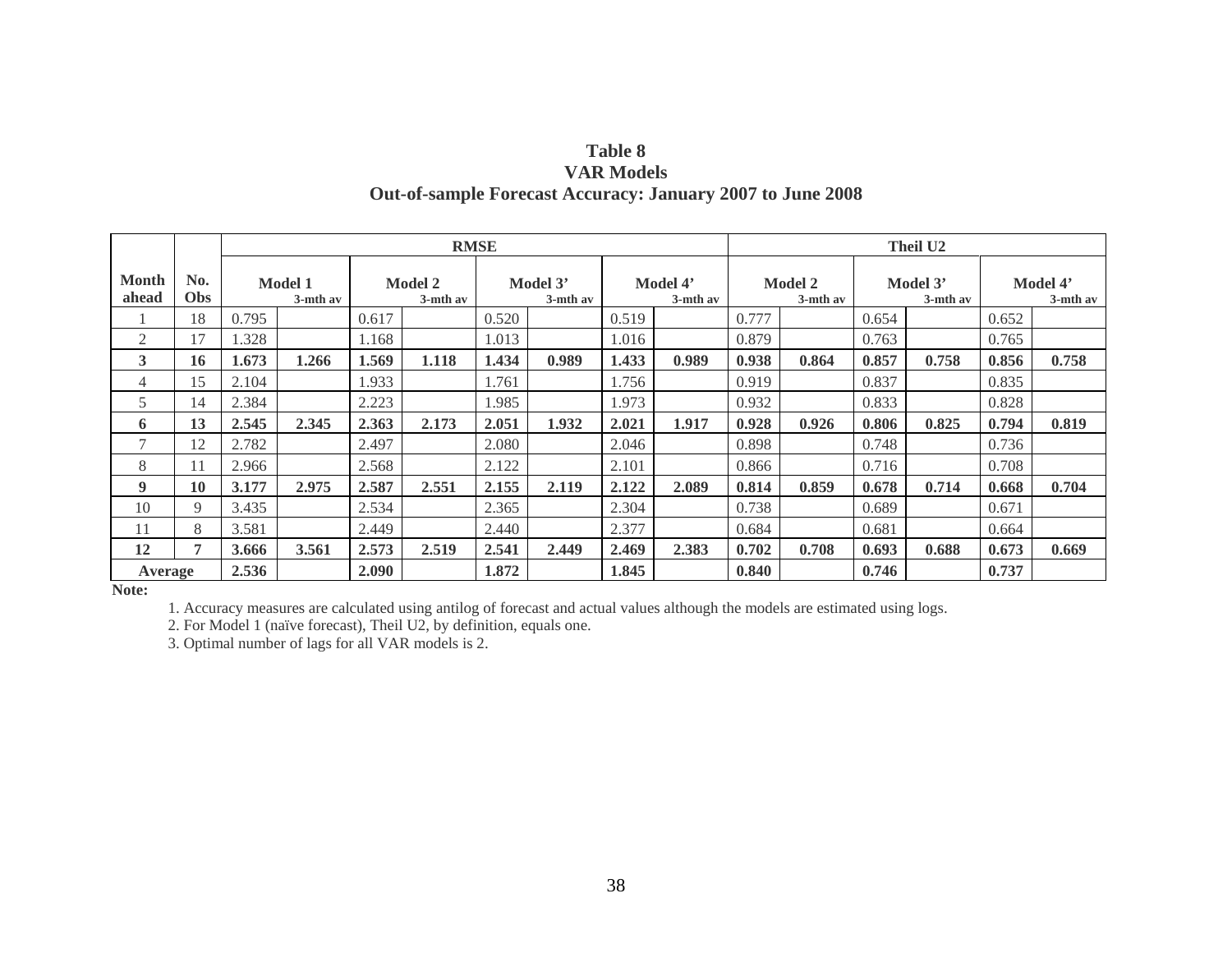| Table 9.1                                                         |
|-------------------------------------------------------------------|
| <b>BVAR Models</b>                                                |
| <b>Out-of-sample Forecast Accuracy: January 2007 to June 2008</b> |

|                       |       |       |                            |       |                            | <b>RMSE</b> |                                              |       |                            | <b>Theil U2</b> |                         |       |                      |       |       |  |
|-----------------------|-------|-------|----------------------------|-------|----------------------------|-------------|----------------------------------------------|-------|----------------------------|-----------------|-------------------------|-------|----------------------|-------|-------|--|
| <b>Month</b><br>ahead | N.Obs |       | <b>Model 1</b><br>3-mth av |       | <b>Model 2</b><br>3-mth av |             | Model 3'<br>Model 4'<br>3-mth av<br>3-mth av |       | <b>Model 2</b><br>3-mth av |                 | Model 3'<br>$3-$ mth av |       | Model 4'<br>3-mth av |       |       |  |
|                       | 18    | 0.795 |                            | 0.646 |                            | 0.550       |                                              | 0.548 |                            | 0.813           |                         | 0.692 |                      | 0.689 |       |  |
| 2                     | 17    | 1.328 |                            | 1.218 |                            | 1.039       |                                              | 1.039 |                            | 0.917           |                         | 0.783 |                      | 0.782 |       |  |
| 3                     | 16    | 1.673 | 1.266                      | 1.642 | 1.169                      | 1.435       | 1.008                                        | 1.430 | 1.005                      | 0.982           | 0.904                   | 0.858 | 0.777                | 0.854 | 0.775 |  |
| 4                     | 15    | 2.104 |                            | 2.032 |                            | 1.750       |                                              | 1.742 |                            | 0.966           |                         | 0.832 |                      | 0.828 |       |  |
| 5                     | 14    | 2.384 |                            | 2.347 |                            | 1.952       |                                              | 1.941 |                            | 0.985           |                         | 0.819 |                      | 0.814 |       |  |
| 6                     | 13    | 2.545 | 2.345                      | 2.518 | 2.299                      | 1.984       | 1.895                                        | 1.957 | 1.880                      | 0.989           | 0.980                   | 0.779 | 0.810                | 0.769 | 0.804 |  |
|                       | 12    | 2.782 |                            | 2.659 |                            | 1.979       |                                              | 1.951 |                            | 0.956           |                         | 0.711 |                      | 0.701 |       |  |
| 8                     | 11    | 2.966 |                            | 2.698 |                            | 1.945       |                                              | 1.924 |                            | 0.910           |                         | 0.656 |                      | 0.649 |       |  |
| 9                     | 10    | 3.177 | 2.975                      | 2.683 | 2.680                      | 1.905       | 1.943                                        | 1.856 | 1.910                      | 0.845           | 0.903                   | 0.600 | 0.656                | 0.584 | 0.645 |  |
| 10                    | 9     | 3.435 |                            | 2.613 |                            | 2.081       |                                              | 1.990 |                            | 0.761           |                         | 0.606 |                      | 0.579 |       |  |
| 11                    | 8     | 3.581 |                            | 2.566 |                            | 2.110       |                                              | 2.020 |                            | 0.717           |                         | 0.589 |                      | 0.564 |       |  |
| 12                    | 7     | 3.666 | 3.561                      | 2.771 | 2.650                      | 2.226       | 2.139                                        | 2.129 | 2.046                      | 0.756           | 0.744                   | 0.607 | 0.601                | 0.581 | 0.575 |  |
| Average               |       | 2.536 |                            | 2.199 |                            | 1.746       |                                              | 1.710 |                            | 0.883           |                         | 0.711 |                      | 0.700 |       |  |

**Note:**

1. Accuracy measures are calculated using antilog of forecast and actual values although the models are estimated using logs.

2. For Model 1 (naïve forecast), Theil U2, by definition, equals one.

3. Optimal hyperparameters for all BVAR models are as follows:  $w=2$ ,  $d=1$ ,  $k=7$ .

4. Optimal number of lags is 3 for Model 2 and 2 for Models 3 and 4.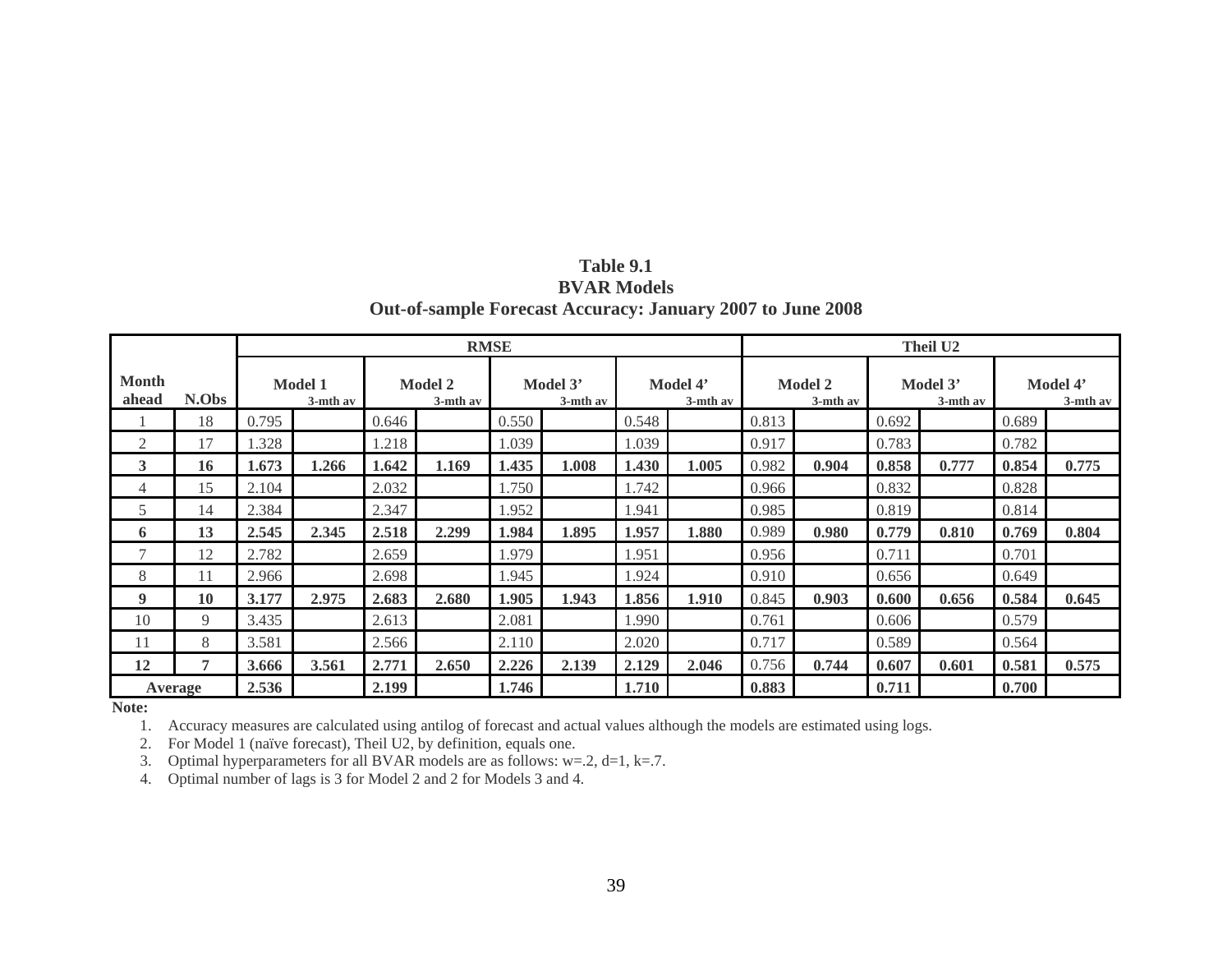## **Table 10 DM Test for VAR vs BVAR Models Out-of-sample Period: January 2007 to June 2008**

#### **Model 3' Model 4'**

| <b>Month</b><br>Ahead | <b>VAR vs BVAR</b>                       |
|-----------------------|------------------------------------------|
| 1                     | VAR better than BVAR <sup>a</sup>        |
| 2                     | VAR better than $BVAR^e$                 |
| 3                     | <b>Indifferent</b>                       |
| $\overline{4}$        | Indifferent                              |
| 5                     | Indifferent                              |
| 6                     | <b>Indifferent</b>                       |
| 7                     | Indifferent                              |
| 8                     | BVAR better than $VAR^d$                 |
| 9                     | <b>BVAR</b> better than VAR <sup>c</sup> |
| 10                    | BVAR better than $VARc$                  |
| 11                    | BVAR better than $VARc$                  |
| 12                    | <b>BVAR</b> better than VAR              |

| L<br>٠ |  |
|--------|--|
|--------|--|

| Month<br>Ahead | <b>VAR vs BVAR</b>                       |
|----------------|------------------------------------------|
| 1              | VAR better than BVAR <sup>a</sup>        |
| 2              | Indifferent                              |
| 3              | <b>Indifferent</b>                       |
| 4              | Indifferent                              |
| 5              | Indifferent                              |
| 6              | <b>Indifferent</b>                       |
|                | Indifferent                              |
| 8              | $BVAR$ better than $VAR^d$               |
| 9              | <b>BVAR</b> better than $VARc$           |
| 10             | BVAR better than $VARc$                  |
| 11             | <b>BVAR</b> better than VAR              |
| 12             | <b>BVAR</b> better than VAR <sup>c</sup> |

Note: 1. "Better" implies "yields more accurate forecasts".

2.  $\boldsymbol{a}$  : significant at 1% ;  $\boldsymbol{b}$  : significant at 5%;  $\boldsymbol{c}$  : significant at 10%; *d* : significant at 15%; *e* : significant at 20%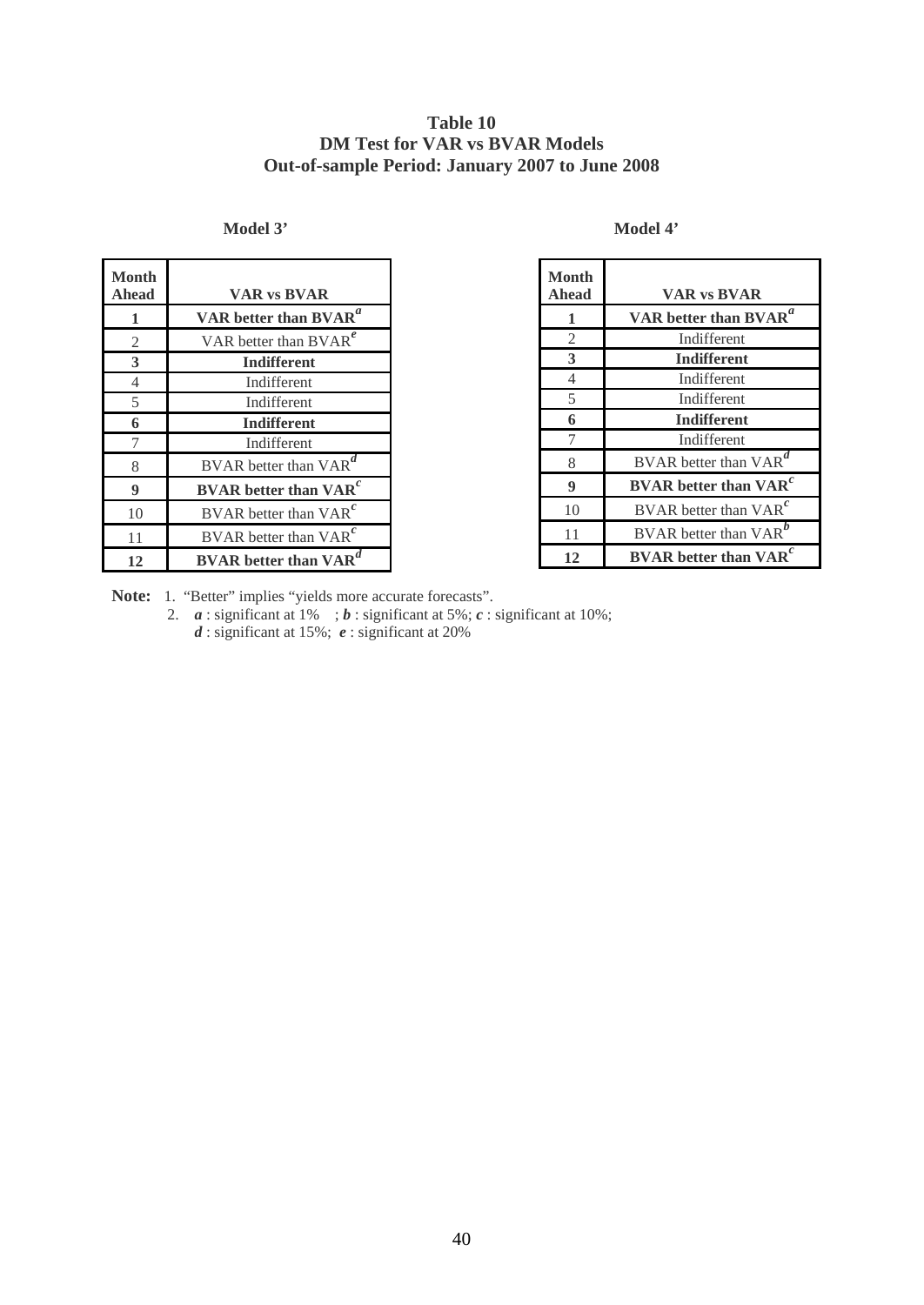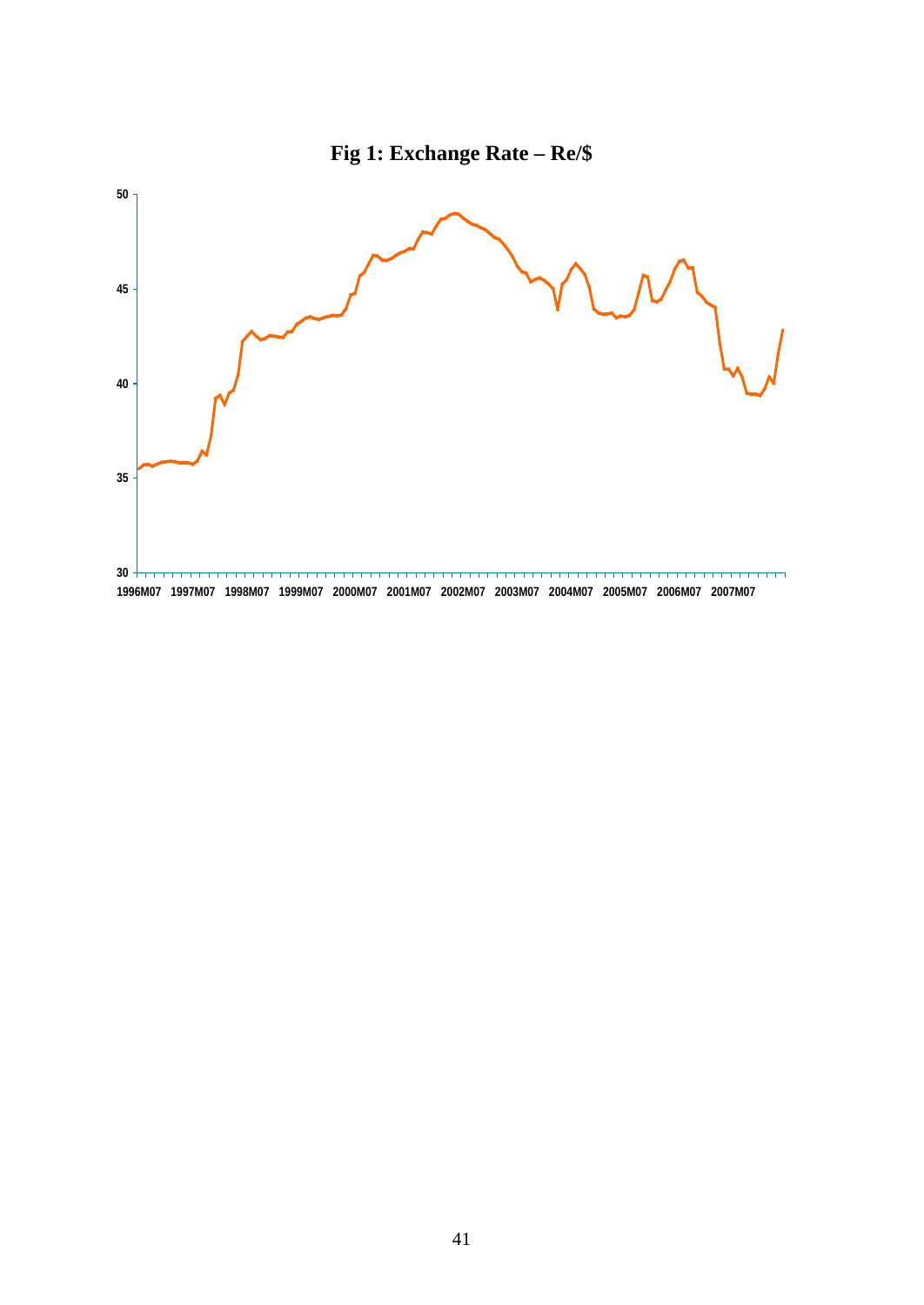

**Model 3**′ **Fig 2.A: 3-Month Ahead Forecast**

**Fig 2.B: 12-Month Ahead Forecast**

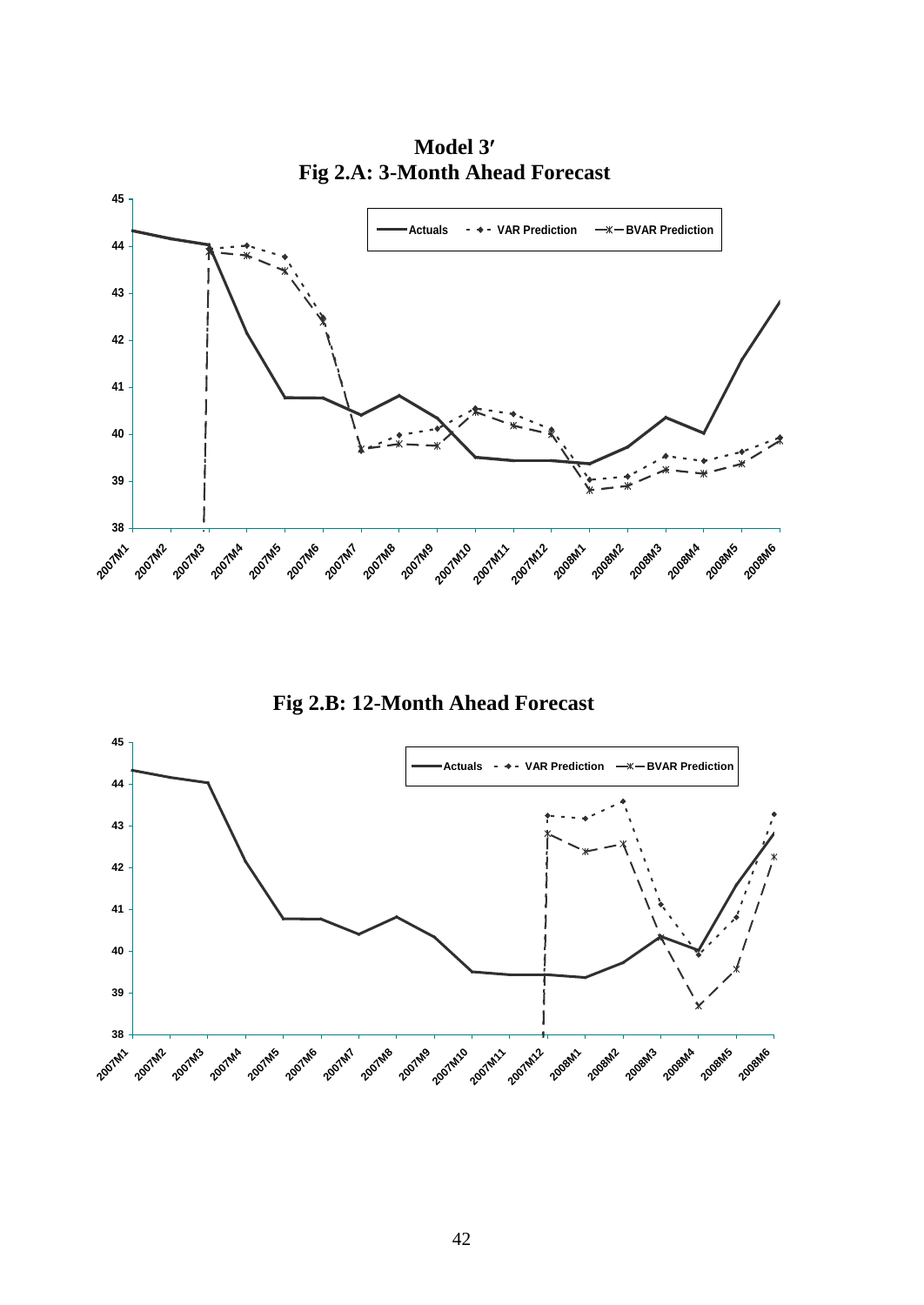## **Model 4**′





**Fig 3.B: 12-Month Ahead Forecast**